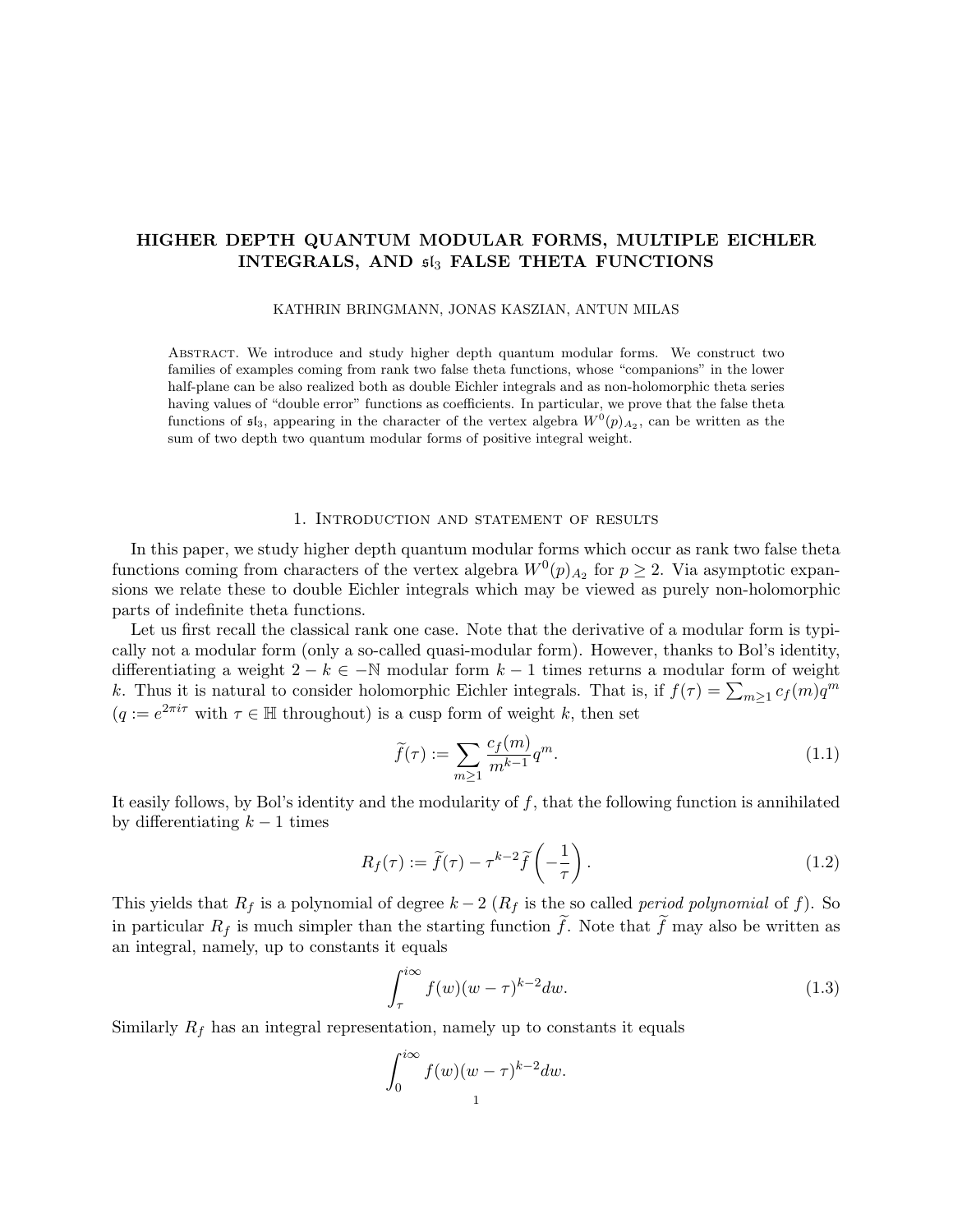A similar construction works for weakly holomorphic modular forms, i.e., those meromorphic modular forms that only have poles at the cusp i $\infty$  and not in H. In this situation, (1.3) needs to be regularized since the integral does not converge. Moreover, there is a "companion integral" (again regularized)

$$
\int_{-\overline{\tau}}^{i\infty} g(w)(w+\tau)^{k-2} dw,
$$
\n(1.4)

where g is a certain weakly holomorphic modular form related to f in the sense that the corresponding period polynomial, defined analogously to  $(1.2)$ , basically agrees with  $R_f$ .

In contrast, for half-integral weight modular forms there is no half-derivative and thus Bol's identity does not apply. However, one can formally define the analogue of (1.1) for theta functions. This was first investigated by Zagier [26, 27] in connection to Kontsevich's "strange" function

$$
K(q) := \sum_{m \geq 0} (q; q)_m,
$$

where for  $m \in \mathbb{N}_0 \cup \{\infty\}$ ,  $(a;q)_m := \prod_{j=0}^{m-1} (1 - aq^j)$  denotes the usual q-Pochhammer symbol. The function  $K(q)$  does not converge on any open subset of C, but converges as a finite sum for q a root of unity. Zagier's study of  $K$  depends on the identity

$$
\sum_{m\geq 0} \left(\eta(\tau) - q^{\frac{1}{24}} (q;q)_m\right) = \eta(\tau)D(\tau) + \frac{1}{2}\widetilde{\eta}(\tau),\tag{1.5}
$$

with  $\eta(\tau) := q^{\frac{1}{24}}(q;q)_{\infty} = \sum_{m \geq 1} (\frac{12}{m})^2$  $(\frac{12}{m})q^{\frac{m^2}{24}},$   $D(\tau) := -\frac{1}{2} + \sum_{m\geq 1}$  $\frac{q^m}{1-q^m}$  and  $\widetilde{\eta}(\tau) := \sum_{m \geq 1} \left(\frac{12}{m}\right)$  $\frac{12}{m}$ )  $mq^{\frac{m^2}{24}},$ where  $(\frac{1}{\cdot})$ · denotes the extended Jacobi symbol. The key observation of Zagier is that in (1.5), the functions  $\eta(\tau)$  and  $\eta(\tau)D(\tau)$  vanish of infinite order as  $\tau \to \frac{h}{k} \in \mathbb{Q}$ . So at a root of unity  $\zeta$ ,  $K(\zeta)$  is essentially the limiting value of the Eichler integral of  $\eta$ , which Zagier showed has quantum modular properties. Roughly speaking, Zagier defined "quantum modular forms" to be functions  $f: \mathcal{Q} \to \mathbb{C}$  $(Q \subseteq \mathbb{Q})$ , such that the error of modularity  $(M = \begin{pmatrix} a & b \\ c & d \end{pmatrix} \in SL_2(\mathbb{Z})$ 

$$
f(\tau) - (c\tau + d)^{-k} f(M\tau) \tag{1.6}
$$

is "nice". The definition is intentionally vague to include many examples; in this paper we require (1.6) to be real-analytic. For example, f (recall  $k \in \mathbb{Z}$  in this case) is a quantum modular form, since  $R_f$  is a polynomial and thus real-analytic. Additional examples appear in the study of limits of quantum invariants of 3-manifolds and knots [27], Kashaev invariants of torus knots/links [14, 15], and partial theta functions [11].

Motivated in part by vertex operator algebra theory, further (but similar) examples of quantum modular forms were investigated in the setup of characters of vertex algebra modules in [4] and [9]. These examples are given by characters of  $M_{r,s}$ , the atypical irreducible modules of the  $(1,p)$ -singlet algebra for  $p \geq 2$  [4, 7]. For  $r = 1$  and  $1 \leq s \leq p-1$ , they take the particularly nice shape

$$
\text{ch}_{M_{1,s}}(\tau) = \frac{F_{p-s,p}(p\tau)}{\eta(\tau)},
$$

where

$$
F_{j,p}(\tau) := \sum_{m \in \mathbb{Z}} \operatorname{sgn}\left(m + \frac{j}{2p}\right) q^{\left(m + \frac{j}{2p}\right)^2}
$$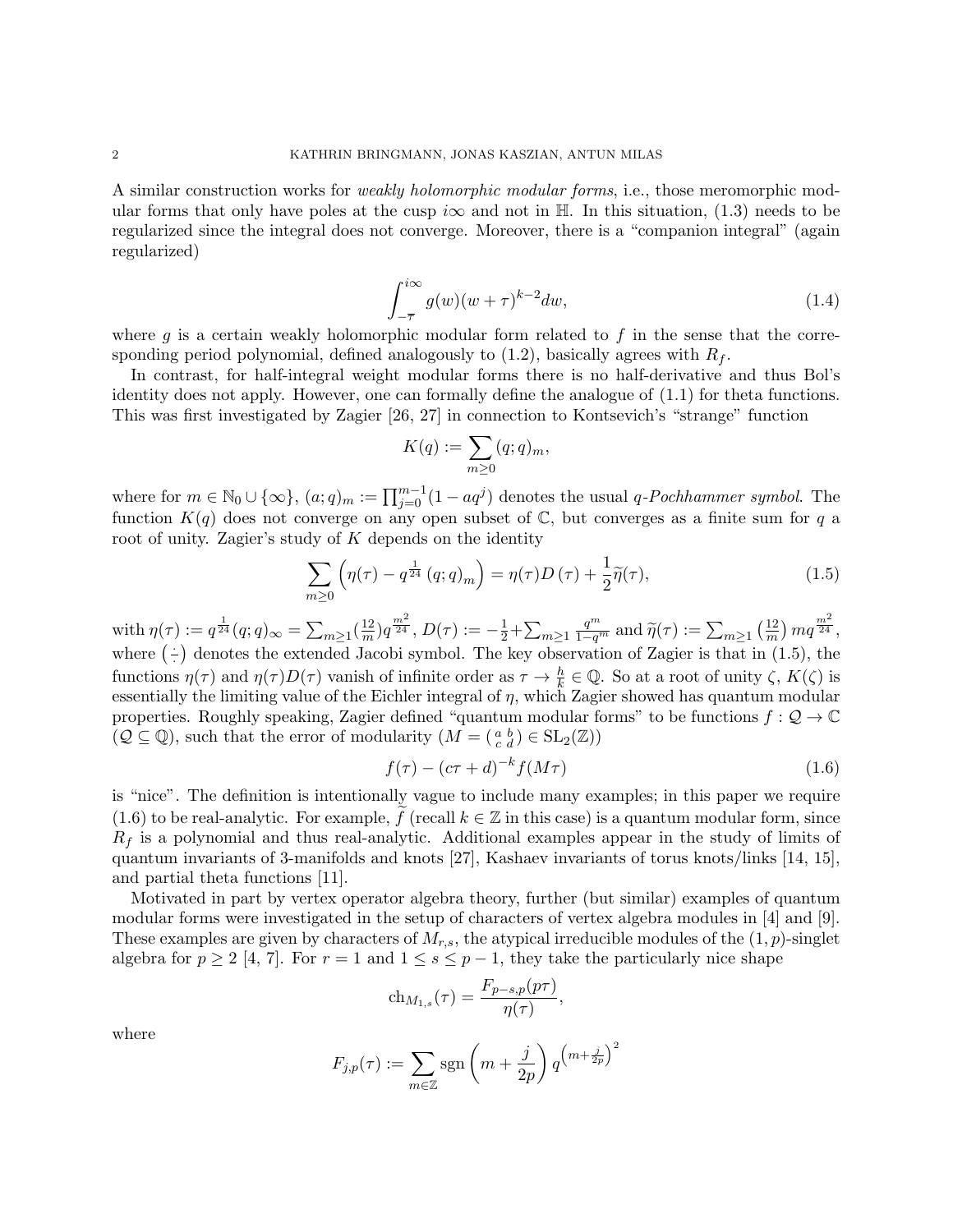is a *false theta function*. The function  $F_{j,p}$  is called "false theta" since getting rid of the sgn-factor yields the theta function  $\sum_{m\in\mathbb{Z}}q^{(m+\frac{j}{2p})^2}$ , which is a modular form of weight  $\frac{1}{2}$ . The quantum modularity of  $F_{j,p}$  is now given by relating it to a non-holomorphic Eichler integral, as in (1.4). To be more precise, set (correcting a typographical error in [4])

$$
F_{j,p}^*(\tau):=-\sqrt{2}i\int_{-\overline{\tau}}^{i\infty}\frac{f_{j,p}(w)}{\left(-i(w+\tau)\right)^{\frac{1}{2}}}dw,
$$

where  $f_{j,p}$  is the cuspidal theta function of weight  $\frac{3}{2}$ 

$$
f_{j,p}(\tau) := \sum_{m \in \mathbb{Z}} \left( m + \frac{j}{2p} \right) q^{\left( m + \frac{j}{2p} \right)^2}.
$$

One can show that  $F_{j,p}(\tau)$  agrees for  $\tau = \frac{h}{k}$  with  $F_{j,p}^*(\tau)$  up to infinite order [4]. Quantum modularity then follows by the (mock) modular transformation of  $F_{j,p}^*$  which we recall in Lemma 2.3 below. By "mock-modular", we mean that the occurence of the extra term  $r_{f, \frac{d}{a}}$  in Lemma 2.3 prevents the function from being modular. However, there exists a "modular completion" in the sense that after multiplying it with a theta function,  $F_{j,p}^*$  is the "purely non-holomorphic part" of a non-holomorphic theta function corresponding to an indefinite quadratic form (of signature  $(1, 1)$ ). Its modularity now can be proven by using results of Zwegers [28, Section 2.2]. The functions  $\tau \mapsto F_{j,p}(p\tau)$ , especially for  $p = 2$ , have appeared in several studies of vertex algebras from different standpoints [3, 7, 12, 16].

In this paper we investigate higher-dimensional analogues. For this we consider certain  $q$ -series appearing in representation theory of vertex algebras and W-algebras. They are sometimes called higher rank false theta functions and are thoroughly studied in [4, 8]. They appear from extracting the constant term of certain multivariable Jacobi forms [4]. The constant term can be interpreted as the character of the zero weight space of the corresponding Lie algebra representation. In the case of the simple Lie algebra  $\mathfrak{sl}_3$ , the false theta function takes the following shape ( $p \in \mathbb{N}, p \geq 2$ )

$$
F(q) := \sum_{\substack{m_1, m_2 \ge 1 \\ m_1 \equiv m_2 \pmod{3}}} \min(m_1, m_2) q^{\frac{p}{3} \left(m_1^2 + m_2^2 + m_1 m_2\right) - m_1 - m_2 + \frac{1}{p}} \left(1 - q^{m_1}\right) \left(1 - q^{m_2}\right) \left(1 - q^{m_1 + m_2}\right). \tag{1.7}
$$

Below we decompose this function as  $F(q) = \frac{2}{p} F_1(q^p) + 2F_2(q^p)$  with  $F_1$  and  $F_2$  defined in (3.1) and  $(3.2)$ , respectively. The function  $F_1$  and  $F_2$  turn out to have generalized quantum modular properties. This connection goes via an analouge of  $(1.1)$ . For instance, we show that  $F_1$  asymptotically agrees with an integral of the shape

$$
\int_{-\overline{\tau}}^{i\infty} \int_{w_1}^{i\infty} \frac{f(w_1, w_2)}{\sqrt{-i(w_1 + \tau)}\sqrt{-i(w_2 + \tau)}} dw_2 dw_1
$$

where  $f \in S_{\frac{3}{2}}(\chi_1,\Gamma) \otimes S_{\frac{3}{2}}(\chi_2,\Gamma)$  ( $\chi_j$  are multipliers and  $\Gamma \subset SL_2(\mathbb{Z})$ ). Modular properties follow from the modularity of f which in turn gives quantum modular properties of  $F_1$ . The idea is that here the error of modularity (1.6) is less complicated than the original function. We call the resulting functions higher depth quantum modular forms (see Definition 3 for a precise definition). Roughly speaking (see Definition 3 for a precise definition), depth two quantum modular forms of weight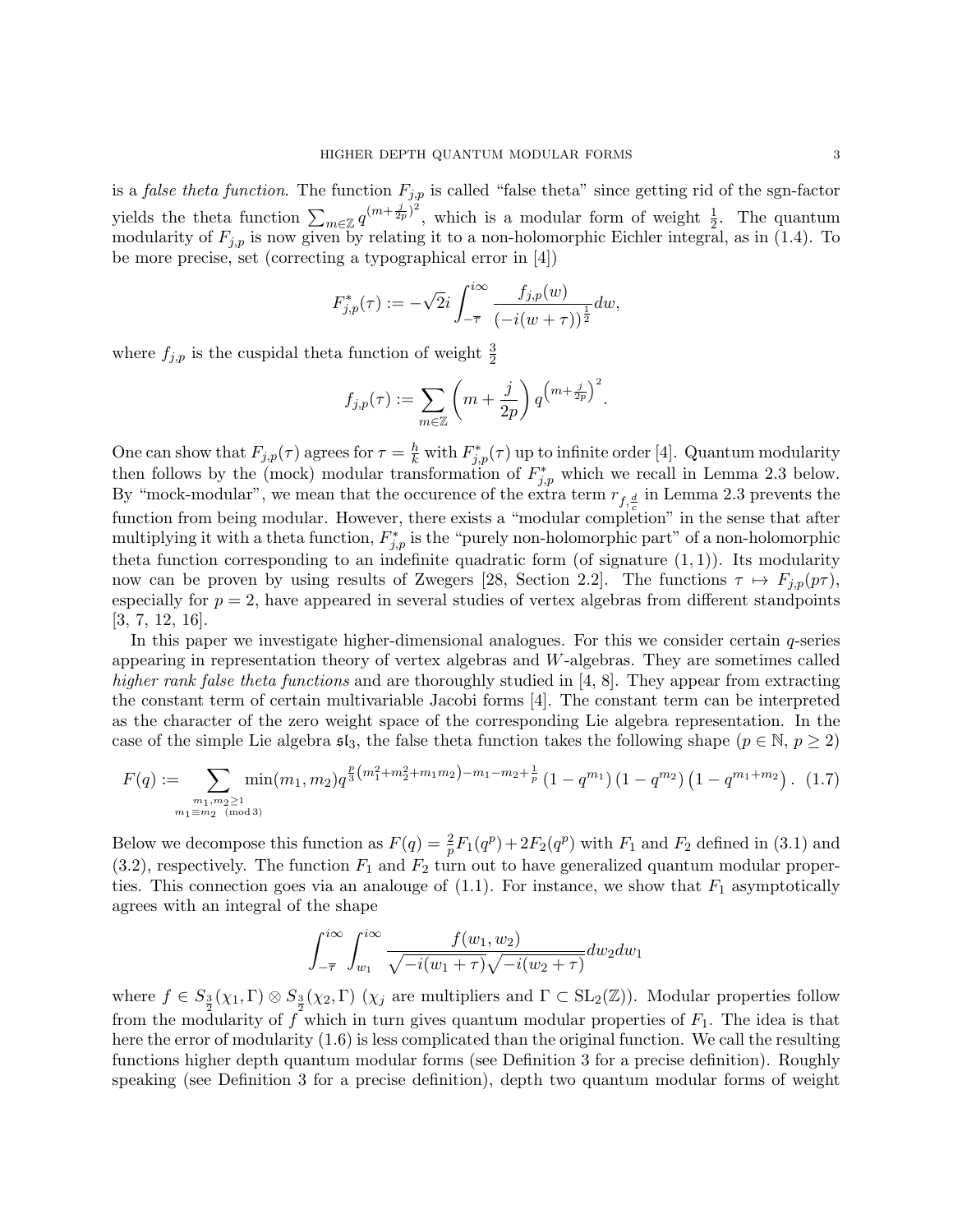$k \in \frac{1}{2}$  $\frac{1}{2}\mathbb{Z}$  satisfy, in the simplest case, the modular transformation property  $(M = \begin{pmatrix} a & b \\ c & d \end{pmatrix} \in SL_2(\mathbb{Z})$ 

$$
f(\tau) - (c\tau + d)^{-k} f(M\tau) \in \mathcal{Q}_{\kappa}(\Gamma)\mathcal{O}(R) + \mathcal{O}(R)
$$

for some  $\kappa \in \frac{1}{2}$  $\frac{1}{2}\mathbb{Z}$ , where  $\mathcal{Q}_{\kappa}(\Gamma)$  is the space of quantum modular forms of weight  $\kappa$  and  $\mathcal{O}(R)$  the space of real analytic functions on  $R \subset \mathbb{R}$ . Clearly, we can construct examples of depth two simply by multiplying two (depth one) quantum modular forms. Non-trivial examples arise from  $F$  (see Theorem 1.1 for precise statement).

**Theorem 1.1.** For  $p \geq 2$ , the higher rank false theta function F can be written as the sum of two depth two quantum modular forms (with quantum set  $\mathbb{Q}$ ) of weight one and two.

It is worth noting that all of our examples of quantum modular forms, including those studied in [4], have  $\mathbb Q$  as quantum set. Even though this feature is rare, a possible explanation is that vertex algebra characters are generally better behaved functions and are expected to combine into vector-valued families under the full modular group. Thus in our future work [6] we explore a vector-valued generalization of this theorem and its consequences to representation theory.

Zwegers [28] found an important connection between the error term of the Eichler integral (as in Lemma 2.3) and classical Mordell integrals. This result applied to the case of  $F_{j,p}^*$  leads to an elegant expression for the error term as a Mordell integral

$$
\int_{\mathbb{R}} \cot \left( \pi i w + \frac{\pi j}{2p} \right) e^{2\pi i p w^2 \tau} dw.
$$

In this work we encounter error terms for iterated (double) Eichler integrals, so it is natural to attempt to extend Zwegers' result to two dimensions. In [6] we solve this problem in several special cases. In particular, we find that relevant integrals for the weight one component  $\mathcal{E}_1$  (cf. Lemma 5.2) take the form

$$
\int_{\mathbb{R}^2} \cot (\pi i w_1 + \pi \alpha_1) \cot (\pi i w_2 + \pi \alpha_2) e^{2\pi i (3w_1^2 + 3w_1 w_2 + w_2^2) \tau} dw_1 dw_2,
$$

for some scalars  $\alpha_1, \alpha_2$ . This is what we call a *double Mordell* integral. We next turn to the modular completion of these Eichler integrals (see Propostiton 8.1 for a more precise version). For theta functions associated to indefinite quadratic forms, the reader is referred to [1, 17, 20, 23].

**Theorem 1.2.** There exists an indefinite theta function, defined via  $(8.1)$ , of signature  $(2, 2)$  with "purely non-holomorphic" part  $\Theta(\tau) \mathcal{E}_1(\tau)$  where  $\Theta$  is a theta function of signature (2,0) and the Eichler integral  $\mathcal{E}_1$  is defined in (5.5).

The paper is organized as follows. In Section 2, we review basic results on special functions, nonholomorphic Eichler integrals, and "double error" functions. We also recall the notion of quantum modular forms and introduce higher depth quantum modular forms. In Section 3, the  $\mathfrak{sl}_3$  higher rank false theta function  $F(q) = \frac{2}{p} F_1(q^p) + 2F_2(q^p)$  is introduced. In Section 4, we determine the asymptotic behavior of  $F_1$  and  $F_2$  at roots of unity. In Section 5, we introduce multiple Eichler integrals and prove modular transformation formulas for the double Eichler integrals. We also study certain linear combinations of double Eichler integrals associated to  $F_j$ . In Section 6, we express special double Eichler integrals as pieces of indefinite theta series. Based on results in this section, in Section 7, we prove the main result, Theorem 1.1, on the quantum modularity of  $F$ . Section 8 deals with the completion of certain indefinite theta functions of signature (2, 2) associated to the companions of  $F_j$  proving Theorem 1.2. We conclude in Section 9 with several questions.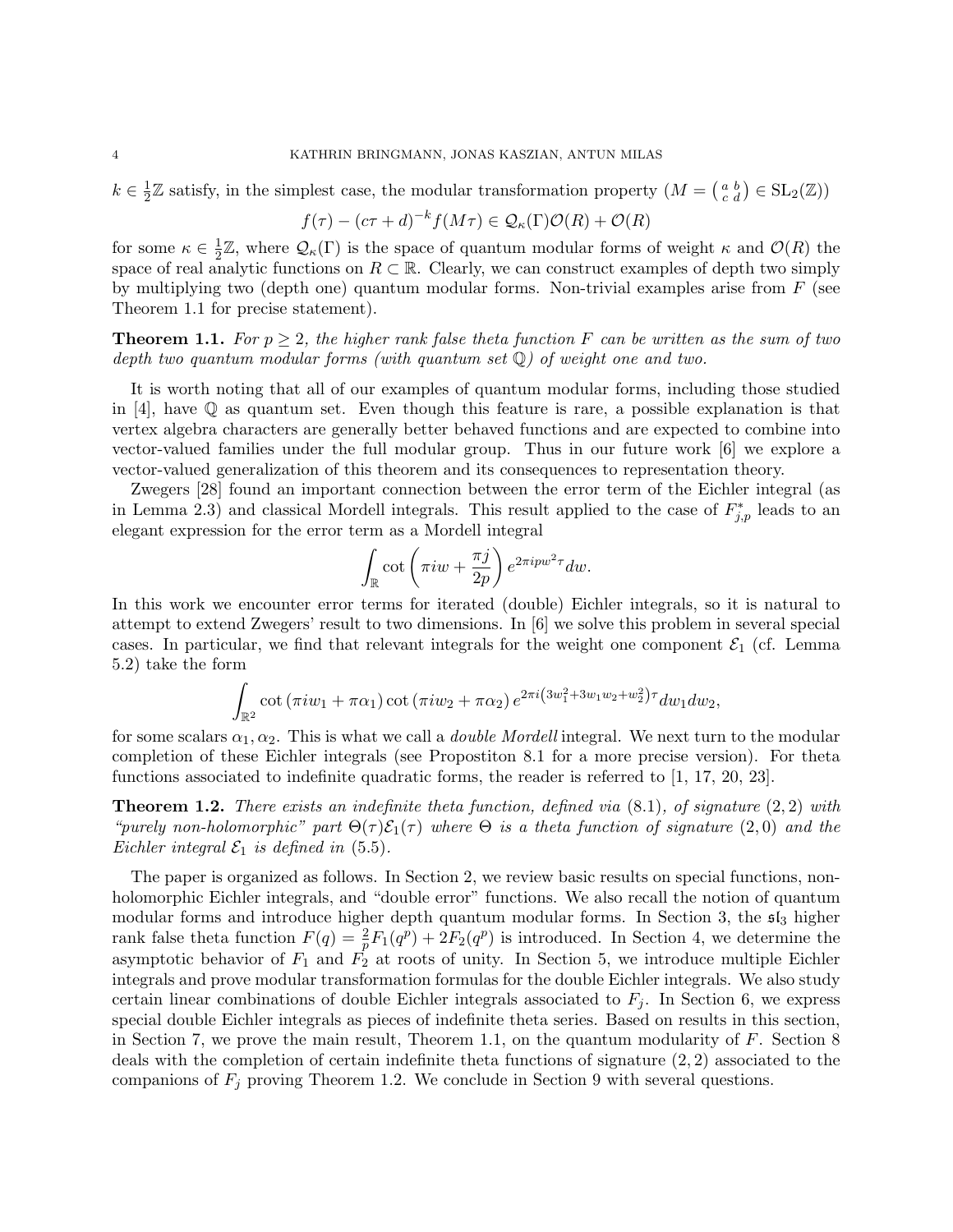#### **ACKNOWLEDGMENTS**

The research of the first author is supported by the Alfried Krupp Prize for Young University Teachers of the Krupp foundation and the research leading to these results receives funding from the European Research Council under the European Union's Seventh Framework Programme (FP/2007-2013) / ERC Grant agreement n. 335220 - AQSER. The research of the second author is partially supported by the European Research Council under the European Union's Seventh Framework Programme (FP/2007-2013) / ERC Grant agreement n. 335220 - AQSER. The research of the third author was partially supported by the Simons Foundation Collaboration Grant for Mathematicians  $(\# 317908)$ , NSF grant DMS-1601070, and a stipend from the Max Planck Institute for Mathematics, Bonn. The authors thank Chris Jennings-Shaffer, Josh Males, Boris Pioline, and Larry Rolen for helpful comments. Finally we thank the referee for providing useful comments.

#### 2. Preliminaries

#### 2.1. Special functions. Define, for  $u \in \mathbb{R}$ ,

$$
E(u) := 2 \int_0^u e^{-\pi w^2} dw.
$$

This function is essentially the error function and its derivative is  $E'(u) = 2e^{-\pi u^2}$ . We have the representation

$$
E(u) = sgn(u) \left( 1 - \frac{1}{\sqrt{\pi}} \Gamma\left(\frac{1}{2}, \pi u^2\right) \right),\tag{2.1}
$$

where  $\Gamma(\alpha, u) := \int_u^{\infty} e^{-w} w^{\alpha-1} dw$  is the *incomplete gamma function* and where for  $u \in \mathbb{R}$ , we set

$$
sgn(u) := \begin{cases} 1 & \text{if } u > 0, \\ -1 & \text{if } u < 0, \\ 0 & \text{if } u = 0. \end{cases}
$$

We also require the functional equation of the incomplete Γ-function with  $\alpha = \frac{1}{2}$ 2

$$
\Gamma\left(\frac{1}{2},u\right) = -\frac{1}{2}\Gamma\left(-\frac{1}{2},u\right) + \frac{1}{\sqrt{u}}e^{-u}.\tag{2.2}
$$

Moreover, for  $u \neq 0$ , set

$$
M(u) := \frac{i}{\pi} \int_{\mathbb{R} - iu} \frac{e^{-\pi w^2 - 2\pi iuw}}{w} dw.
$$

We have

$$
M(u) = E(u) - \text{sgn}(u).
$$

Thus, by  $(2.1)$ 

$$
M(u) = -\frac{\text{sgn}(u)}{\sqrt{\pi}} \Gamma\left(\frac{1}{2}, \pi u^2\right). \tag{2.3}
$$

This implies that the following bound holds

$$
|M(u)| \le 2e^{-\pi u^2}.
$$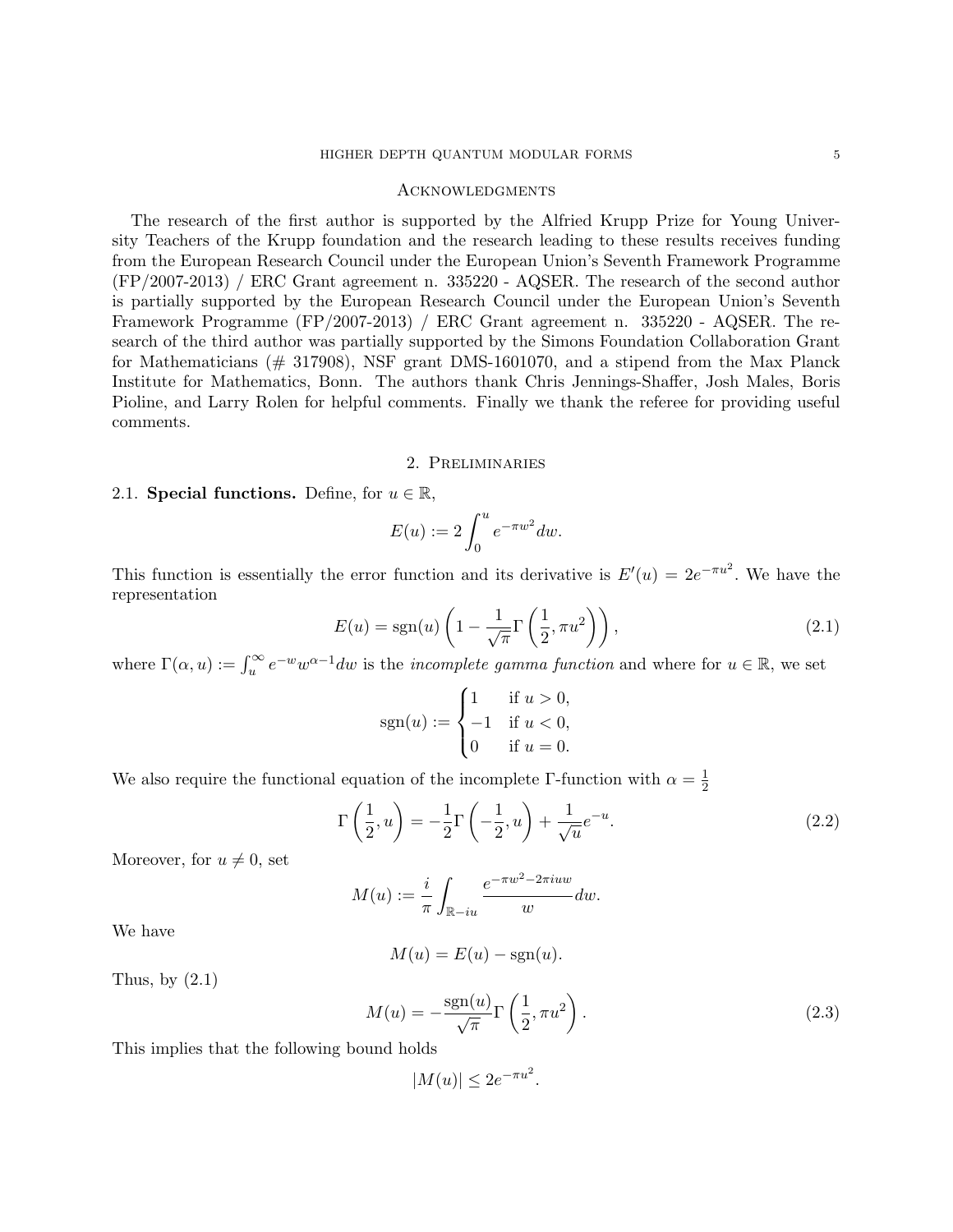We next turn to two-dimensional analogues, following  $[1]$  (using slightly different notation). Define  $E_2 : \mathbb{R} \times \mathbb{R}^2 \to \mathbb{R}$  by (throughout we use bold letters for vectors and denote their components using subscripts)

$$
E_2(\kappa; \boldsymbol{u}) := \int_{\mathbb{R}^2} \mathrm{sgn}\,(w_1) \, \mathrm{sgn}\,(w_2 + \kappa w_1) \, e^{-\pi \left((w_1 - u_1)^2 + (w_2 - u_2)^2\right)} dw_1 dw_2.
$$

Note that

$$
E_2(\kappa; -\boldsymbol{u}) = E_2(\kappa; \boldsymbol{u}).
$$

Moreover, also following [1], for  $u_2, u_1 - \kappa u_2 \neq 0$  we set

$$
M_2(\kappa; \boldsymbol{u}) := -\frac{1}{\pi^2} \int_{\mathbb{R}-iu_2} \int_{\mathbb{R}-iu_1} \frac{e^{-\pi w_1^2 - \pi w_2^2 - 2\pi i (u_1w_1 + u_2w_2)}}{w_2(w_1 - \kappa w_2)} dw_1 dw_2.
$$

Then we have

$$
M_2(\kappa; \mathbf{u}) = E_2(\kappa; \mathbf{u}) - \text{sgn}(u_2) M(u_1)
$$
  
- 
$$
\text{sgn}(u_1 - \kappa u_2) M\left(\frac{u_2 + \kappa u_1}{\sqrt{1 + \kappa^2}}\right) - \text{sgn}(u_1) \text{sgn}(u_2 + \kappa u_1).
$$
 (2.4)

Note that (2.4) extends the definition of  $M_2$  to  $u_2 = 0$  or  $u_1 = \kappa u_2$ . With  $x_1 := u_1 - \kappa u_2$ ,  $x_2 := u_2$ , a direct calculation shows that

$$
M_2(\kappa; \mathbf{u}) = E_2(\kappa; x_1 + \kappa x_2, x_2) + \text{sgn}(x_1) \text{sgn}(x_2)
$$
  
-sgn(x<sub>2</sub>) $E(x_1 + \kappa x_2) - \text{sgn}(x_1) E\left(\frac{\kappa x_1}{\sqrt{1 + \kappa^2}} + \sqrt{1 + \kappa^2} x_2\right).$ 

We have the first partial derivatives

$$
M_2^{(0,1)}(\kappa; \mathbf{u}) = \frac{2}{\sqrt{1+\kappa^2}} e^{-\frac{\pi(u_2 + \kappa u_1)^2}{1+\kappa^2}} M\left(\frac{u_1 - \kappa u_2}{\sqrt{1+\kappa^2}}\right),\tag{2.5}
$$

$$
M_2^{(1,0)}(\kappa; \mathbf{u}) = 2e^{-\pi u_1^2} M(u_2) + \frac{2\kappa}{\sqrt{1+\kappa^2}} e^{-\frac{\pi (u_2 + \kappa u_1)^2}{1+\kappa^2}} M\left(\frac{u_1 - \kappa u_2}{\sqrt{1+\kappa^2}}\right),\tag{2.6}
$$

and the limiting behavior (cf. [1, Proposition 3.3, iii])

$$
M_2\left(\kappa;\lambda\mathbf{u}\right) \sim -\frac{e^{-\pi\lambda^2\left(u_1^2 + u_2^2\right)}}{\lambda^2\pi^2u_2(u_1 - \kappa u_2)} \qquad \text{(as } \lambda \to \infty\text{)}.\tag{2.7}
$$

**Lemma 2.1.** For  $u_3, u_4 + \kappa u_3 \neq 0$ , we have the following limits

$$
\lim_{\varepsilon \to 0^+} E_2 \left( \varepsilon \kappa; u_1, \varepsilon u_2 + \varepsilon^{-1} u_3 \right) = \text{sgn}(u_3) E(u_1),
$$
  

$$
\lim_{\varepsilon \to 0^+} E_2 \left( \kappa; \varepsilon u_1 + \varepsilon^{-1} u_3, \varepsilon u_2 + \varepsilon^{-1} u_4 \right) = \text{sgn}(u_3) \text{sgn}(u_4 + \kappa u_3).
$$

Proof. We only prove the first statement, the second follows analogously. We may compute the limit inside the integral due to the convergence of the dominating integral  $\int_{\mathbb{R}^2} e^{-\pi(w_1^2 + w_2^2)} dw = 1$  to obtain

$$
\lim_{\varepsilon \to 0^+} E_2 \left( \varepsilon \kappa; u_1, \varepsilon u_2 + \varepsilon^{-1} u_3 \right)
$$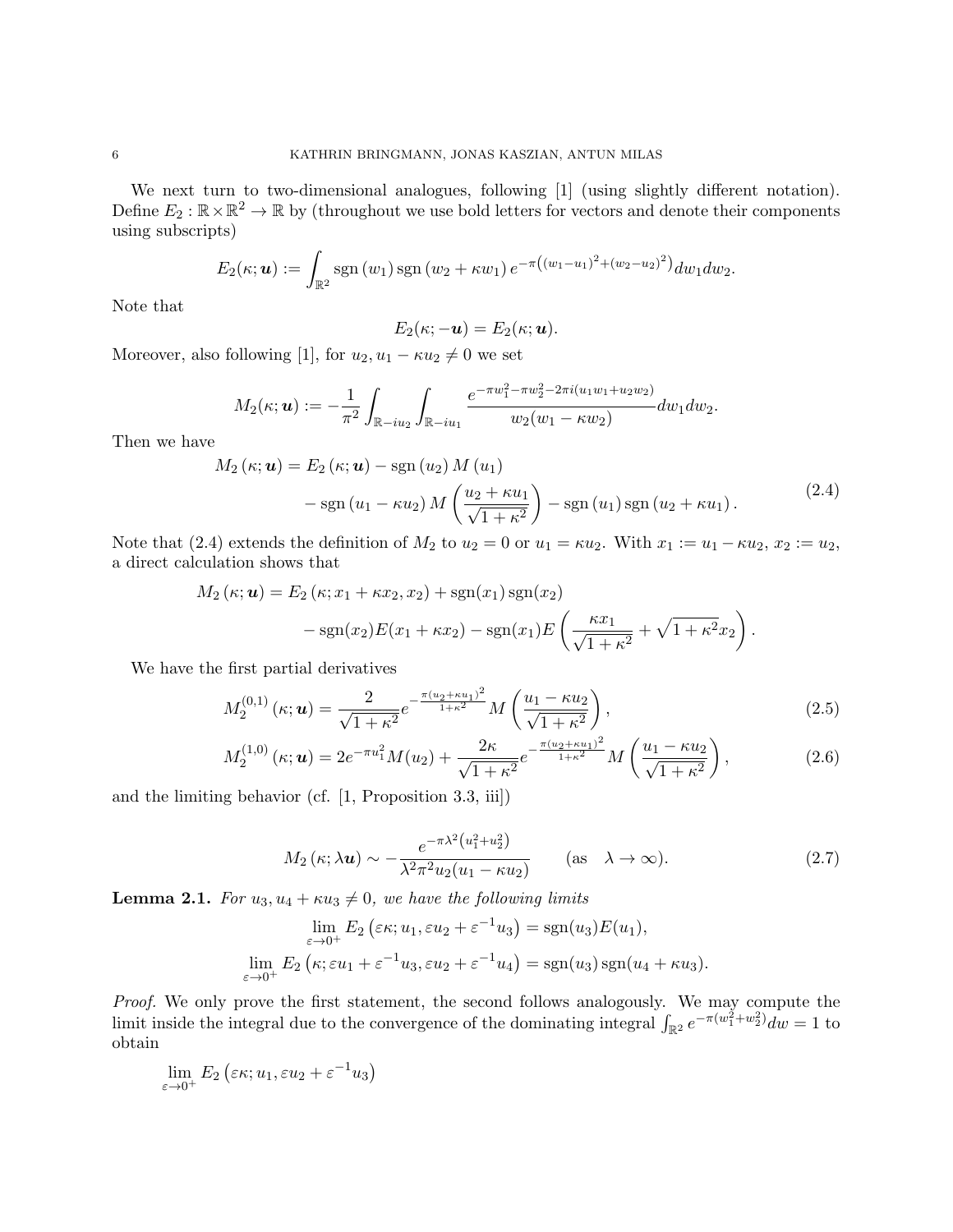$$
= \int_{\mathbb{R}^2} e^{-\pi (w_1^2 + w_2^2)} \operatorname{sgn}(w_1 + u_1) \lim_{\varepsilon \to 0^+} \operatorname{sgn}(u_3 + \varepsilon (w_2 + \varepsilon \kappa w_1 + \varepsilon u_2 + \varepsilon \kappa u_1)) dw_2 dw_1
$$
  
= 
$$
\int_{\mathbb{R}} e^{-\pi w_1^2} \operatorname{sgn}(w_1 + u_1) \int_{\mathbb{R}} e^{-\pi w_2^2} \operatorname{sgn}(u_3) dw_2 dw_1 = \operatorname{sgn}(u_3) E(u_1).
$$

2.2. Euler-Maclaurin summation formula. We now state a special case of the Euler-Maclaurin summation formula. We only give it in the two-dimensional case; the one-dimensional case can be concluded by viewing the second variable as constant.

Let  $B_m(x)$  be the m-th Bernoulli polynomial defined by  $\frac{te^{xt}}{e^t-1} =: \sum_{m\geq 0} B_m(x) \frac{t^m}{m!}$  $\frac{t^m}{m!}$ . We also require  $B_m(1-x) = (-1)^m B_m(x).$ 

The Euler-Maclaurin summation formula implies that, for  $\alpha \in \mathbb{R}^2$ ,  $F : \mathbb{R}^2 \to \mathbb{R}$  a  $C^{\infty}$ -function which has rapid decay, we have (generalizing a result of [25] to include shifts by  $\alpha$ )

$$
\sum_{n \in \mathbb{N}_0^2} F((n+\alpha)t) \sim \frac{\mathcal{I}_F}{t^2} - \sum_{n_2 \ge 0} \frac{B_{n_2+1}(\alpha_2)}{(n_2+1)!} \int_0^\infty F^{(0,n_2)}(x_1,0) dx_1 t^{n_2-1} - \sum_{n_1 \ge 0} \frac{B_{n_1+1}(\alpha_1)}{(n_1+1)!} \int_0^\infty F^{(n_1,0)}(0,x_2) dx_2 t^{n_1-1} + \sum_{n_1,n_2 \ge 0} \frac{B_{n_1+1}(\alpha_1)}{(n_1+1)!} \frac{B_{n_2+1}(\alpha_2)}{(n_2+1)!} F^{(n_1,n_2)}(0,0) t^{n_1+n_2},\tag{2.8}
$$

where  $\mathcal{I}_F := \int_0^\infty \int_0^\infty F(x) dx_1 dx_2$ . Here by ∼ we mean that the difference between the left- and the right-hand side is  $O(t^N)$  for any  $N \in \mathbb{N}$ .

2.3. Shimura's theta functions. We require transformation laws of certain theta functions studied, for example, by Shimura [21]. For  $\nu \in \{0,1\}$ ,  $h \in \mathbb{Z}$ ,  $N, A \in \mathbb{N}$ , with  $A|N, N|hA$ , define

$$
\Theta_{\nu}(A, h, N; \tau) := \sum_{\substack{m \in \mathbb{Z} \\ m \equiv h \pmod{N}}} m^{\nu} q^{\frac{Am^2}{2N^2}}.
$$
\n(2.9)

Recall the following modular transformation

$$
\Theta_{\nu}(A, h, N; M\tau) = e\left(\frac{abAh^2}{2N^2}\right) \left(\frac{2Ac}{d}\right) \varepsilon_d^{-1} (c\tau + d)^{\frac{1}{2}+\nu} \Theta_{\nu}(A, ah, N; \tau) \tag{2.10}
$$

for  $M = \begin{pmatrix} a & b \\ c & d \end{pmatrix} \in \Gamma_0(2N)$  with  $2|b$ . Here  $e(x) := e^{2\pi ix}$ , for odd  $d$ ,  $\varepsilon_d = 1$  or i, depending on whether  $d \equiv 1 \pmod{4}$  or  $d \equiv 3 \pmod{4}$ . Also note that if  $h_1 \equiv h_2 \pmod{N}$ , then we have

$$
\Theta_{\nu}(A, h_1, N; \tau) = \Theta_{\nu}(A, h_2, N; \tau), \qquad \Theta_{\nu}(A, -h, N; \tau) = (-1)^{\nu} \Theta_{\nu}(A, h, N; \tau).
$$

2.4. Indefinite theta functions. We begin by defining (possibly indefinite) theta functions.

**Definition 1.** Let  $A \in M_m(\mathbb{Z})$  be a non-singular symmetric  $m \times m$  matrix,  $P : \mathbb{R}^m \to \mathbb{C}$  and  $a \in \mathbb{Q}^m$ . We define the associated theta function by  $(\tau = u + iv)$ 

$$
\Theta_{A,P,\boldsymbol{a}}(\tau):=\sum_{\boldsymbol{n}\in \boldsymbol{a}+\mathbb{Z}^m}P\left(\sqrt{v}\boldsymbol{n}\right)q^{\frac{1}{2}\boldsymbol{n}^T A\boldsymbol{n}}.
$$

The following theorem shows that under certain conditions  $\Theta_{A,P,\boldsymbol{a}}$  is modular.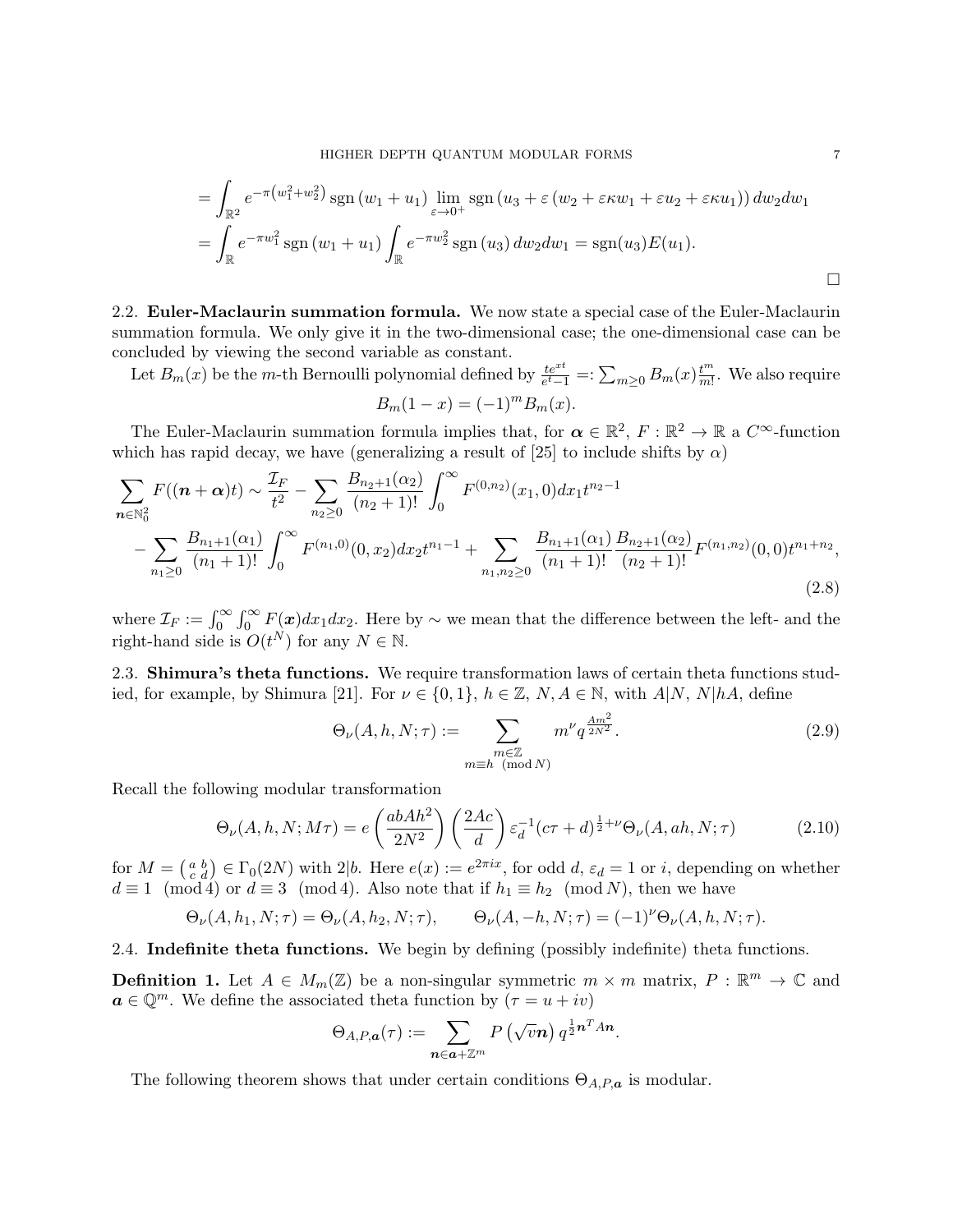**Theorem 2.2** (Vignéras, [22]). Suppose that  $A \in M_m(\mathbb{Z})$  is non-singular and that P satisfies the following conditions:

- (1) For any differential operator D of order two and any polynomial R of degree at most two, we have that  $D(\boldsymbol{w}) (P(\boldsymbol{w})e^{\pi Q(\boldsymbol{w})})$  and  $R(\boldsymbol{w}) P(\boldsymbol{w})e^{\pi Q(\boldsymbol{w})}$  belong to  $L^2(\mathbb{R}^m) \cap L^1(\mathbb{R}^m)$ .
- (2) For some  $\lambda \in \mathbb{Z}$  the Vignéras differential equation holds:

$$
\left(\mathcal{D} - \frac{1}{4\pi}\Delta\right)P = \lambda P.
$$

Here we define the Euler and Laplace operators  $(w:=(w_1,\ldots,w_m),\ \partial_{\boldsymbol{w}}:=(\frac{\partial}{\partial w_1},\ldots,\frac{\partial}{\partial w_m})$  $\frac{\partial}{\partial w_m}$  $)^T$ )

$$
\mathcal{D} := \mathbf{w} \partial_{\mathbf{w}} \qquad and \qquad \Delta = \Delta_{A^{-1}} := \partial_{\mathbf{w}}^T A^{-1} \partial_{\mathbf{w}}.
$$

Then, assuming that  $\Theta_{A,P,\bm{a}}$  is absolutely locally convergent,  $\Theta_{A,P,\bm{a}}$  is modular of weight  $\lambda + \frac{m}{2}$  $\frac{n}{2}$  for some subgroup of  $SL_2(\mathbb{Z})$ .

2.5. Quantum modular forms. We already motivated quantum modular forms in the introduction. The formal definition is as follows [27].

**Definition 2.** A function  $f : \mathcal{Q} \to \mathbb{C}$  (here  $\mathcal{Q} \subseteq \mathbb{Q}$ ) is called a *quantum modular form of weight*  $k \in \frac{1}{2}$  $\frac{1}{2}\mathbb{Z}$  and multiplier  $\chi$  for a subgroup  $\Gamma$  of  $SL_2(\mathbb{Z})$  and quantum set  $\mathcal{Q}$  if for  $M = \begin{pmatrix} a & b \\ c & d \end{pmatrix} \in \Gamma$ , the function

$$
f(\tau) - \chi(M)^{-1}(c\tau + d)^{-k} f(M\tau)
$$

can be extended to an open subset of  $\mathbb R$  and is real-analytic there. We denote the vector space of such forms by  $\mathcal{Q}_k(\Gamma,\chi)$ .

Remark. Zagier also considered strong quantum modular forms. Here one is looking at asymptotic expansions instead of just values.

The introduction already gives examples of quantum modular forms. As mentioned there, the functions  $F_{j,p}$  satisfy modular type transformations making them quantum modular forms. More generally, for  $f \in S_k(\Gamma, \chi)$ , the space of cusp forms of weight k transforming as

$$
f(M\tau) = (c\tau + d)^k \chi(M) f(\tau)
$$

for  $M = \begin{pmatrix} a & b \\ c & d \end{pmatrix} \in \Gamma \subset SL_2(\mathbb{Z})$  and  $\chi$  some multiplier, we set, for  $\frac{d}{c} \in \mathbb{Q}$ ,

$$
I_f(\tau) := \int_{-\overline{\tau}}^{i\infty} \frac{f(w)}{\left(-i(w+\tau)\right)^{2-k}} dw, \qquad r_{f,\frac{d}{c}}(\tau) := \int_{\frac{d}{c}}^{i\infty} \frac{f(w)}{\left(-i(w+\tau)\right)^{2-k}} dw. \tag{2.11}
$$

For weight  $k=\frac{1}{2}$  $\frac{1}{2}$ , we allow  $f \in M_{\frac{1}{2}}(\Gamma, \chi)$ , the space of holomorphic modular forms of weight  $\frac{1}{2}$ . To state the modularity properties of  $I_f$ , we let  $\Gamma^* := P\Gamma P^{-1}$ , where  $P := \begin{pmatrix} -1 & 0 \\ 0 & 1 \end{pmatrix}$ . The proof of the following lemma follows along the same lines as the proof of Theorem 5.1 below.

**Lemma 2.3.** We have the transformation, for  $M \in \Gamma^*$ ,

$$
I_f(\tau) - \chi^{-1}(M^*) (c\tau + d)^{k-2} I_f(M\tau) = r_{f, \frac{d}{c}}(\tau).
$$

The function  $I_f$  is defined on  $\mathbb{H} \cup \mathbb{Q}$  whereas  $r_{f, \frac{d}{c}}$  exists on all of  $\mathbb{R} \setminus \{-\frac{d}{c}\}\$ and is real-analytic there. If  $f \in S_k(\Gamma, \chi)$ , then  $r_{f, \frac{d}{c}}$  exists on  $\mathbb{R}$ .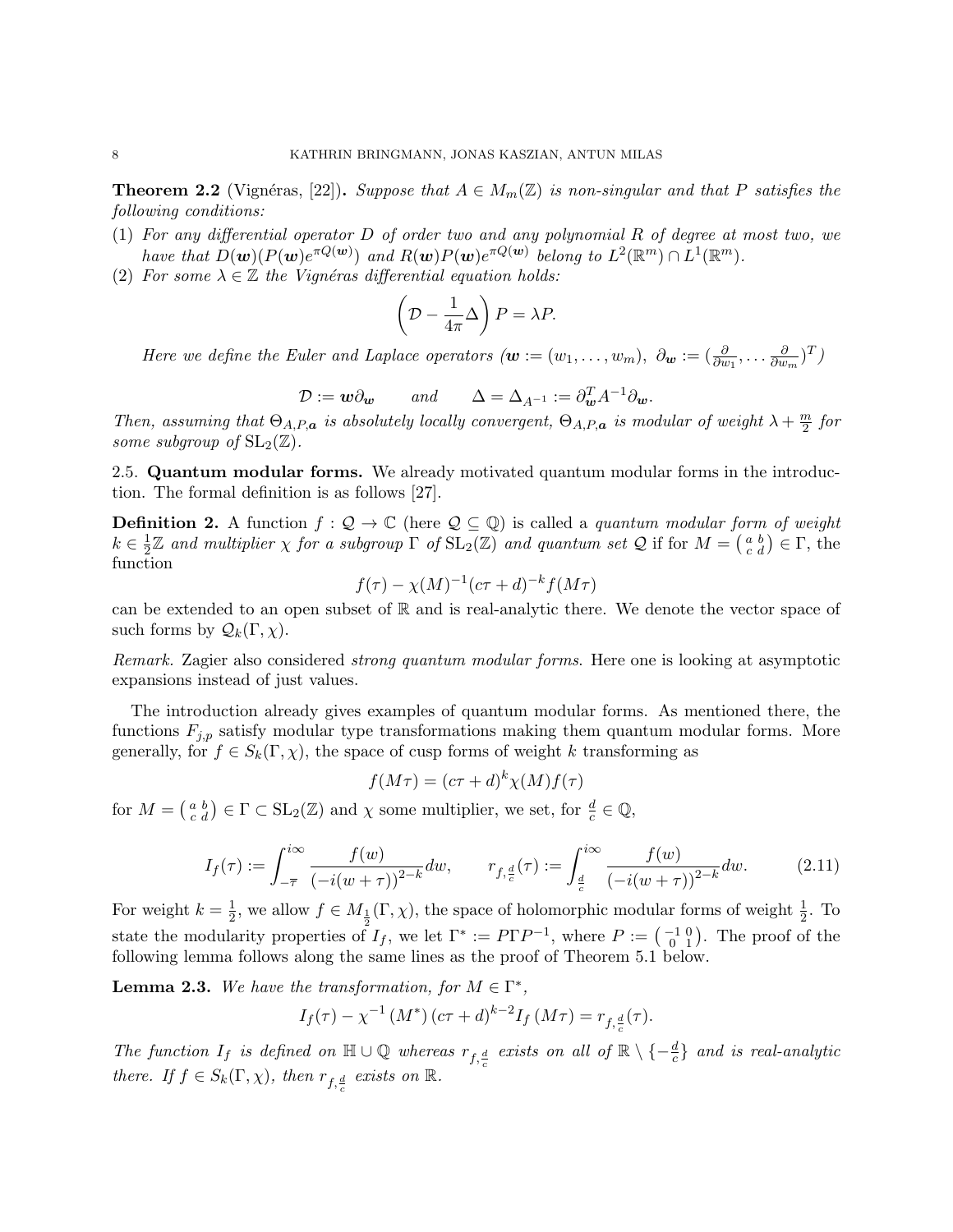2.6. Higher Depth Quantum modular forms. We next turn to generalizations of quantum modular forms.

**Definition 3.** A function  $f: \mathcal{Q} \to \mathbb{C}$  ( $\mathcal{Q} \subset \mathbb{Q}$ ) is called a *quantum modular form of depth*  $N \in \mathbb{N}$ , weight  $k \in \frac{1}{2}$  $\frac{1}{2}\mathbb{Z}$ , multiplier  $\chi$ , and quantum set  $\mathcal Q$  for  $\Gamma$  if for  $M = \begin{pmatrix} a & b \\ c & d \end{pmatrix} \in \Gamma$ 

$$
f(\tau) - \chi(M)^{-1}(c\tau + d)^{-k} f(M\tau) \in \bigoplus_j \mathcal{Q}_{\kappa_j}^{N_j}(\Gamma, \chi_j) \mathcal{O}(R),
$$

where j runs through a finite set,  $\kappa_j \in \frac{1}{2}$  $\frac{1}{2}\mathbb{Z}, N_j \in \mathbb{N}$  with  $\max_j (N_j) = N - 1$ , the  $\chi_j$  are characters,  $\mathcal{O}(R)$  is the space of real-analytic functions on  $R \subset \mathbb{R}$  which contains an open subset of  $\mathbb{R}$ ,  $\mathcal{Q}_k^1(\Gamma,\chi) := \mathcal{Q}_k(\Gamma,\chi), \ \mathcal{Q}_k^0(\Gamma,\chi) := 1$ , and  $\mathcal{Q}_k^N(\Gamma,\chi)$  denotes the space of quantum modular forms of weight k, depth N, multiplier  $\chi$  for  $\Gamma$ .

Remark. Again one can consider *higher depth strong quantum modular forms* by looking at asymptotic expansions instead of values. The examples of this paper satisfiy this stronger property.

Example. For  $f_1 \in \mathcal{Q}_{k_1}^1(\Gamma_1, \chi_1)$  and  $f_2 \in \mathcal{Q}_{k_2}^1(\Gamma_2, \chi_2)$ , we have that  $f_1 f_2 \in \mathcal{Q}_{k_1+k_2}^2(\Gamma_1 \cap \Gamma_2, \chi_1 \chi_2)$ .

## 3. A rank two false theta function

We briefly recall a construction from [5, 8, 10]. For  $p \in \mathbb{N}_{\geq 2}$ , there is a vertex operator algebra  $W(p)_{A_2}$  associated to the simple Lie algebra  $\mathfrak{sl}_3$  (more precisely, to its root lattice of type  $A_2$ ). The character formula of  $W(p)_Q$ , where Q is any ADE root lattice, was proposed in [10] (note that some arguments in [10] are not completely rigorous) and further studied in [5, 8, 10]; see also [2]. Letting  $\zeta_j := e^{2\pi i z_j}$ , we have [5, 8]

$$
\eta(\tau)^{2} \text{ch}[W(p)_{A_{2}}](\tau, \mathbf{z}) = \sum_{m_{1}, m_{2} \in \mathbb{Z}} \frac{q^{p} \left( \left( m_{1} - \frac{1}{p} \right)^{2} + \left( m_{2} - \frac{1}{p} \right)^{2} - \left( m_{1} - \frac{1}{p} \right) \left( m_{2} - \frac{1}{p} \right) \right)}{\left( 1 - \zeta_{1}^{-1} \right) \left( 1 - \zeta_{2}^{-1} \right) \left( 1 - \zeta_{1}^{-1} \zeta_{2}^{-1} \right)} \left( \zeta_{1}^{m_{1} - 1} \zeta_{2}^{m_{2} - 1} - \zeta_{1}^{-m_{1} + m_{2} - 1} \right) \times \zeta_{2}^{m_{2} - 1} - \zeta_{1}^{m_{1} - 1} \zeta_{2}^{-m_{2} + m_{1} - 1} + \zeta_{1}^{-m_{2} - 1} \zeta_{2}^{-m_{2} + m_{1} - 1} + \zeta_{1}^{-m_{1} + m_{2} - 1} \zeta_{2}^{-m_{1} - 1} - \zeta_{1}^{-m_{2} - 1} \zeta_{2}^{-m_{1} - 1} \right).
$$

The six term expression in the numerator comes from the summation over the Weyl group W of  $\mathfrak{sl}_3$  which is isomorphic to  $S_3$ . Thanks to Weyl's character formula, the rational  $z$ -part is in fact a Laurent polynomial. There are two important operations on this character:

- (1) taking the limit  $z = (z_1, z_2) \rightarrow (0, 0)$ , yielding a modular form [5];
- (2) taking the constant term

$$
ch[W^{0}(p)_{A_2}](\tau) := CT_{\zeta_1, \zeta_2} ch[W(p)_{A_2}](\tau, z),
$$

which computes the character of another vertex algebra. It was shown in [5] that

$$
ch[W^{0}(p)_{A_2}](\tau) = \frac{F(q)}{\eta(\tau)^2}.
$$

Note that formulas like  $\eta(\tau)^{\text{rank}(Q)} \text{ch}[W^0(p)_Q](\tau)$ , where Q is any root lattice, are of interest beyond vertex algebra theory  $[5, 8]$ . The coefficients appearing in the q-expansion are essentially dimensions of the zero weight spaces of finite-dimensional irreducible representations of simple Lie algebras (for the recent progress in understanding these numbers see [18]).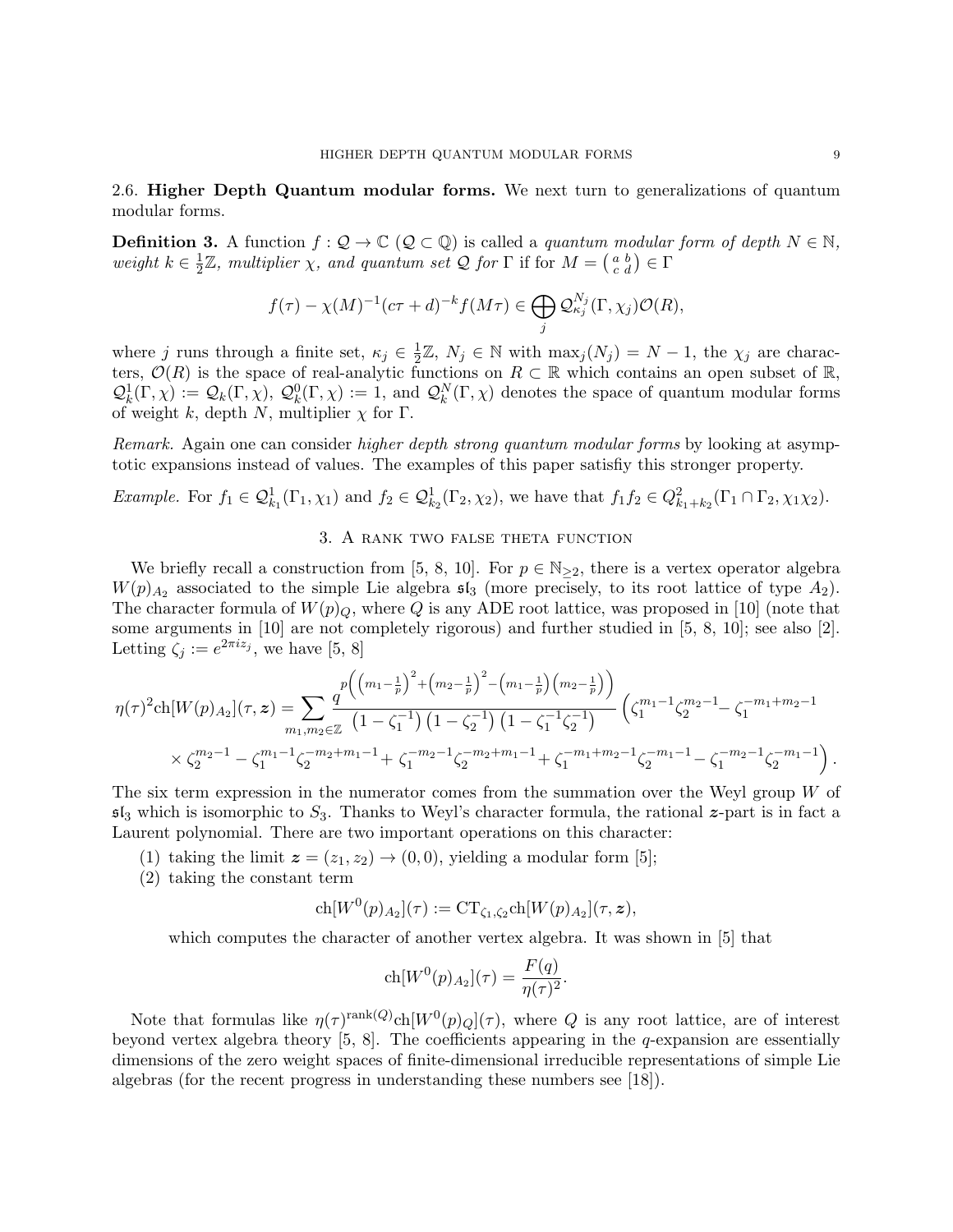Remark. Modular-type properties of regularized (or Jacobi) characters, in particular  $\text{ch}[W^0(p)_{A_2}^{\varepsilon}](\tau)$ , were investigated in [8] (see also [7]). There are two important differences between the current work and [8]. In this paper, the value of the Jacobi parameter  $\varepsilon$  is always zero whereas in [8] it is necessarily non-zero. Secondly, there seems to be no clear connection between transformation formulas appearing in [8] and mock modular forms. On the other hand, here we make this connection quite explicit by virtue of generalized Eichler integrals (see Section 5).

Let  $n_1 = m_1 - m_2$ ,  $n_2 = m_2$  in (1.7) and then change  $n_1 \mapsto 3n_1$ . Then we have, with F given in  $(1.7),$ 

$$
\frac{1}{2}F(q) = f_1(q) + f_2(q) + f_3(q),
$$

where, with  $Q(x) := 3x_1^2 + 3x_1x_2 + x_2^2$ , we define

$$
f_1(q) := q^{\frac{1}{p}} \sum_{n_1, n_2 \ge 0}^* n_2 q^{pQ(n)} (q^{-3n_1 - 2n_2} - q^{3n_1 + 2n_2}),
$$
  
\n
$$
f_2(q) := q^{\frac{1}{p}} \sum_{n_1, n_2 \ge 0}^* n_2 q^{pQ(n)} (q^{n_2} - q^{-n_2}),
$$
  
\n
$$
f_3(q) := q^{\frac{1}{p}} \sum_{n_1, n_2 \ge 0}^* n_2 q^{pQ(n)} (q^{3n_1 + n_2} - q^{-3n_1 - n_2}).
$$

Here  $\sum^*$  means that the  $n_1 = 0$  term is weighted by  $\frac{1}{2}$ . We then rewrite

$$
f_{1}(q) = -\sum_{n_{1},n_{2} \geq 0} \left(n_{2} + \frac{1}{p}\right) q^{pQ\left(n_{1}+1,n_{2}+\frac{1}{p}\right)} + \sum_{n_{1},n_{2} \geq 0} \left(n_{2}+1-\frac{1}{p}\right) q^{pQ\left(n_{1},n_{2}+1-\frac{1}{p}\right)} \\
+ \frac{1}{p} \sum_{n_{1},n_{2} \geq 0} q^{pQ\left(n_{1}+1,n_{2}+\frac{1}{p}\right)} + \frac{1}{p} \sum_{n_{1},n_{2} \geq 0} q^{pQ\left(n_{1},n_{2}+1-\frac{1}{p}\right)} - \frac{1}{2} \sum_{m \geq 0} \left(m+\frac{1}{p}\right) q^{p\left(m+\frac{1}{p}\right)^{2}} \\
- \frac{1}{2} \sum_{m \geq 0} \left(m+1-\frac{1}{p}\right) q^{p\left(m+1-\frac{1}{p}\right)^{2}} + \frac{1}{2p} \sum_{m \geq 0} q^{p\left(m+\frac{1}{p}\right)^{2}} - \frac{1}{2p} \sum_{m \geq 0} q^{p\left(m+1-\frac{1}{p}\right)^{2}},
$$
\n
$$
f_{2}(q) = \sum_{n_{1},n_{2} \geq 0} \left(n_{2} + \frac{2}{p}\right) q^{pQ\left(n_{1}+1-\frac{1}{p},n_{2}+\frac{2}{p}\right)} - \sum_{n_{1},n_{2} \geq 0} \left(n_{2}+1-\frac{2}{p}\right) q^{pQ\left(n_{1}+\frac{1}{p},n_{2}+1-\frac{2}{p}\right)} \\
- \frac{2}{p} \sum_{n_{1},n_{2} \geq 0} q^{pQ\left(n_{1}+1-\frac{1}{p},n_{2}+\frac{2}{p}\right)} - \frac{2}{p} \sum_{n_{1},n_{2} \geq 0} q^{pQ\left(n_{1}+\frac{1}{p},n_{2}+1-\frac{2}{p}\right)} \\
+ \frac{q^{\frac{3}{4p}}}{2} \sum_{m \geq 1} m q^{p\left(m-\frac{1}{2p}\right)^{2}} + \frac{q^{\frac{3}{4p}}}{2} \sum_{m \geq 1} m q^{p\left(m+\frac{1}{2p}\right
$$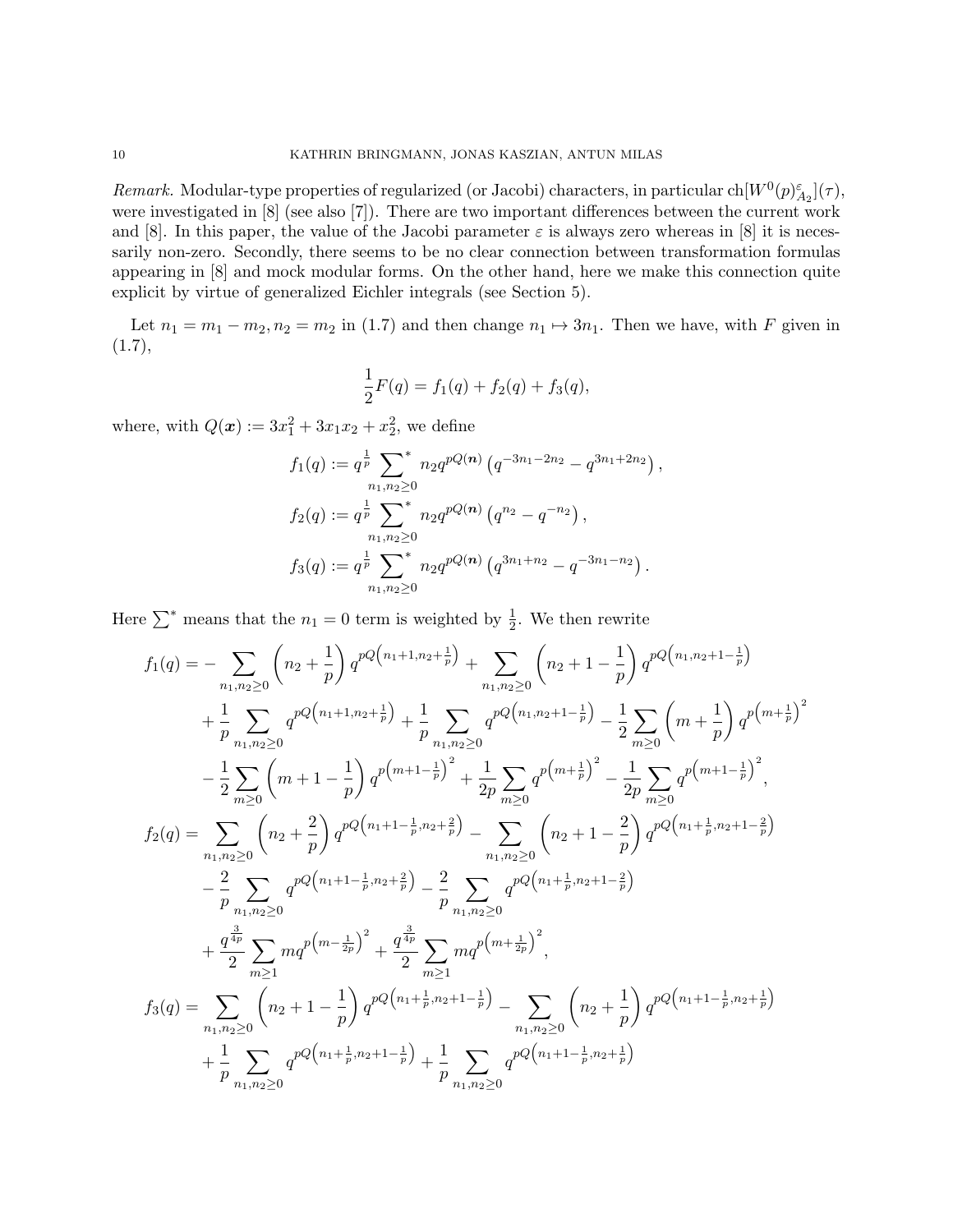$$
-\frac{q^{\frac{3}{4p}}}{2}\sum_{m\geq 1}mq^{p\left(m+\frac{1}{2p}\right)^2}-\frac{q^{\frac{3}{4p}}}{2}\sum_{m\geq 1}mq^{p\left(m-\frac{1}{2p}\right)^2}.
$$

We thus obtain

$$
F(q) = \frac{2}{p} F_1(q^p) + 2F_2(q^p)
$$

with

$$
F_1(q) := \sum_{\alpha \in \mathscr{S}} \varepsilon(\alpha) \sum_{n \in \alpha + \mathbb{N}_0^2} q^{Q(n)} + \frac{1}{2} \sum_{m \in \mathbb{Z}} \text{sgn}\left(m + \frac{1}{p}\right) q^{\left(m + \frac{1}{p}\right)^2},\tag{3.1}
$$

where

$$
\mathscr{S}:=\left\{\left(1-\frac{1}{p},\frac{2}{p}\right),\left(\frac{1}{p},1-\frac{2}{p}\right),\left(1,\frac{1}{p}\right)\left(0,1-\frac{1}{p}\right),\left(\frac{1}{p},1-\frac{1}{p}\right),\left(1-\frac{1}{p},\frac{1}{p}\right)\right\},
$$

and for  $\alpha \pmod{\mathbb{Z}^2}$ , we set

$$
\varepsilon(\boldsymbol{\alpha}) := \begin{cases} -2 & \text{if } \boldsymbol{\alpha} \in \left\{ \left(1 - \frac{1}{p}, \frac{2}{p}\right), \left(\frac{1}{p}, 1 - \frac{2}{p}\right) \right\}, \\ 1 & \text{otherwise.} \end{cases}
$$

Moreover

$$
F_2(q) := \sum_{\alpha \in \mathscr{S}} \eta(\alpha) \sum_{n \in \alpha + \mathbb{N}_0^2} n_2 q^{Q(n)} - \frac{1}{2} \sum_{m \in \mathbb{Z}} \left| m + \frac{1}{p} \right| q^{\left( m + \frac{1}{p} \right)^2},\tag{3.2}
$$

where for  $\alpha \pmod{\mathbb{Z}^2}$ , we let

$$
\eta(\boldsymbol{\alpha}) := \begin{cases} 1 & \text{if } \boldsymbol{\alpha} \in \left\{ \left(1 - \frac{1}{p}, \frac{2}{p}\right), \left(0, 1 - \frac{1}{p}\right), \left(\frac{1}{p}, 1 - \frac{1}{p}\right) \right\}, \\ -1 & \text{otherwise.} \end{cases}
$$

# 4. ASYMPTOTIC BEHAVIOR OF  $F_1$  and  $F_2$

In this section we determine the asymptotic behavior of  $F(e^{2\pi i \frac{h}{k}-t})$   $(h, k \in \mathbb{Z}$  with  $k > 0$  and  $gcd(h, k) = 1$  as  $t \to 0^+$  and in particular show that the limit exists.

4.1. The function  $F_1$ . We decompose

$$
F_1(q) = F_{1,1}(q) + F_{1,2}(q),
$$

where

$$
F_{1,1}(q) := \sum_{\alpha \in \mathscr{S}} \varepsilon(\alpha) \sum_{\mathbf{n} \in \alpha + \mathbb{N}_0^2} q^{Q(\mathbf{n})}, \qquad F_{1,2}(q) := \frac{1}{2} \sum_{m \in \frac{1}{p} + \mathbb{Z}} \text{sgn}(m) q^{m^2}.
$$

We first study the asymptotic behavior of  $F_{1,1}$ , rewriting it in a shape in which we can apply the Euler-Maclaurin formula (2.8). For this, let  $n \mapsto \ell + n \frac{kp}{\delta}$  with  $n \in \mathbb{N}_0^2$ ,  $0 \le \ell \le \frac{kp}{\delta} - 1$ , where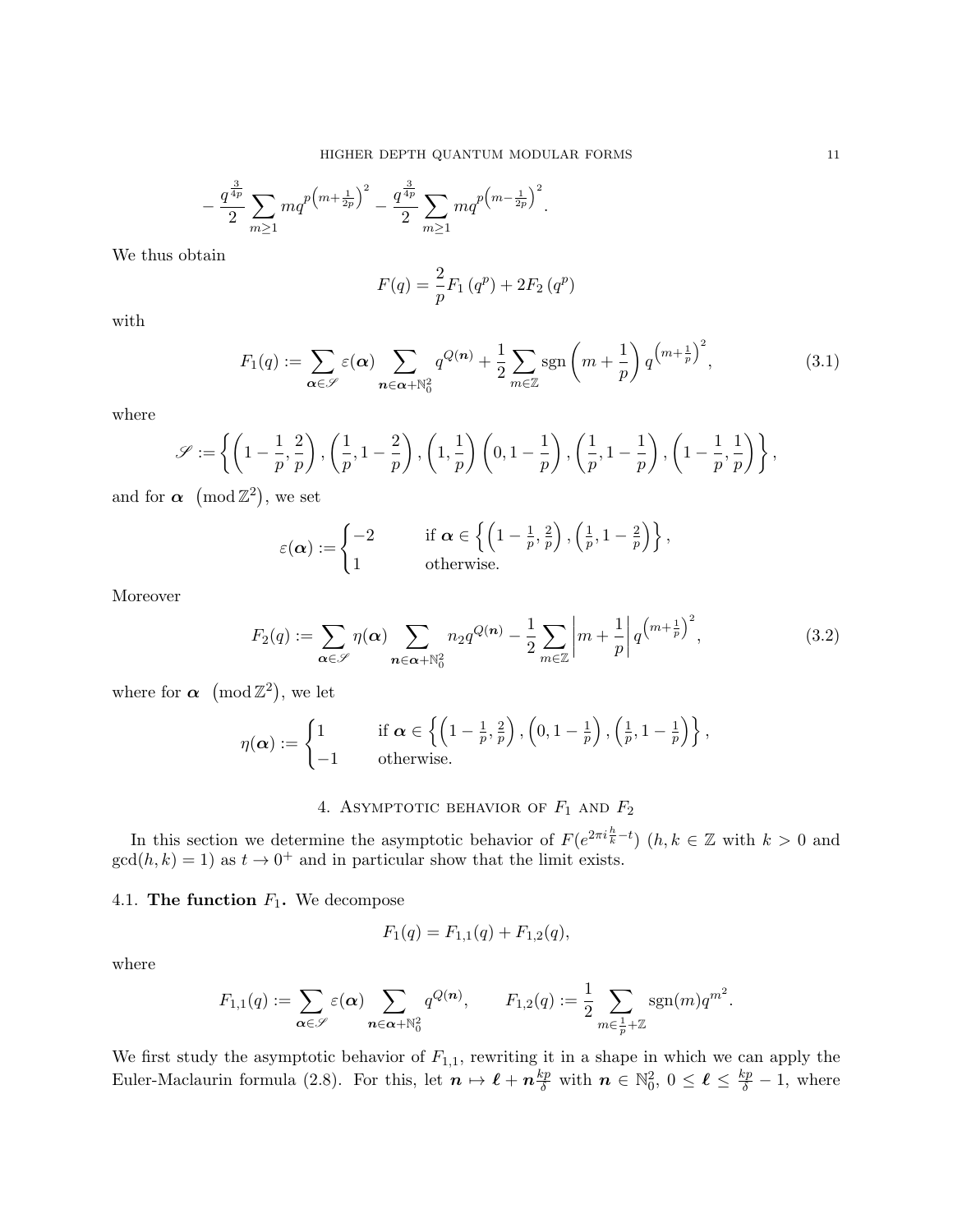$\delta := \gcd(h, p)$ . Here by the inequality we mean that it should hold componentwise. It is not hard to see that, with  $\mathcal{F}_1(\boldsymbol{x}) := e^{-Q(\boldsymbol{x})},$ 

$$
F_{1,1}\left(e^{2\pi i \frac{h}{k}-t}\right)=\sum_{\boldsymbol{\alpha} \in \mathscr{S}} \varepsilon(\boldsymbol{\alpha}) \sum_{0 \leq \boldsymbol{\ell} \leq \frac{kp}{\delta}-1} e^{2\pi i \frac{h}{k}Q(\boldsymbol{\ell}+\boldsymbol{\alpha})} \sum_{\boldsymbol{n} \in \frac{\delta}{kp}(\boldsymbol{\ell}+\boldsymbol{\alpha})+\mathbb{N}_0^2} \mathcal{F}_1\left(\frac{kp}{\delta} \sqrt{t} \boldsymbol{n}\right).
$$

The main term in (2.8) is then

$$
\frac{\delta^2}{k^2 p^2 t} \mathcal{I}_{\mathcal{F}_1} \sum_{\alpha \in \mathscr{S}} \varepsilon(\alpha) \sum_{0 \le \ell \le \frac{kp}{\delta} - 1} e^{2\pi i \frac{h}{k} Q(\ell + \alpha)}.
$$
 (4.1)

It is not hard to see that one may let  $\ell$  run modulo  $\frac{kp}{\delta}$  (again meant componentwise). We write  $\ell =$  $N + k\nu$  with N running modulo k,  $\nu$  modulo  $\frac{p}{\delta}$ , and  $\boldsymbol{a} \in \{(-1, 2), (1, -2), (0, 1), (0, -1), (1, -1),\}$  $(-1, 1)$ } such that  $\alpha - \frac{a}{n}$  $\frac{a}{p} \in \mathbb{Z}^2$ . We then compute that the sum over  $\ell$  in (4.1) equals (since  $Q(a) = 1$ 

$$
e^{2\pi i \frac{h}{p^2 k}} \sum_{\mathbf{N} \pmod{k}} e^{\frac{2\pi i h}{pk} \left(3(pN_1^2 + 2a_1N_1) + 3(pN_1N_2 + a_2N_1 + a_1N_2) + pN_2^2 + 2a_2N_2\right)} \times \sum_{\nu \pmod{\frac{p}{\delta}}} e^{\frac{2\pi i h/\delta}{p/\delta} \left((6a_1 + 3a_2)\nu_1 + (2a_2 + 3a_1)\nu_2\right)}.
$$

Since  $\gcd(\frac{h}{\delta}, \frac{p}{\delta})$  $\frac{p}{\delta}$ ) = 1, the inner sum vanishes unless  $\frac{p}{\delta}$  3(2a<sub>1</sub> + a<sub>2</sub>) and  $\frac{p}{\delta}$  (2a<sub>2</sub> + 3a<sub>1</sub>). If 3 $\frac{p}{\delta}$  $\frac{p}{\delta}$ , then in particular  $3 \mid a_2$ . This is however not satisfied for elements in  $\mathscr{S}$ . If  $3 \nmid \frac{p}{\delta}$  $\frac{p}{\delta}$ , then we easily obtain that  $a_1 \equiv a_2 \equiv 0 \pmod{\frac{p}{\delta}}$ , implying that  $\frac{p}{\delta} = 1$ . We are thus left to show that  $(\frac{p}{\delta} = 1)$ 

$$
\sum_{\alpha \in \mathscr{S}} \varepsilon(\alpha) \sum_{N \pmod{k}} e^{\frac{2\pi i h/\delta}{k} \left(3\left(pN_1^2 + 2a_1N_1\right) + 3\left(pN_1N_2 + a_2N_1 + a_1N_2\right) + pN_2^2 + 2a_2N_2\right)} = 0.
$$
 (4.2)

Changing  $\mathbf{N} \mapsto \mathbf{N} - a\overline{p}$ , with  $\overline{p}$  the inverse of p modulo k (note that  $\frac{p}{\delta} = 1$  implies that  $gcd(p, k) =$ 1), the sum on  $N$  equals

$$
e^{-\frac{2\pi i\overline{p}h/\delta}{k}} \sum_{\mathbf{N} \pmod{k}} e^{\frac{2\pi i h}{k}Q(\mathbf{N})},
$$

which is independent of  $a$ . Thus  $(4.2)$  holds.

The second term in (2.8) is

$$
-\sum_{\alpha\in\mathscr{S}}\varepsilon(\alpha)\sum_{0\leq\ell\leq\frac{kp}{\delta}-1}e^{2\pi i\frac{h}{k}Q(\ell+\alpha)}\sum_{n_2\geq 0}\frac{B_{n_2+1}\left(\frac{\delta(\ell_2+\alpha_2)}{kp}\right)}{(n_2+1)!}\int_0^\infty\mathcal{F}_1^{(0,n_2)}(x_1,0)dx_1\left(\frac{kp\sqrt{t}}{\delta}\right)^{n_2-1}.\tag{4.3}
$$

We claim that the contribution from those  $n_2$  which are even vanishes. This follows, once we show that, for  $\alpha \in \mathscr{S}$ ,

$$
\sum_{0\leq\ell\leq\frac{kp}{\delta}-1}\left(e^{2\pi i\frac{h}{k}Q(\ell+\alpha)}B_{2n_2+1}\left(\frac{\delta(\ell_2+\alpha_2)}{kp}\right)+e^{2\pi i\frac{h}{k}Q(\ell+1-\alpha)}B_{2n_2+1}\left(\frac{\delta(\ell_2+1-\alpha_2)}{kp}\right)\right)=0.
$$

This is seen to be true by the change of variables  $\ell \mapsto -\ell + (-1 + \frac{kp}{\delta})\mathbf{1}$  for the second term.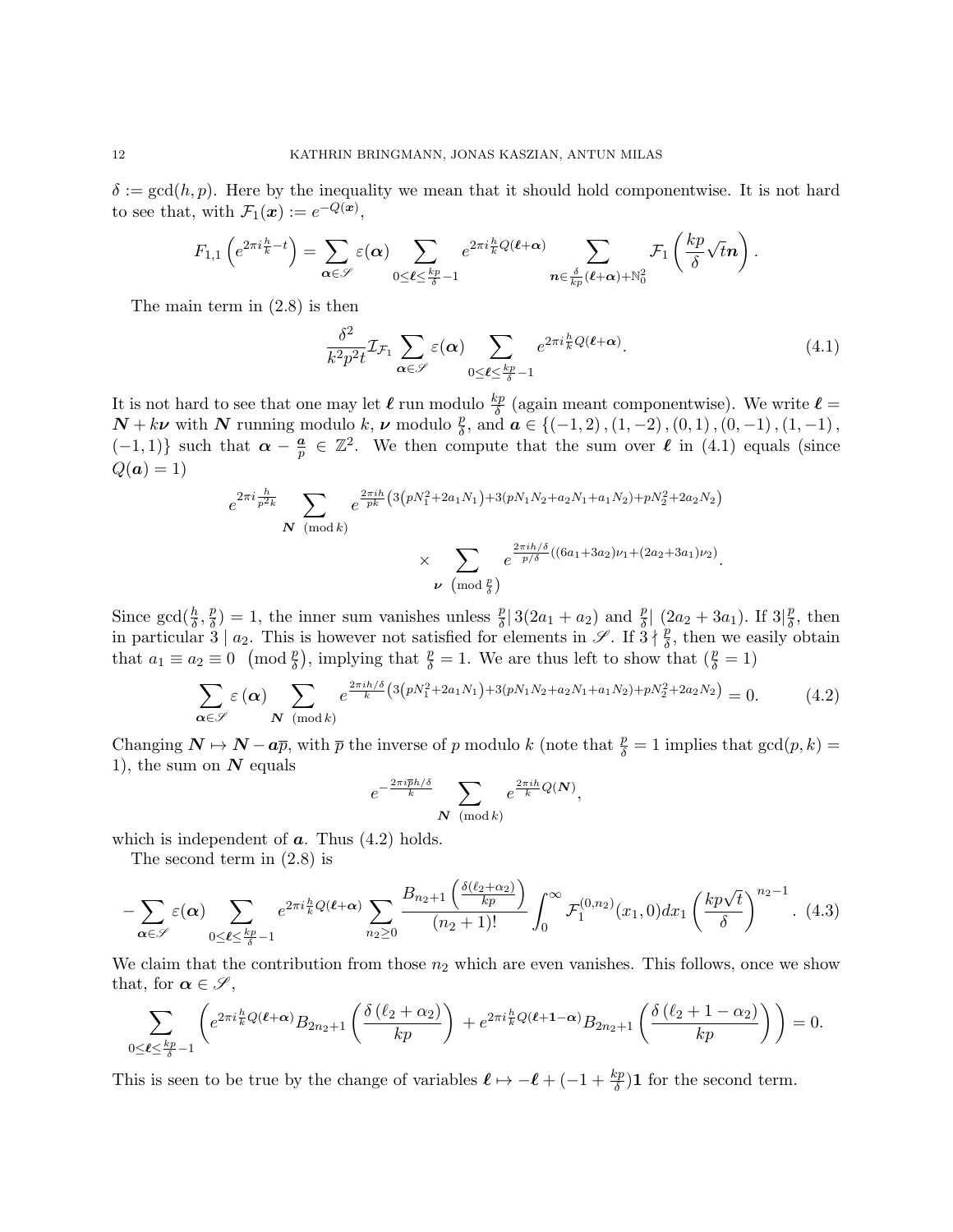Arguing in the same way for the contribution from  $n_2$  odd, we obtain that  $(4.3)$  equals

$$
-2\sum_{\alpha\in\mathscr{S}^*}\varepsilon(\alpha)\sum_{0\leq\ell\leq\frac{kp}{\delta}-1}e^{2\pi i\frac{h}{k}Q(\ell+\alpha)}\sum_{n_2\geq 0}\frac{B_{2n_2+2}\left(\frac{\delta(\ell_2+\alpha_2)}{kp}\right)}{(2n_2+2)!}\int_0^\infty\mathcal{F}_1^{(0,2n_2+1)}(x_1,0)dx_1\left(\frac{k^2p^2}{\delta^2}t\right)^{n_2},
$$

where

$$
\mathscr{S}^* := \left\{ \left(1 - \frac{1}{p}, \frac{2}{p}\right), \left(0, 1 - \frac{1}{p}\right), \left(\frac{1}{p}, 1 - \frac{1}{p}\right) \right\}.
$$

The third term in (2.8) is treated in the same way, yielding the contribution

$$
-2\sum_{\alpha\in\mathscr{S}^*}\varepsilon(\alpha)\sum_{0\leq\ell\leq\frac{kp}{\delta}-1}e^{2\pi i\frac{h}{k}Q(\ell+\alpha)}\sum_{n_1\geq 0}\frac{B_{2n_1+2}\left(\frac{\delta(\ell_1+\alpha_1)}{kp}\right)}{(2n_1+2)!}\int_0^\infty\mathcal{F}_1^{(2n_1+1,0)}(0,x_2)dx_2\left(\frac{k^2p^2}{\delta^2}t\right)^{n_1}.
$$

The final term in (2.8) equals

$$
\sum_{\alpha \in \mathscr{S}} \varepsilon(\alpha) \sum_{0 \leq \ell \leq \frac{kp}{\delta} - 1} e^{2\pi i \frac{h}{k} Q(\ell + \alpha)} \times \sum_{n_1, n_2 \geq 0} \frac{B_{n_1+1}\left(\frac{\delta(\ell_1 + \alpha_1)}{kp}\right)}{(n_1 + 1)!} \frac{B_{n_2+1}\left(\frac{\delta(\ell_2 + \alpha_2)}{kp}\right)}{(n_2 + 1)!} \mathcal{F}_1^{(n_1, n_2)}(0, 0) \left(\frac{kp\sqrt{t}}{\delta}\right)^{n_1 + n_2}.
$$

Arguing in the same way as before this equals

$$
2\sum_{\alpha \in \mathscr{S}^*} \varepsilon(\alpha) \sum_{0 \leq \ell \leq \frac{kp}{\delta}-1} e^{2\pi i \frac{h}{k} Q(\ell+\alpha)}
$$
  
\$\times \sum\_{\substack{n\_1, n\_2 \geq 0 \\ n\_1 \equiv n\_2 \pmod{2}}} \frac{B\_{n\_1+1}\left(\frac{\delta(\ell\_1+\alpha\_1)}{kp}\right)}{(n\_1+1)!} \frac{B\_{n\_2+1}\left(\frac{\delta(\ell\_2+\alpha\_2)}{kp}\right)}{(n\_2+1)!} \mathcal{F}\_1^{(n\_1,n\_2)}(0,0) \left(\frac{kp\sqrt{t}}{\delta}\right)^{n\_1+n\_2}

The function  $F_{1,2}$  is treated similarly, yielding, with  $\mathcal{F}_2(x) := e^{-x^2}$ ,

$$
-\sum_{0\leq r\leq \frac{kp}{\delta}-1}e^{2\pi i\frac{h}{k}\left(r+\frac{1}{p}\right)^2}\sum_{m\geq 0}\frac{B_{2m+1}\left(\frac{\delta\left(r+\frac{1}{p}\right)}{kp}\right)}{(2m+1)!}\mathcal{F}_2^{(2m)}(0)\left(\frac{k^2p^2}{\delta^2}t\right)^m.
$$

4.2. The function  $F_2$ . Since the calculations are similar to those for  $F_1$ , we skip some of the details. Decompose

$$
F_2(q) = F_{2,1}(q) + F_{2,2}(q),
$$

with

$$
F_{2,1}(q):=\sum_{\boldsymbol{\alpha}\in\mathscr{S}}\eta(\boldsymbol{\alpha})\sum_{\boldsymbol{n}\in\boldsymbol{\alpha}+\mathbb{N}_0^2}n_2q^{Q(\boldsymbol{n})},\qquad F_{2,2}(q):=-\frac{1}{2}\sum_{m\in\frac{1}{p}+\mathbb{Z}}|m|q^{m^2}.
$$

.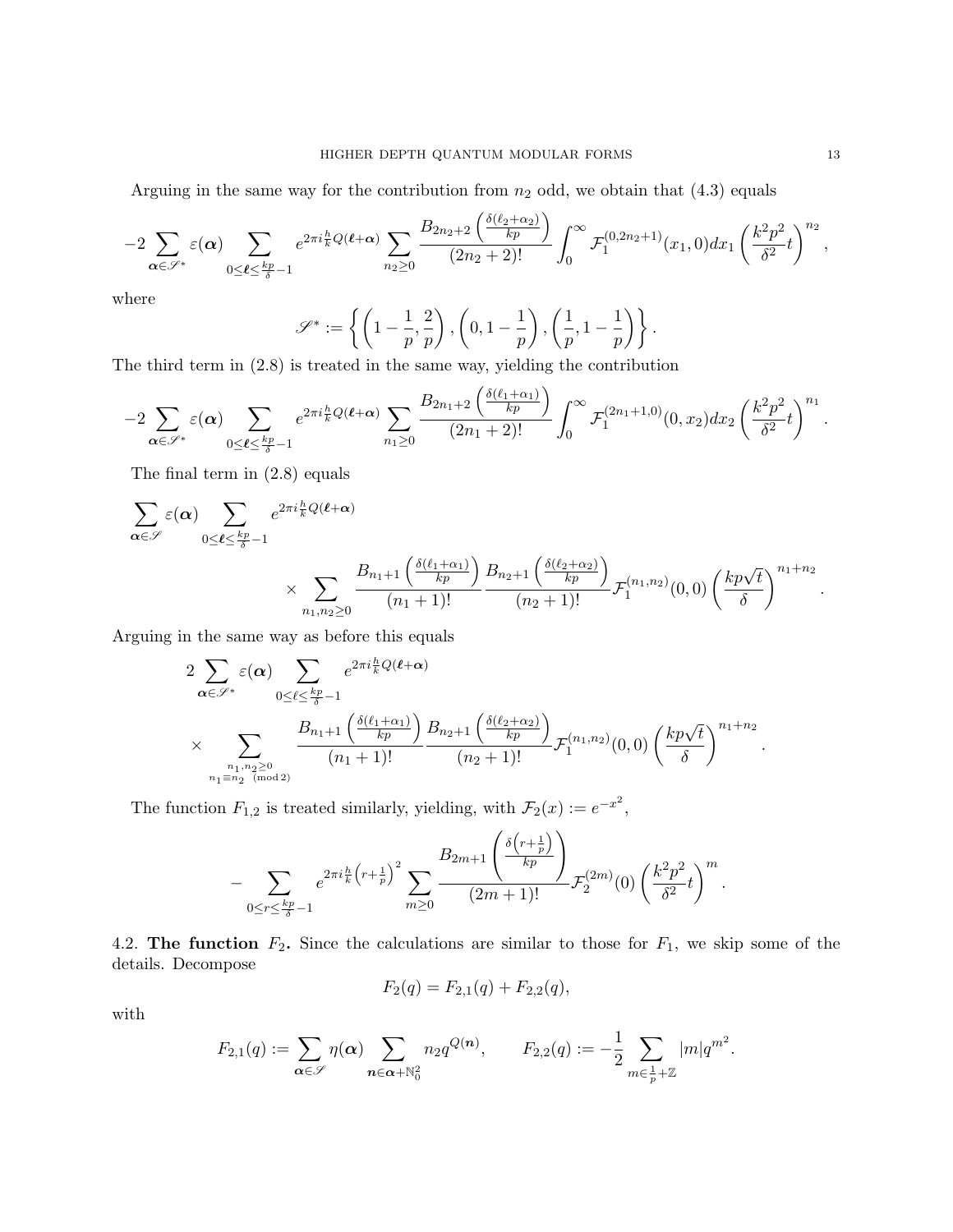We first study the asymptotic behavior of  $F_{2,1}$ . Arguing as for  $F_{1,1}$ , we have

F2 e 2πi <sup>h</sup> <sup>k</sup> −t = 1 √ t X α∈S η(α) X 0≤`≤ kp <sup>δ</sup> −1 e 2πi <sup>h</sup> <sup>k</sup> Q(`+α) X n∈ δ kp (`+α)+N<sup>2</sup> 0 G1 kp δ √ tn ,

with  $\mathcal{G}_1(\boldsymbol{x}) := x_2 \mathcal{F}_1(\boldsymbol{x})$ . The Euler-Maclaurin main term is

$$
\frac{1}{t^{\frac{3}{2}}} \left(\frac{\delta}{kp}\right)^2 \mathcal{I}_{\mathcal{G}_1} \sum_{\pmb{\alpha} \in \mathscr{S}} \eta(\pmb{\alpha}) \sum_{\pmb{\ell} \pmod{\frac{kp}{\delta}}} e^{2\pi i \frac{h}{k} Q(\pmb{\ell} + \pmb{\alpha})}.
$$

As in Subsection 4.1, one can show that this vanishes.

The second term in the Euler-Maclaurin summation formula is

$$
-2\sum_{\alpha\in\mathscr{S}^*}\sum_{0\leq\ell\leq\frac{kp}{\delta}-1}e^{2\pi i\frac{h}{k}Q(\ell+\alpha)}\sum_{n_2\geq 1}\frac{B_{2n_2+1}\left(\frac{\delta(\ell_2+\alpha_2)}{kp}\right)}{(2n_2+1)!}\int_0^\infty\mathcal{G}_1^{(0,2n_2)}(x_1,0)dx_1\left(\frac{kp}{\delta}\right)^{2n_2-1}t^{n_2-1},\tag{4.4}
$$

again pairing  $\alpha$  and  $1 - \alpha$  and using that  $\mathcal{G}_1(x_1, 0) = 0$ .

In the same way we obtain that the third term in the Euler-Maclaurin summation formula is

$$
-2\sum_{\alpha\in\mathscr{S}^*}\sum_{0\leq\ell\leq\frac{kp}{\delta}-1}e^{2\pi i\frac{h}{k}Q(\ell+\alpha)}\sum_{n_1\geq 0}\frac{B_{2n_1+1}\left(\frac{\delta(\ell_1+\alpha_1)}{kp}\right)}{(2n_1+1)!}\int_0^\infty\mathcal{G}_1^{(2n_1,0)}(0,x_2)dx_2\left(\frac{kp}{\delta}\right)^{2n_1-1}t^{n_1-1}.
$$
\n(4.5)

The final term in Euler-Maclaurin evaluates as

$$
2 \sum_{\alpha \in \mathscr{S}^*} \sum_{0 \leq \ell \leq \frac{kp}{\delta} - 1} e^{2\pi i \frac{h}{k} Q(\ell + \alpha)}
$$
  
 
$$
\times \sum_{\substack{n_1, n_2 \geq 0 \\ n_1 \neq n_2 \pmod{2}}} \frac{B_{n_1+1}\left(\frac{\delta(\ell_1 + \alpha_1)}{kp}\right)}{(n_1 + 1)!} \frac{B_{n_2+1}\left(\frac{\delta(\ell_2 + \alpha_2)}{kp}\right)}{(n_2 + 1)!} \mathcal{G}_1^{(n_1, n_2)}(0, 0) \left(\frac{kp}{\delta}\right)^{n_1 + n_2} t^{\frac{n_1 + n_2 - 1}{2}},
$$

again pairing  $\alpha$  with  $1 - \alpha$ .

We next determine those terms of  $F_{2,1}$  that grow as  $t \to 0^+$ . Inspecting the terms above we see that this comes from the  $n_1 = 0$  term of  $(4.5)$  and is given by

$$
-\frac{2\delta}{kpt} \sum_{\alpha \in \mathscr{S}^*} \sum_{0 \le \ell \le \frac{kp}{\delta}-1} B_1\left(\frac{\delta(\ell_1+\alpha_1)}{kp}\right) e^{2\pi i \frac{h}{k} Q(\ell+\alpha)} \int_0^\infty \mathcal{G}_1(0,x_2) dx_2. \tag{4.6}
$$

Using that  $G_1(0, x_2) = x_2e^{-x_2^2} =: \mathcal{G}_2(x_2)$ , we obtain that (4.6) equals

$$
-\frac{2\delta}{kpt}\mathcal{I}_{\mathcal{G}_2}\sum_{\pmb{\alpha}\in\mathscr{S}^*}\sum_{0\leq\pmb{\ell}\leq\frac{kp}{\delta}-1}B_1\left(\frac{\delta(\ell_1+\alpha_1)}{kp}\right)e^{2\pi i\frac{h}{k}Q(\pmb{\ell}+\pmb{\alpha})}.
$$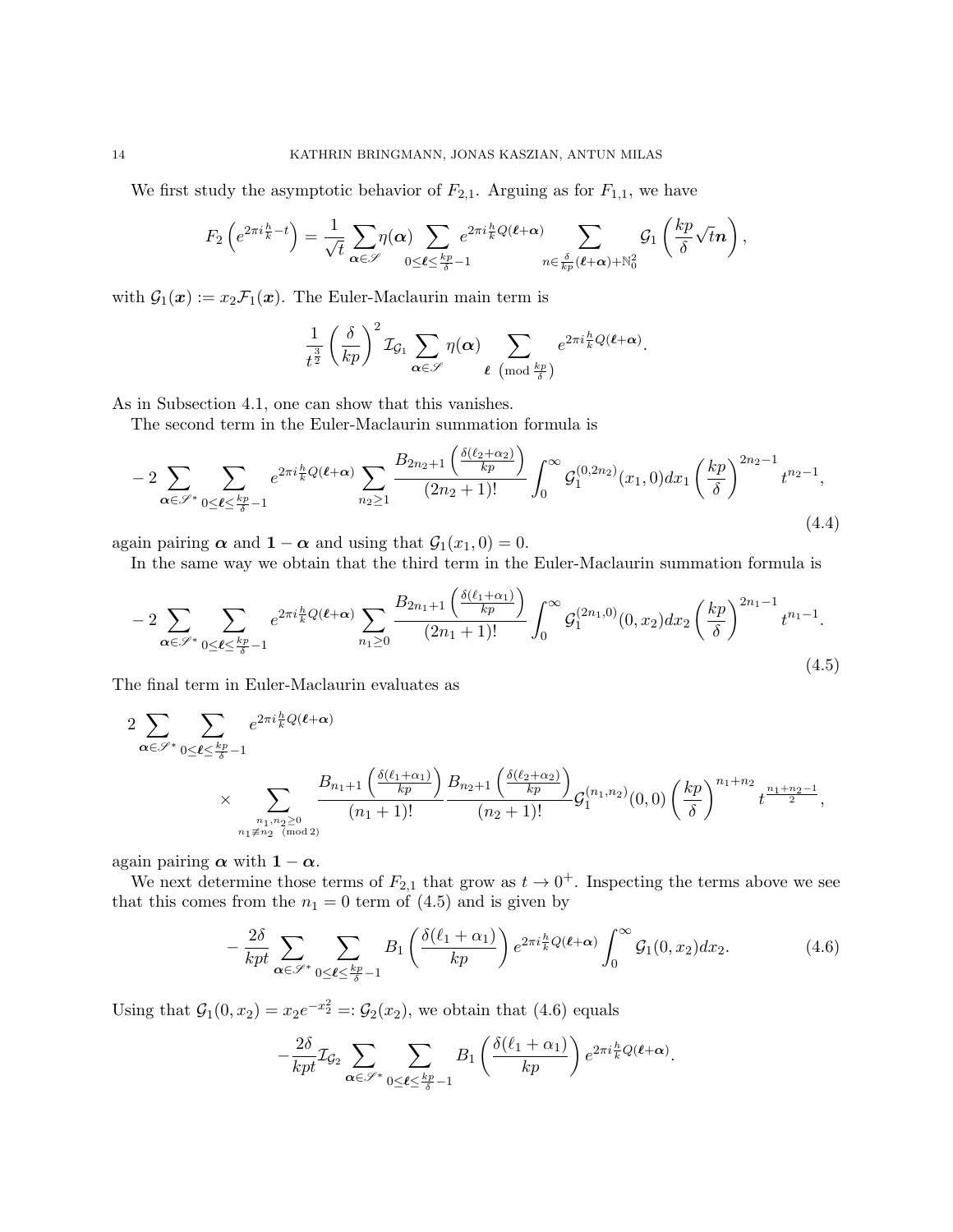Turning to  $F_{2,2}$ , its Euler-Maclaurin main term is

$$
-\frac{\delta}{kpt}\mathcal{I}_{\mathcal{G}_2}\sum_{r \pmod{\frac{kp}{\delta}}}e^{2\pi i\frac{h}{k}\left(r+\frac{1}{p}\right)^2}.
$$
\n(4.7)

Arguing as before, the second term in the Euler-Maclaurin summation formula equals

$$
\sum_{0 \le r \le \frac{kp}{\delta}-1} e^{2\pi i \frac{h}{k} \left(r+\frac{1}{p}\right)^2} \sum_{m \ge 0} \frac{B_{2m+2} \left(\frac{\delta(\ell+\frac{1}{p})}{kp}\right)}{(2m+2)!} \mathcal{G}_2^{(2m+1)}(0) \left(\frac{kp}{\delta}\right)^{2m+1} t^m.
$$

To see that all terms that grow as  $t \to 0^+$  cancel, we need to prove that

$$
\sum_{r \pmod{\frac{kp}{\delta}}} e^{2\pi i \frac{h}{k} \left(r + \frac{1}{p}\right)^2} = -2 \sum_{\alpha \in \mathscr{S}^*} \sum_{0 \le \ell \le \frac{kp}{\delta} - 1} B_1 \left(\frac{\delta(\ell_1 + \alpha_1)}{kp}\right) e^{2\pi i \frac{h}{k} Q(\ell + \alpha)}.
$$
(4.8)

To show (4.8), we first assume that  $\frac{p}{\delta} \notin \{1, 2\}$ . Writing  $\ell = \mathbf{N} + k\boldsymbol{\nu}$ ,  $0 \le \mathbf{N} < k$ ,  $0 \le \boldsymbol{\nu} < \frac{p}{\delta}$  $\frac{p}{\delta}$  and  $a = p\alpha$ , we obtain that the sum on  $\ell$  equals

$$
e^{2\pi i \frac{h}{p^2 k} Q(a)} \sum_{0 \le N < k} e^{\frac{2\pi i h}{pk} \left(3\left(pN_1^2 + 2a_1N_1\right) + 3\left(pN_1N_2 + a_2N_1 + a_1N_2\right) + pN_2^2 + 2a_2N_2\right)} \times \sum_{0 \le \nu < \frac{p}{\delta}} B_1 \left( \frac{\delta\left(N_1 + k\nu_1 + \frac{a_1}{p}\right)}{kp} \right) e^{2\pi i \frac{h/\delta}{p/\delta} \left((6a_1 + 3a_2)\nu_1 + (2a_2 + 3a_1)\nu_2\right)}.
$$
(4.9)

The sum on  $\nu_2$  vanishes unless  $\frac{p}{\delta} |(2a_2 + 3a_1)$ . It is not hard to see that (under the assumption that p  $\frac{p}{\delta} \notin \{1,2\}$  this is not satisfied for elements in  $p\mathscr{S}^*$ .

We next assume that  $\frac{p}{\delta} = 1$ . It is not hard to see that

$$
e^{2\pi i \frac{h}{k}Q\left(k-\ell_1-1+1-\frac{1}{p},\ell_2+3\ell_1+1+\frac{2}{p}\right)} = e^{2\pi i \frac{h}{k}Q\left(\ell_1+\frac{1}{p},\ell_2+1-\frac{1}{p}\right)}.
$$
\n(4.10)

This then implies that the contribution of the first and third element in  $\mathscr{S}^*$  cancel due to a negative sign from the Bernoulli polynomial and we can shift the sum in  $\ell_2$  by integers. Thus the right-hand side of (4.8) becomes

$$
-2\sum_{0\leq\ell\n(4.11)
$$

Now one can show that

$$
e^{2\pi i \frac{h}{k}Q\left(k-\ell_1,\ell_2+3\ell_1+1-\frac{1}{p}\right)} = e^{2\pi i \frac{h}{k}Q\left(\ell_1,\ell_2+1-\frac{1}{p}\right)}.
$$
\n(4.12)

To finish the claim  $(4.8)$ , we assume, without loss of generality, that k is odd. We split the sum in (4.11), substitute  $(\ell_1, \ell_2) \mapsto (k - \ell_1, \ell_2 + 3\ell_1)$  in the second part and use (4.12) to obtain

$$
-2\sum_{0\leq \ell < k}B_{1}\left(\frac{\ell_1}{k}\right)e^{2\pi i \frac{h}{k}Q\left(\ell_1,\ell_2+1-\frac{1}{p}\right)} = -2\left(\sum_{\substack{0\leq \ell_1\leq \frac{1}{2}(k-1)\\ \ell_2 \pmod{k}}}\right) + \sum_{\substack{\frac{1}{2}(k+1)\leq \ell_1 < k\\ \ell_2 \pmod{k}}}\right)B_{1}\left(\frac{\ell_1}{k}\right)e^{2\pi i \frac{h}{k}Q\left(\ell_1,\ell_2+1-\frac{1}{p}\right)}
$$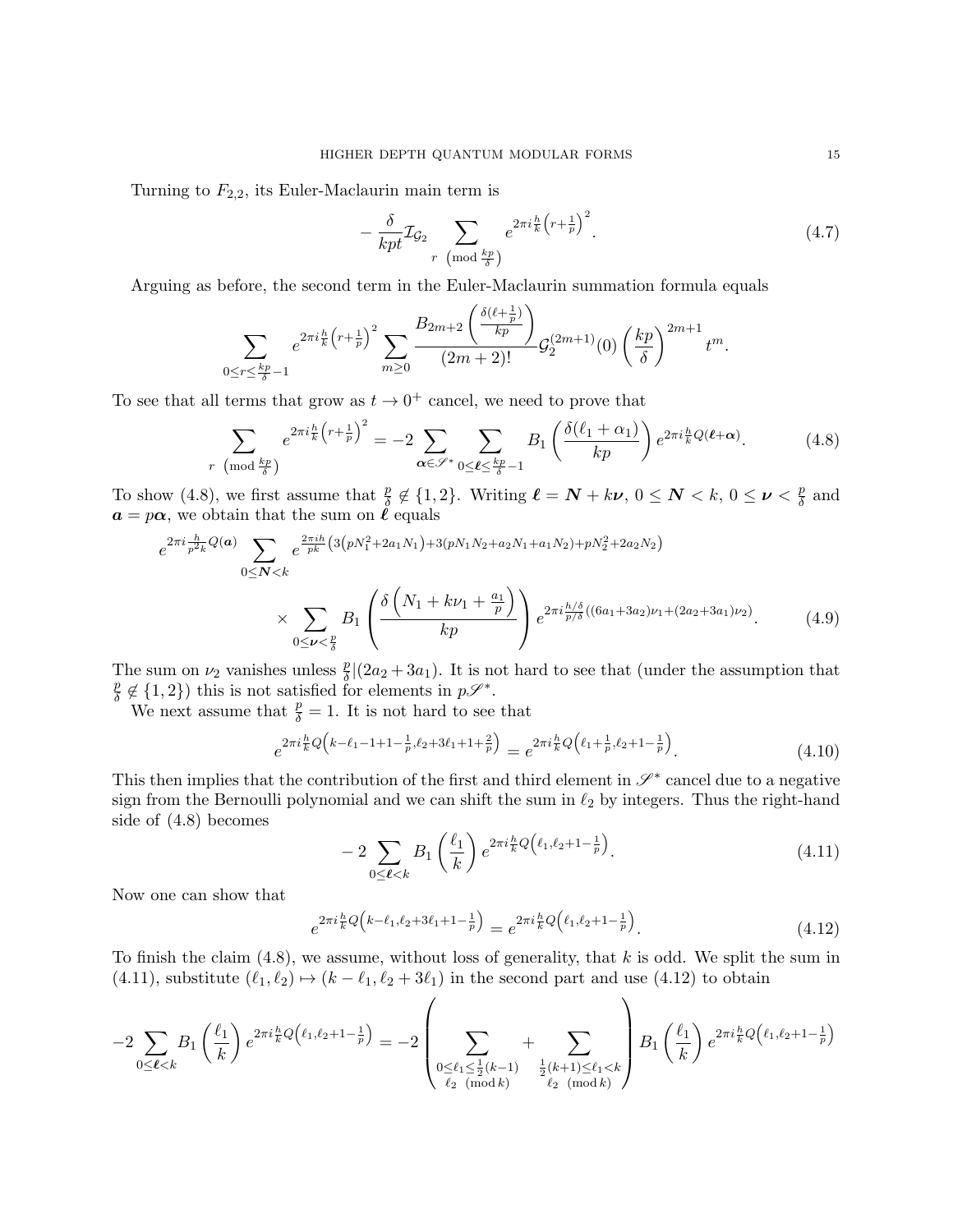$$
= -2 \sum_{\substack{0 \le \ell_1 \le \frac{1}{2}(k-1) \\ \ell_2 \pmod{k}}} B_1 \left(\frac{\ell_1}{k}\right) e^{2\pi i \frac{h}{k} Q\left(\ell_1, \ell_2 + 1 - \frac{1}{p}\right)} - 2 \sum_{\substack{0 < \ell_1 \le \frac{1}{2}(k-1) \\ \ell_2 \pmod{k}}} B_1 \left(1 - \frac{\ell_1}{k}\right) e^{2\pi i \frac{h}{k} Q\left(\ell_1, \ell_2 + 1 - \frac{1}{p}\right)}
$$
\n
$$
= -2B_1(0) \sum_{\ell_2 \pmod{k}} e^{2\pi i \frac{h}{k} Q\left(0, \ell_2 + 1 - \frac{1}{p}\right)} = \sum_{\ell_2 \pmod{k}} e^{2\pi i \frac{h}{k} \left(\ell_2 + 1 - \frac{1}{p}\right)^2}.
$$

The case  $\frac{p}{\delta} = 2$  is done similarly.

## 5. Companions in the lower half plane

In this section we investigate multivariable Eichler integrals.

5.1. **Multiple Eichler integrals.** Let  $f_j \in S_{k_j}(\Gamma, \chi_j)$ ; if  $k_j = \frac{1}{2}$  we also allow  $f_j \in M_{\frac{1}{2}}(\Gamma, \chi_j)$ . Define the double Eichler integral

$$
I_{f_1,f_2}(\tau) := \int_{-\overline{\tau}}^{i\infty} \int_{w_1}^{i\infty} \frac{f_1(w_1) f_2(w_2)}{(-i(w_1 + \tau))^{2-k_1} (-i(w_2 + \tau))^{2-k_2}} dw_2 dw_1,
$$

and the multiple error of modularity

$$
r_{f_1,f_2,\frac{d}{c}}(\tau) := \int_{\frac{d}{c}}^{i\infty} \int_{w_1}^{\frac{d}{c}} \frac{f_1(w_1)f_2(w_2)}{(-i(w_1+\tau))^{2-k_1}(-i(w_2+\tau))^{2-k_2}} dw_2 dw_1.
$$

**Theorem 5.1.** We have, for  $M = \begin{pmatrix} a & b \\ c & d \end{pmatrix} \in \Gamma^*$ ,

$$
I_{f_1,f_2}(\tau) - \chi_1^{-1}(M^*) \chi_2^{-1}(M^*) \left( c\tau + d \right)^{k_1 + k_2 - 4} I_{f_1,f_2}(M\tau) = r_{f_1,f_2,\frac{d}{c}}(\tau) + I_{f_1}(\tau) r_{f_2,\frac{d}{c}}(\tau). \tag{5.1}
$$

Moreover  $r_{f_1,f_2,\frac{d}{c}} \in \mathcal{O}(\mathbb{R} \setminus \{-\frac{d}{c}\})$ . If  $f_j \in S_{k_j}(\Gamma,\chi_j)$  (for  $j=1,2$ ), then  $r_{f_1,f_2,\frac{d}{c}} \in \mathcal{O}(\mathbb{R})$ .

*Proof of Theorem 5.1.* For simplicity, we assume that  $\frac{1}{2} \le k_j \le 2$  and that  $f_1, f_2$  are cuspidal. The proof in the case that  $f_1$  or  $f_2$  are not cuspidal and of weight  $\frac{1}{2}$  is basically the same; we then require the bound

$$
f_j\left(iw_j+\frac{d}{c}\right)\ll 1+w_j^{-\frac{1}{2}}.
$$

A direct calculation gives that, for  $M \in \Gamma^*$ ,

$$
I_{f_1,f_2}(M\tau) = \chi_1(M^*) \chi_2(M^*) \left( c\tau + d \right)^{4-k_1-k_2} \int_{-\overline{\tau}}^{\frac{d}{c}} \int_{w_1}^{\frac{d}{c}} \frac{f_1(w_1) f_2(w_2)}{(-i(w_1+\tau))^{2-k_1} (-i(w_2+\tau))^{2-k_2}} dw_2 dw_1.
$$

The transformation (5.1) now follows by splitting

$$
\int_{-\overline{\tau}}^{\frac{d}{c}}\int_{w_1}^{\frac{d}{c}}=\int_{-\overline{\tau}}^{i\infty}\int_{w_1}^{i\infty}+\int_{\frac{d}{c}}^{i\infty}\int_{\frac{d}{c}}^{w_1}-\int_{-\overline{\tau}}^{i\infty}\int_{\frac{d}{c}}^{i\infty}.
$$

Using Lemma 2.3, we are left to show that  $r_{f_1,f_2,\frac{d}{c}}$  is real-analytic on R which follows once we prove that the following function is real-analytic

$$
\int_0^\infty \int_0^{w_1} \frac{f_1(iw_1 + \frac{d}{c}) f_2(iw_2 + \frac{d}{c})}{\left(w_1 - i\left(\tau + \frac{d}{c}\right)\right)^{2 - k_1} \left(w_2 - i\left(\tau + \frac{d}{c}\right)\right)^{2 - k_2}} dw_2 dw_1.
$$
\n(5.2)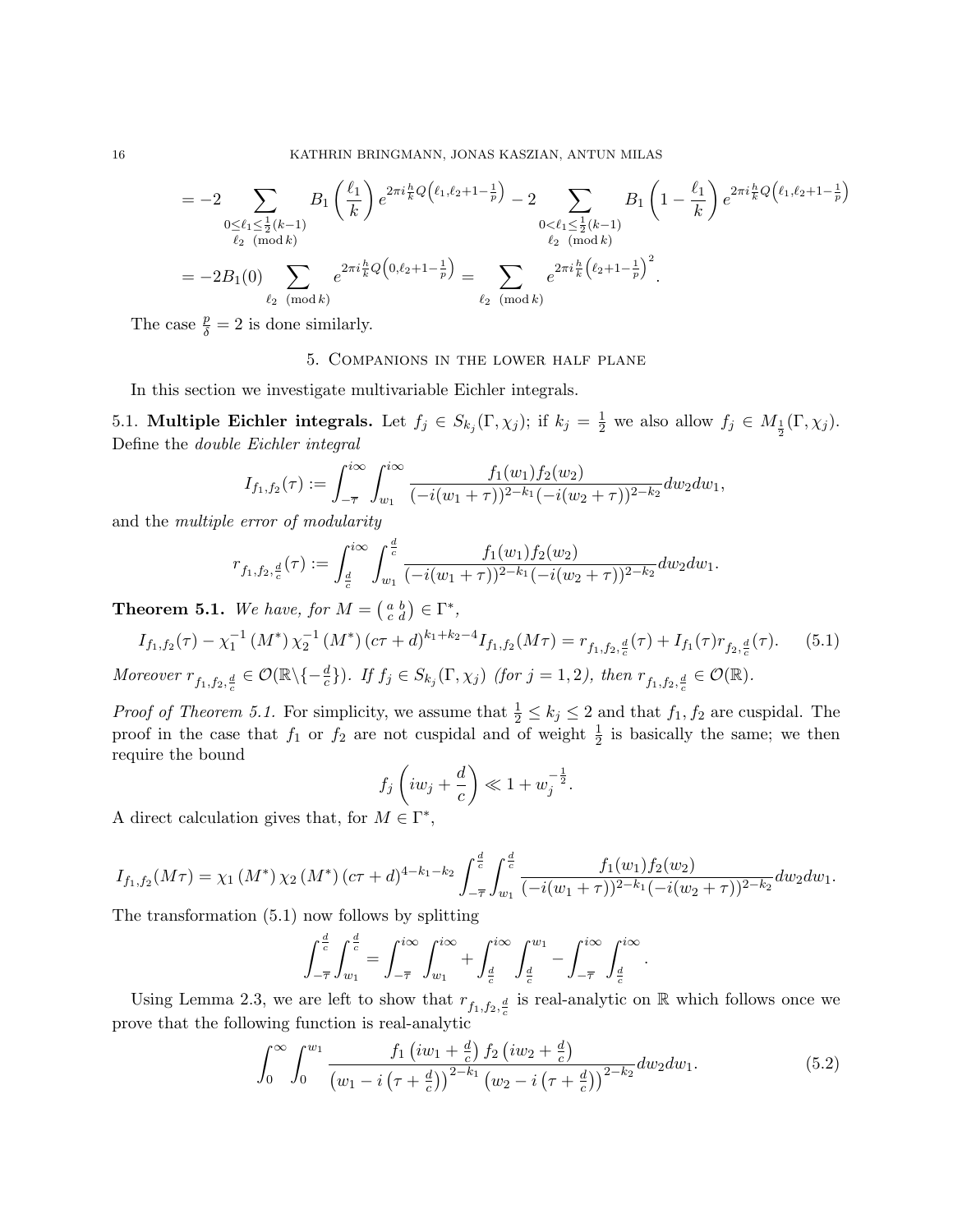We use that for  $w_j \geq 1$ 

$$
f_j\left(iw_j + \frac{d}{c}\right) \ll e^{-a_j w_j} \qquad a_j \in \mathbb{R}^+, \tag{5.3}
$$

and for  $0 < w_j \leq 1$  (the implied constant and  $b_j$  may depend on  $c)$ 

$$
f_j\left(iw_j + \frac{d}{c}\right) \ll w_j^{-k_j}e^{-\frac{b_j}{w_j}} \qquad b_j \in \mathbb{R}^+.
$$
\n
$$
(5.4)
$$

To show real-analycity of  $(5.2)$  on  $\mathbb{R}$ , we split it into 3 pieces. Firstly, set

$$
I_1 := \int_1^{\infty} \int_1^{w_1} \frac{f_1(iw_1 + \frac{d}{c}) f_2(iw_2 + \frac{d}{c})}{(w_1 - i(\tau + \frac{d}{c}))^{2-k_1} (w_2 - i(\tau + \frac{d}{c}))^{2-k_2}} dw_2 dw_1.
$$

Using (5.3) and that  $w_1 \geq 1$  easily gives the locally uniform bound

$$
I_1 \ll \int_1^\infty \frac{e^{-a_1w_1}}{w_1^{2-k_1}} dw_1 \int_1^\infty \frac{e^{-a_2w_2}}{w_2^{2-k_2}} dw_2 \ll 1.
$$

Next consider

$$
I_2 := \int_0^1 \int_0^{w_1} \frac{f_1(iw_1 + \frac{d}{c}) f_2(iw_2 + \frac{d}{c})}{(w_1 - i(\tau + \frac{d}{c}))^{2-k_1} (w_2 - i(\tau + \frac{d}{c}))^{2-k_2}} dw_2 dw_1.
$$

Using (5.4) gives that

$$
I_2 \ll \int_0^1 \frac{e^{-\frac{b_1}{w_1}}}{w_1^2} dw_1 \int_0^1 \frac{e^{-\frac{b_2}{w_2}}}{w_2^2} dw_2 \ll 1.
$$

Finally, we set

$$
I_3 := \int_1^{\infty} \frac{f_1(iw_1 + \frac{d}{c})}{(w_1 - i(\tau + \frac{d}{c}))^{2-k_1}} dw_1 \int_0^1 \frac{f_2(iw_2 + \frac{d}{c})}{(w_2 - i(\tau + \frac{d}{c}))^{2-k_2}} dw_2.
$$

Combining the above bounds gives again  $I_3 \ll 1$ .

# 5.2. Special multiple Eichler integrals of weight one. Define for  $\alpha \in \mathcal{S}^*$

$$
\mathcal{E}_{1,\alpha}(\tau) := -\frac{\sqrt{3}}{4} \int_{-\overline{\tau}}^{i\infty} \int_{w_1}^{i\infty} \frac{\theta_1(\alpha; w) + \theta_2(\alpha; w)}{\sqrt{-i(w_1 + \tau)}\sqrt{-i(w_2 + \tau)}} dw_2 dw_1
$$

with

$$
\theta_1(\alpha; \mathbf{w}) := \sum_{\mathbf{n} \in \alpha + \mathbb{Z}^2} (2n_1 + n_2) n_2 e^{\frac{3\pi i}{2} (2n_1 + n_2)^2 w_1 + \frac{\pi i n_2^2 w_2}{2}},
$$
  

$$
\theta_2(\alpha; \mathbf{w}) := \sum_{\mathbf{n} \in \alpha + \mathbb{Z}^2} (3n_1 + 2n_2) n_1 e^{\frac{\pi i}{2} (3n_1 + 2n_2)^2 w_1 + \frac{3\pi i n_1^2 w_2}{2}}.
$$

Moreover set

$$
\mathcal{E}_1(\tau) := \sum_{\alpha \in \mathscr{S}^*} \varepsilon(\alpha) \mathcal{E}_{1,\alpha}(p\tau),\tag{5.5}
$$

 $\Box$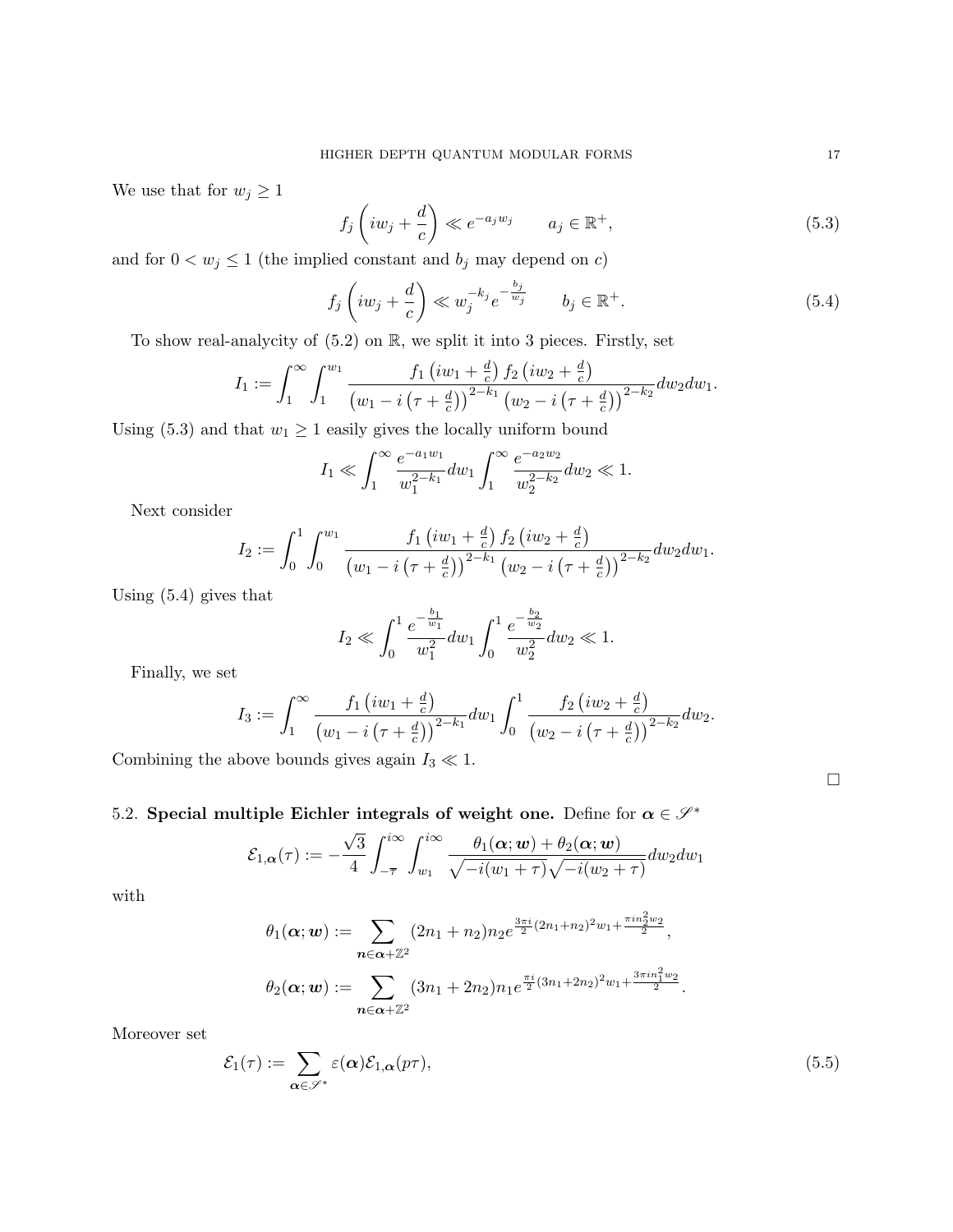18 KATHRIN BRINGMANN, JONAS KASZIAN, ANTUN MILAS

$$
\Gamma_p := \left\{ \begin{pmatrix} a & b \\ c & d \end{pmatrix} \in \Gamma_0(12p) : b \equiv 0 \pmod{4p}, d \equiv \pm 1 \pmod{2p} \right\}.
$$

*Remark.* Note that  $\Gamma_p^* = \Gamma_p$ .

Remark. One can show that

$$
\mathcal{E}_1(\tau) = -\frac{\sqrt{3}}{4p} \sum_{\delta \in \{0,1\}} I_{\Theta_1(2p,1+p\delta,2p;\,\cdot\,,\Theta_1(6p,3+3p\delta,6p;\,\cdot\,)}(\tau).
$$

However, as this representation is not required for the remainder of the paper, we do not provide a proof of this identity.

**Proposition 5.2.** We have, for  $M = \begin{pmatrix} a & b \\ c & d \end{pmatrix} \in \Gamma_p$ ,

$$
\mathcal{E}_1(\tau) - \left(\frac{-3}{d}\right)(c\tau + d)^{-1}\mathcal{E}_1(M\tau) = \sum_{j=1}^{12} \left(r_{f_j,g_j,\frac{d}{c}}(\tau) + I_{f_j}(\tau)r_{g_j,\frac{d}{c}}(\tau)\right),
$$

where  $f_j, g_j$  are cusp forms of weight  $\frac{3}{2}$  (with some multiplier).

*Proof.* To use Theorem 5.1, we write  $\theta_j$  in terms of Shimura's theta functions (2.9). For  $\theta_1$ , we set  $\nu_1 := 2n_1 + n_2, \ \nu_2 := n_2.$  Then  $\nu_1 \in 2\alpha_1 + \alpha_2 + \mathbb{Z}, \ \nu_2 \in \alpha_2 + \mathbb{Z}, \text{ and } \nu_1 - \nu_2 \in 2\alpha_1 + 2\mathbb{Z} \text{ and we}$ obtain

$$
\theta_1(\alpha; w) = \sum_{\substack{\nu \in (2\alpha_1 + \alpha_2, \alpha_2) + \mathbb{Z}^2 \\ \nu_1 - \nu_2 \in 2\alpha_1 + 2\mathbb{Z}}} \nu_1 \nu_2 e^{\frac{3\pi i \nu_1^2 w_1}{2} + \frac{\pi i \nu_2^2 w_2}{2}} \\ = \sum_{\varrho \in \{0,1\}} \sum_{\nu_1 \in 2\alpha_1 + \alpha_2 + \varrho + 2\mathbb{Z}} \nu_1 e^{\frac{3\pi i \nu_1^2 w_1}{2}} \sum_{\nu_2 \in \alpha_2 + \varrho + 2\mathbb{Z}} \nu_2 e^{\frac{\pi i \nu_2^2 w_2}{2}}.
$$

Summing then easily gives

$$
\sum_{\alpha \in \mathscr{S}^*} \varepsilon(\alpha) \theta_1(\alpha; w) = \frac{1}{p^2} \sum_{\mathbf{A} \in \mathcal{A}} \varepsilon_1(\mathbf{A}) \sum_{\substack{\nu_1 \equiv A_1 \pmod{2p} \\ \mathbf{A} \in \mathcal{A}}} \frac{\nu_1 e^{\frac{3\pi i \nu_1^2 w_1}{2p^2}}}{\nu_2 \equiv A_2 \pmod{2p}} \sum_{\substack{\nu_2 \equiv A_2 \pmod{2p} \\ \mathbf{A} \in \mathcal{A}}} \frac{\nu_2 e^{\frac{\pi i \nu_2^2 w_2}{2p^2}}}{\nu_2 \equiv A_2 \pmod{2p}}
$$

with

$$
\mathcal{A} := \{(0,2), (p, p+2), (p-1, p-1), (-1, -1), (p+1, p-1), (1, -1)\}, \varepsilon_1(\mathbf{A}) := \varepsilon \left( \frac{A_1 - A_2}{2p}, \frac{A_2}{p} \right).
$$

For  $\theta_2$ , we proceed similarly. Set  $\nu_1 = 3n_1 + 2n_2$ ,  $\nu_2 = n_1$ . Then  $\nu_1 \in 3\alpha_1 + 2\alpha_2 + \mathbb{Z}$ ,  $\nu_2 \in \alpha_1 + \mathbb{Z}$ , and  $\nu_1 - 3\nu_2 \in 2\alpha_2 + 2\mathbb{Z}$  and we obtain

$$
\theta_2(\alpha; w) = \sum_{\substack{\nu \in (3\alpha_1 + 2\alpha_2, \alpha_1) + \mathbb{Z}^2 \\ \nu_1 - 3\nu_2 \in 2\alpha_2 + 2\mathbb{Z}}} \nu_1 \nu_2 e^{\frac{\pi i \nu_1^2 w_1}{2} + \frac{3\pi i \nu_2^2 w_2}{2}} = \sum_{\varrho \in \{0,1\}} \sum_{\substack{\nu_1 \in 3\alpha_1 + 2\alpha_2 + \varrho + 2\mathbb{Z}}} \nu_1 e^{\frac{\pi i \nu_1^2 w_1}{2}} \sum_{\substack{\nu_2 \in \alpha_1 + \varrho + 2\mathbb{Z} \\ \nu_2 \in \alpha_1 + \varrho + 2\mathbb{Z}}} \nu_2 e^{\frac{3\pi i \nu_2^2 w_2}{2}}.
$$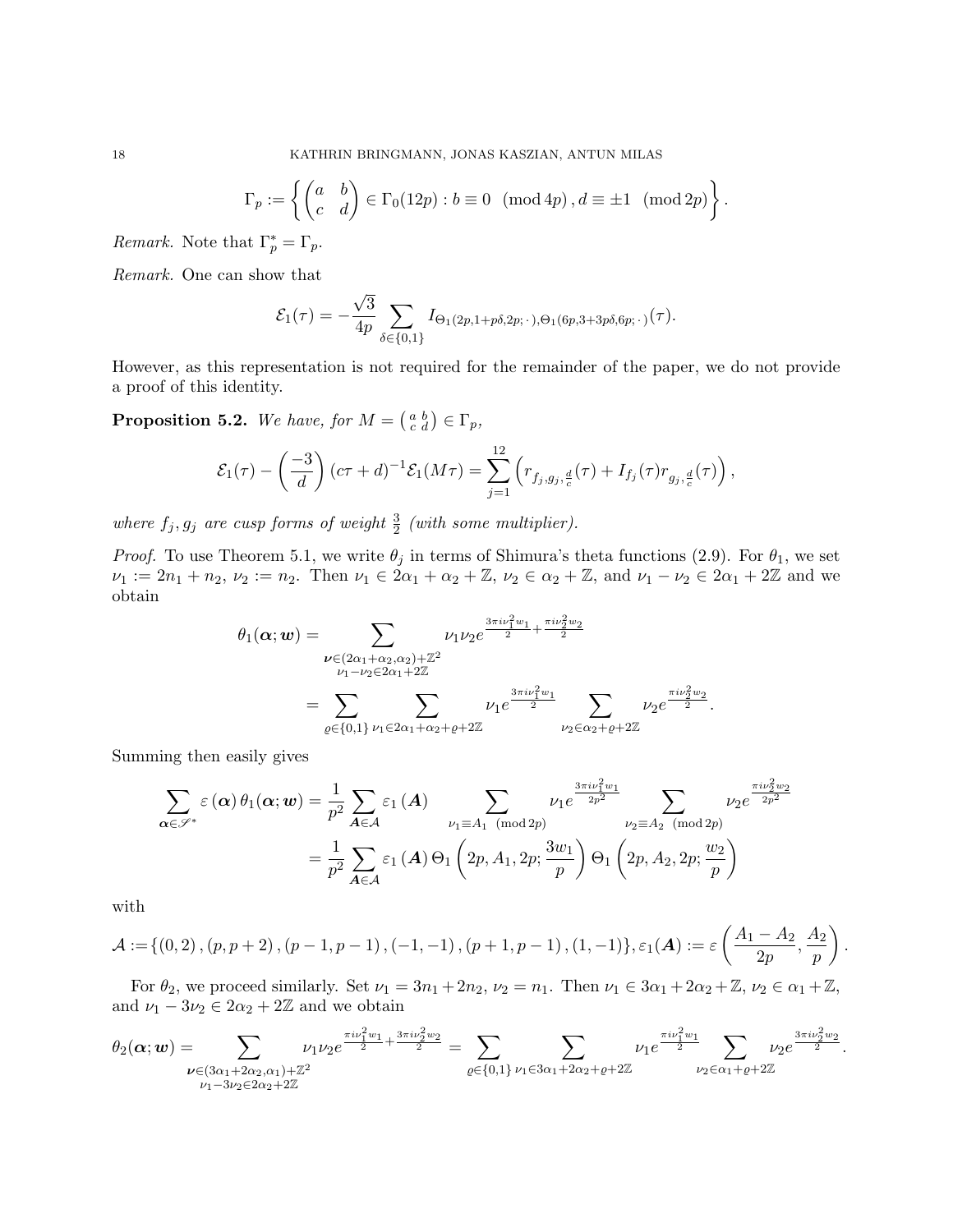Summing gives

$$
\sum_{\alpha \in \mathscr{S}^*} \varepsilon(\alpha) \theta_2(\alpha; w) = \frac{1}{p^2} \sum_{\mathbf{B} \in \mathcal{B}} \varepsilon_2(\mathbf{B}) \sum_{\substack{\nu_1 \equiv B_1 \pmod{2p} \\ B \in \mathcal{B}}} \nu_1 e^{\frac{\pi i \nu_1^2 w_1}{2p^2}} \sum_{\substack{\nu_2 \equiv B_2 \pmod{2p} \\ \nu_2 \equiv B_2 \pmod{2p}}} \nu_2 e^{\frac{3\pi i \nu_2^2 w_2}{2p^2}}
$$

with

$$
\mathcal{B} := \left\{ (p+1, p-1), (1, -1), (p+2, p), (2, 0), (1, 1), (p+1, p+1) \right\}, \ \varepsilon_2(\mathbf{B}) := \varepsilon \left( \frac{B_2 - 3B_1}{2p}, \frac{B_1}{p} \right).
$$

Combining the above yields that

$$
\mathcal{E}_{1}(\tau) = -\frac{\sqrt{3}}{4p} \sum_{\mathbf{A} \in \mathcal{A}} \varepsilon_{1}(\mathbf{A}) \int_{-\overline{\tau}}^{i\infty} \int_{w_{1}}^{i\infty} \frac{\Theta_{1}(2p, A_{1}, 2p; 3w_{1})\Theta_{1}(2p, A_{2}, 2p; w_{2})}{\sqrt{-i(w_{1} + \tau)}\sqrt{-i(w_{2} + \tau)}} dw_{2} dw_{1} - \frac{\sqrt{3}}{4p} \sum_{\mathbf{B} \in \mathcal{B}} \varepsilon_{2}(\mathbf{B}) \int_{-\overline{\tau}}^{i\infty} \int_{w_{1}}^{i\infty} \frac{\Theta_{1}(2p, B_{1}, 2p; w_{1})\Theta_{1}(2p, B_{2}, 2p; 3w_{2})}{\sqrt{-i(w_{1} + \tau)}\sqrt{-i(w_{2} + \tau)}} dw_{2} dw_{1}.
$$

For  $M \in \Gamma_p$ , we have, using  $(2.9)$  and  $(2.10)$ ,

$$
\Theta_1(2p, A, 2p; \ell M \tau) = \pm \left(\frac{\ell pc}{d}\right) \varepsilon_d^{-1} (c\tau + d)^{\frac{3}{2}} \Theta_1(2p, A, 2p; \ell \tau).
$$

Theorem 5.1 then finishes the claim using that  $\varepsilon_d^2 = \left(\frac{-1}{d}\right)$ .

# 5.3. Special multiple Eichler integrals of weight two. Define for  $\alpha \in \mathcal{S}^*$

$$
\mathcal{E}_{2,\alpha}(\tau) := \frac{\sqrt{3}}{8\pi} \int_{-\overline{\tau}}^{i\infty} \int_{w_1}^{i\infty} \frac{2\theta_3(\boldsymbol{\alpha};\boldsymbol{w}) - \theta_4(\boldsymbol{\alpha};\boldsymbol{w})}{\sqrt{-i(w_1 + \tau)}(-i(w_2 + \tau))^{\frac{3}{2}}} dw_2 dw_1 + \frac{\sqrt{3}}{8\pi} \int_{-\overline{\tau}}^{i\infty} \int_{w_1}^{i\infty} \frac{\theta_5(\boldsymbol{\alpha};\boldsymbol{w})}{(-i(w_1 + \tau))^{\frac{3}{2}}\sqrt{-i(w_2 + \tau)}} dw_2 dw_1
$$

with

$$
\theta_3(\alpha; \mathbf{w}) := \sum_{n \in \alpha + \mathbb{Z}^2} (2n_1 + n_2) e^{\frac{3\pi i}{2}(2n_1 + n_2)^2 w_1 + \frac{\pi i n_2^2 w_2}{2}},
$$
  

$$
\theta_4(\alpha; \mathbf{w}) := \sum_{n \in \alpha + \mathbb{Z}^2} (3n_1 + 2n_2) e^{\frac{\pi i}{2}(3n_1 + 2n_2)^2 w_1 + \frac{3\pi i n_1^2 w_2}{2}},
$$
  

$$
\theta_5(\alpha; \mathbf{w}) := \sum_{n \in \alpha + \mathbb{Z}^2} n_1 e^{\frac{\pi i}{2}(3n_1 + 2n_2)^2 w_1 + \frac{3\pi i n_1^2 w_2}{2}}.
$$

We then set

$$
\mathcal{E}_2(\tau) := \sum_{\alpha \in \mathscr{S}^*} \mathcal{E}_{2,\alpha}(p\tau).
$$

 $\Box$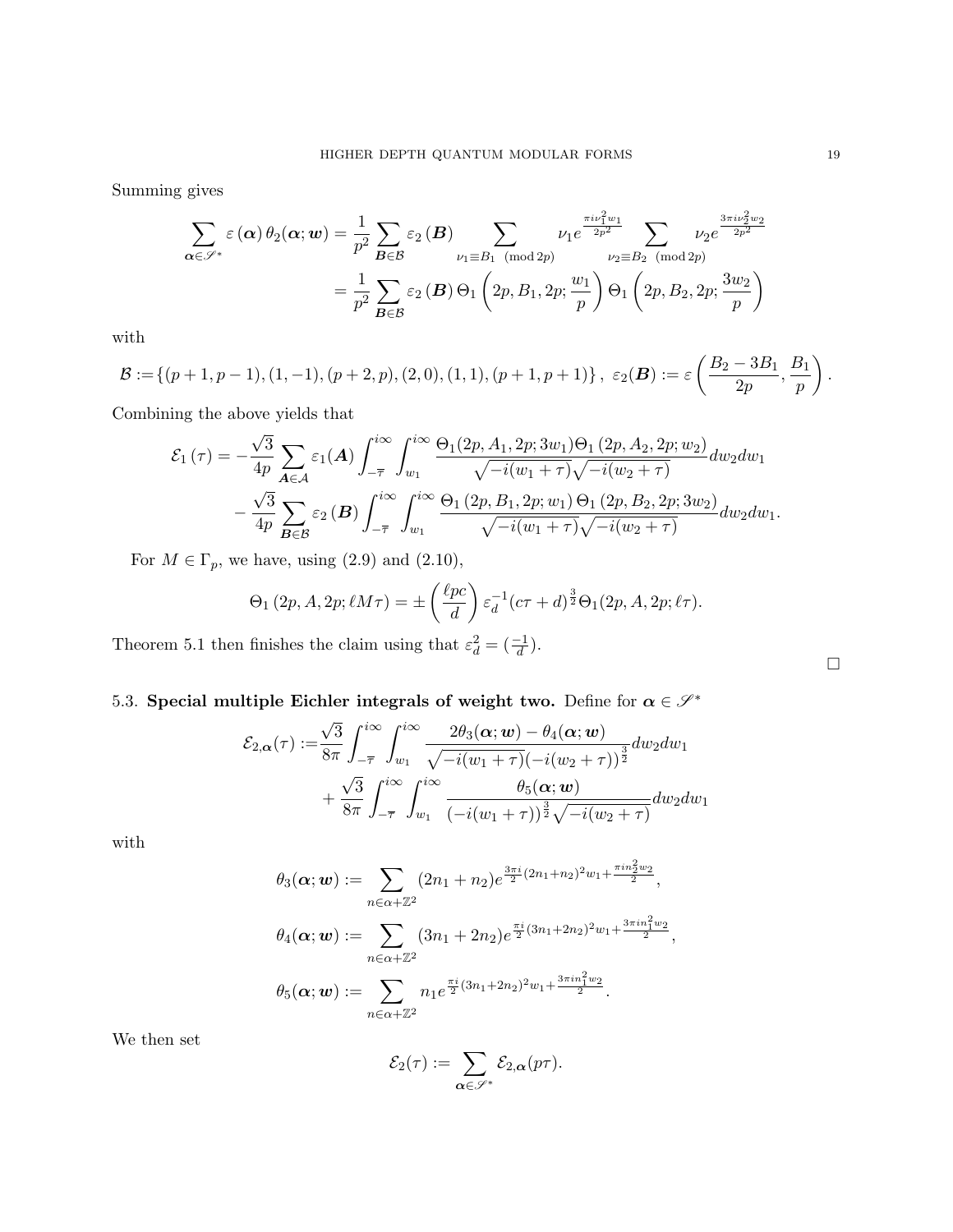*Remark.* Similarly as for  $\mathcal{E}_1$ , one can simplify  $\mathcal{E}_2$  as

$$
\mathcal{E}_2(\tau) = -\frac{\sqrt{3}}{8\pi} \sum_{\mathbf{B}\in\mathcal{B}} I_{\Theta_1(2p, B_1, 2p; \cdot), \Theta_0(6p, 3B_2, 6p; \cdot)}(\tau).
$$

This function again transforms as a depth two quantum modular.

**Proposition 5.3.** We have, for  $M \in \Gamma_p$ ,

$$
\mathcal{E}_2(\tau) - \left(\frac{3}{d}\right)(c\tau + d)^{-2} \mathcal{E}_2(M\tau) = \sum_{j=1}^{18} \left( r_{f_j, g_j, \frac{d}{c}}(\tau) + I_{f_j}(\tau) r_{g_j, \frac{d}{c}}(\tau) \right),
$$

where  $f_j$  and  $g_j$  are holomorphic modular forms of weight  $\frac{1}{2}$  or cusp forms of weight  $\frac{3}{2}$ .

Proof. As in the proof of Proposition 5.2, we obtain

$$
\sum_{\substack{\alpha \in \mathscr{S}^*\\ n \in \alpha + \mathbb{Z}^2}} (2n_1 + n_2) e^{\frac{3\pi i}{2}(2n_1 + n_2)^2 w_1 + \frac{\pi i n_2^2 w_2}{2}} = \frac{1}{p} \sum_{A \in \mathcal{A}} \Theta_1 \left( 2p, A_1, 2p; \frac{3w_1}{p} \right) \Theta_0 \left( 2p, A_2, 2p; \frac{w_2}{p} \right),
$$
\n
$$
\sum_{\substack{\alpha \in \mathscr{S}^*\\ n \in \alpha + \mathbb{Z}^2}} (3n_1 + n_2) e^{\frac{\pi i}{2}(3n_1 + 2n_2)^2 w_1 + \frac{3\pi i n_1^2 w_2}{2}} = \frac{1}{p} \sum_{B \in \mathcal{B}} \Theta_1 \left( 2p, B_1, 2p; \frac{w_1}{p} \right) \Theta_0 \left( 2p, B_2, 2p; \frac{3w_2}{p} \right),
$$
\n
$$
\sum_{\substack{\alpha \in \mathscr{S}^*\\ n \in \alpha + \mathbb{Z}^2}} n_1 e^{\frac{\pi i}{2}(3n_1 + 2n_2)^2 w_1 + \frac{3\pi i}{2} n_1^2 w_2} = \frac{1}{p} \sum_{B \in \mathcal{B}} \Theta_0 \left( 2p, B_1, 2p; \frac{w_1}{p} \right) \Theta_1 \left( 2p, B_2, 2p; \frac{3w_2}{p} \right).
$$

The claim now again follows from Theorem 5.1 using  $(2.9)$  and  $(2.10)$ .

5.4. More on double Eichler integrals. We have an obvious map  $S_k(\Gamma, \chi) \to \mathcal{Q}_{2-k}(\Gamma^*, \chi^*),$ where  $\chi^*(M) := \chi(M^*)$ , which assigns to  $f \in S_k(\Gamma, \chi)$  its Eichler integral  $I_f$ , defined in (2.11). Clearly, we also have a map from  $S_k(\Gamma, \chi) \otimes S_k(\Gamma, \chi)$ , actually from its symmetric square, to  $(Q_{2-k}(\Gamma^*, \chi^*))^2$ , by mapping  $f_1 \otimes f_2$  to  $I_{f_1}I_{f_2}$ . The double Eichler integral construction  $I_{f_1,f_2}$  gives rise to a map

$$
\Lambda^2(S_k(\Gamma,\chi)) \longrightarrow \mathcal{Q}_{4-2k}^2(\Gamma^*,\chi^{*2}) / (\mathcal{Q}_{2-k}(\Gamma^*,\chi^*))^2,
$$

where  $\Lambda^2(S_{2-k}(\Gamma,\chi))$  is the second exterior power of  $S_{2-k}(\Gamma,\chi)$ . To see this, it suffices to observe the simplest shuffle relation for iterated integrals

$$
I_{f_1,f_2} + I_{f_2,f_1} = I_{f_1}I_{f_2}.
$$

Remark. It is now straightforward to consider even more general iterated Eichler integrals ( $r \in \mathbb{N}$ ):

$$
I_{f_1,...,f_r} := \int_{-\overline{\tau}}^{i\infty} \int_{w_{r-1}}^{i\infty} \cdots \int_{w_2}^{i\infty} \prod_{j=1}^r \frac{f_j(w_j)}{(-i(w_j + \tau))^{2-k_j}} dw_1 \cdots dw_r,
$$

where the  $f_j$  are cusp forms of weight  $k_j \geq \frac{1}{2}$  $\frac{1}{2}$  (or possibly holomorphic forms for weight  $\frac{1}{2}$ ). We do not pursue their (mock/quantum) modular properties here – we will address this in our future work [6] (see also Section 9 for related comments).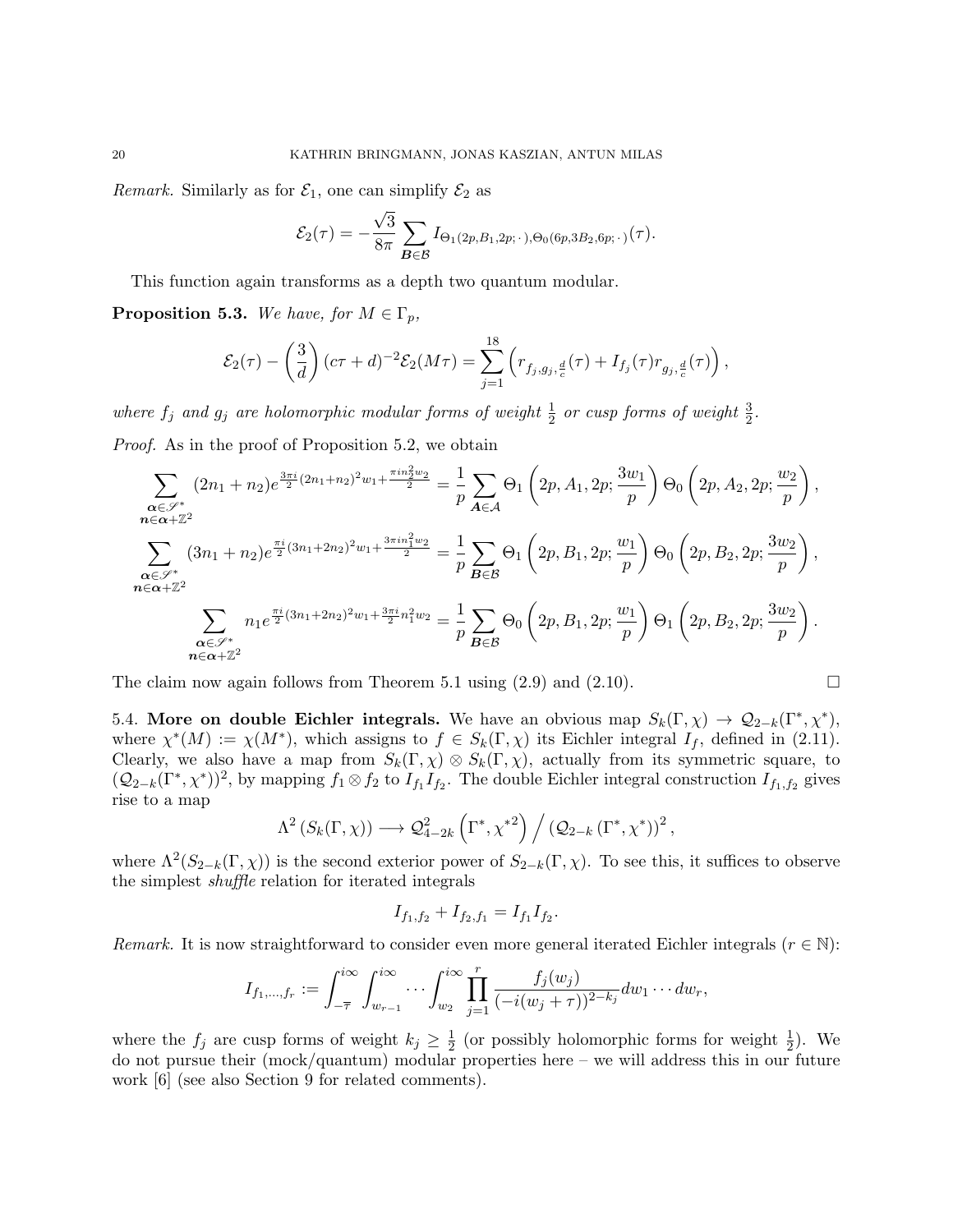# 6. Indefinite theta functions

We next realize the double Eichler integrals studied in Section 5 as pieces of indefinite theta functions.

6.1. The function  $\mathcal{E}_1$  as an indefinite theta function. The next lemma rewrites  $\mathbb{E}_1(\tau) := \mathcal{E}_1(\frac{\tau}{n})$  $\frac{\tau}{p})$ in a shape to which one can apply the Euler-Maclaurin summation formula.

## Lemma 6.1. We have

$$
\mathbb{E}_1(\tau) = \frac{1}{2} \sum_{\alpha \in \mathscr{S}^*} \varepsilon(\alpha) \sum_{n \in \alpha + \mathbb{Z}^2} M_2\left(\sqrt{3}; \sqrt{v}\left(2\sqrt{3}n_1 + \sqrt{3}n_2, n_2\right)\right) q^{-Q(n)}.
$$

Proof. The claim follows, once we prove that

$$
M_{2}\left(\sqrt{3};\sqrt{3v}(2n_{1}+n_{2}),\sqrt{v}n_{2}\right)
$$
\n
$$
= -\frac{\sqrt{3}}{2}(2n_{1}+n_{2})n_{2}q^{Q(n)}\int_{-\overline{\tau}}^{i\infty} \frac{e^{\frac{3\pi i}{2}(2n_{1}+n_{2})^{2}w_{1}}}{\sqrt{-i(w_{1}+\tau)}}\int_{w_{1}}^{i\infty} \frac{e^{\frac{\pi in_{2}^{2}w_{2}}{2}}}{\sqrt{-i(w_{2}+\tau)}}dw_{2}dw_{1}
$$
\n
$$
-\frac{\sqrt{3}}{2}(3n_{1}+2n_{2})n_{1}q^{Q(n)}\int_{-\overline{\tau}}^{i\infty} \frac{e^{\frac{\pi i}{2}(3n_{1}+2n_{2})^{2}w_{1}}}{\sqrt{-i(w_{1}+\tau)}}\int_{w_{1}}^{i\infty} \frac{e^{\frac{3\pi in_{1}^{2}w_{2}}{2}}}{\sqrt{-i(w_{2}+\tau)}}dw_{2}dw_{1}.
$$
\n(6.1)

For simplicity we only show (6.1) for  $n_1 \neq 0$ . Since, by (2.7),

$$
\lim_{\lambda \to \infty} M_2(\kappa; \lambda u_1, \lambda u_2) = 0,
$$

we obtain, using  $(2.5)$  and  $(2.6)$ ,

$$
M_{2}(\kappa; u_{1}, u_{2}) = -\int_{1}^{\infty} \frac{\partial}{\partial w_{1}} M_{2}(\kappa; w_{1}u_{1}, w_{1}u_{2}) dw_{1}
$$
  
\n
$$
= -\int_{1}^{\infty} \left( u_{1} M_{2}^{(1,0)}(\kappa; w_{1}u_{1}, w_{1}u_{2}) + u_{2} M_{2}^{(0,1)}(\kappa; w_{1}u_{1}, w_{1}u_{2}) \right) dw_{1}
$$
  
\n
$$
= -2\int_{1}^{\infty} \left( u_{1} e^{-\pi u_{1}^{2}w_{1}^{2}} M(u_{2}w_{1}) + \frac{u_{2} + \kappa u_{1}}{\sqrt{1 + \kappa^{2}}} e^{-\frac{\pi (u_{2} + \kappa u_{1})^{2}w_{1}^{2}}{1 + \kappa^{2}}} M\left(w_{1} \frac{u_{1} - \kappa u_{2}}{\sqrt{1 + \kappa^{2}}}\right) \right) dw_{1}
$$
  
\n
$$
= -\int_{1}^{\infty} \left( u_{1} e^{-\pi u_{1}^{2}w_{1}} M(u_{2} \sqrt{w_{1}}) + \frac{u_{2} + \kappa u_{1}}{\sqrt{1 + \kappa^{2}}} e^{-\frac{\pi (u_{2} + \kappa u_{1})^{2}w_{1}}{1 + \kappa^{2}}} M\left(\sqrt{w_{1}} \frac{u_{1} - \kappa u_{2}}{\sqrt{1 + \kappa^{2}}}\right) \right) \frac{dw_{1}}{\sqrt{w_{1}}} \qquad (6.2)
$$
  
\n
$$
= \frac{i}{\sqrt{2}} \int_{-\overline{\tau}}^{i\infty} \left( \frac{u_{1}}{\sqrt{v}} e^{\frac{\pi i u_{1}^{2}w_{1}}{2v}} q^{\frac{u_{1}^{2}}{4v}} M\left(\sqrt{\frac{-i(w_{1} + \tau)}{2v}} u_{2}\right) + \frac{u_{2} + \kappa u_{1}}{\sqrt{(1 + \kappa^{2})v}} e^{\frac{\pi i(u_{2} + \kappa u_{1})^{2}}{2v}} q^{\frac{(u_{2} + \kappa u_{1})^{2}}{4(1 + \kappa^{2})v}} M\left(\sqrt{\frac{-i(w_{1} + \tau)}{2}} \frac{u_{1} - \kappa u_{2}}{\
$$

Now write for  $N \in \mathbb{R}^+$ 

$$
M\left(\sqrt{\frac{-i(w_1+\tau)}{2}}N\right) = \frac{iN}{\sqrt{2}}q^{\frac{N^2}{4}} \int_{w_1}^{i\infty} e^{\frac{\pi i N^2 w_2}{2}} \frac{dw_2}{\sqrt{-i(w_2+\tau)}}.
$$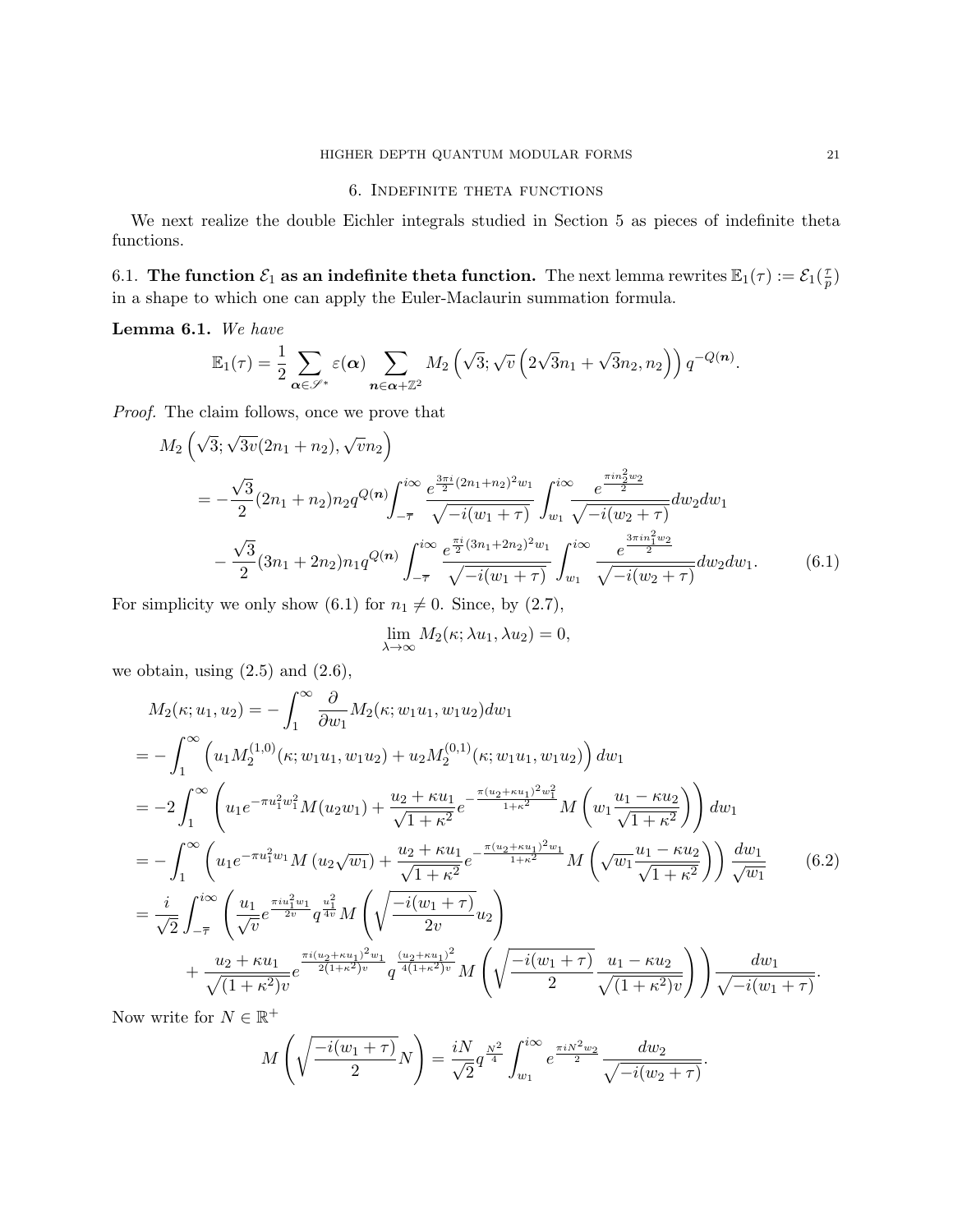Plugging this into (6.2) easily yields that

$$
M_{2}(\kappa; u_{1}, u_{2}) = -\frac{u_{1}}{2\sqrt{v}} \frac{u_{2}}{\sqrt{v}} q^{\frac{u_{1}^{2}}{4v} + \frac{u_{2}^{2}}{4v}} \int_{-\overline{\tau}}^{i\infty} \frac{e^{\frac{\pi i u_{1}^{2}w_{1}}{2v}}}{\sqrt{-i(w_{1} + \tau)}} \int_{w_{1}}^{i\infty} \frac{e^{\frac{\pi i u_{2}^{2}w_{2}}{2v}}}{\sqrt{-i(w_{2} + \tau)}} dw_{2} dw_{1} - \frac{u_{2} + \kappa u_{1}}{2\sqrt{(1 + \kappa^{2})v}} \frac{u_{1} - \kappa u_{2}}{\sqrt{(1 + \kappa^{2})v}} q^{\frac{(u_{2} + \kappa u_{1})^{2}}{4(1 + \kappa^{2})v} + \frac{(u_{1} - \kappa u_{2})^{2}}{4(1 + \kappa^{2})v}} \int_{-\overline{\tau}}^{i\infty} \frac{e^{\frac{\pi i (u_{2} + \kappa u_{1})^{2}w_{1}}{2(1 + \kappa^{2})v}}}{\sqrt{-i(w_{1} + \tau)}} \int_{w_{1}}^{i\infty} \frac{e^{\frac{\pi i (u_{1} - \kappa u_{2})^{2}w_{2}}{2(1 + \kappa^{2})v}}}{\sqrt{-i(w_{2} + \tau)}} dw_{2} dw_{1}.
$$

From this it is not hard to conclude  $(6.1)$ .

6.2. The function  $\mathcal{E}_2$  as an indefinite theta function. We next write  $\mathbb{E}_2(\tau) := \mathcal{E}_2(\frac{\tau}{\tau})$  $(\frac{\tau}{p})$  as a piece of a derivative of an indefinite theta function, having an extra Jacobi variable.

Lemma 6.2. We have

$$
\mathbb{E}_2(\tau) = \frac{1}{4\pi i} \sum_{\alpha \in \mathscr{S}^*} \times \sum_{n \in \alpha + \mathbb{Z}^2} \left[ \frac{\partial}{\partial z} \left( M_2 \left( \sqrt{3}; \sqrt{3v} (2n_1 + n_2), \sqrt{v} \left( n_2 - \frac{2\mathrm{Im}(z)}{v} \right) \right) e^{2\pi i n_2 z} \right) \right]_{z=0} q^{-Q(n)}.
$$

Proof. We first compute

$$
\frac{1}{2\pi i} \left[ \frac{\partial}{\partial z} \left( M_2 \left( \sqrt{3}; \sqrt{3v} \left( 2n_1 + n_2 \right), \sqrt{v} \left( n_2 - \frac{2\mathrm{Im}(z)}{v} \right) \right) e^{2\pi i n_2 z} \right) \right]_{z=0} \n= n_2 M_2 \left( \sqrt{3}; \sqrt{3v} \left( 2n_1 + n_2 \right), \sqrt{v} n_2 \right) + \frac{1}{2\pi \sqrt{v}} e^{-\pi (3n_1 + 2n_2)^2 v} M \left( \sqrt{3v} n_1 \right).
$$
\n(6.3)

We show below that

$$
n_2M_2\left(\sqrt{3};\sqrt{3v}(2n_1+n_2),\sqrt{v}n_2\right) = -\frac{\sqrt{3}}{2\pi}(2n_1+n_2)\int_{2v}^{\infty} \frac{e^{-\frac{3\pi}{2}(2n_1+n_2)^2w_1}}{\sqrt{w_1}}\int_{w_1}^{\infty} \frac{e^{-\frac{\pi n_2^2w_2}{2}}}{w_2^3}dw_2dw_1
$$
  
+  $\frac{\sqrt{3}}{4\pi}(3n_1+2n_2)\int_{2v}^{\infty} \frac{e^{-\frac{\pi}{2}(3n_1+2n_2)^2w_1}}{\sqrt{w_1}}\int_{w_1}^{\infty} \frac{e^{-\frac{3\pi n_1^2w_2}{2}}}{w_2^3}dw_2dw_1 - \frac{1}{2\pi\sqrt{v}}e^{-\pi(3n_1+2n_2)^2v}M\left(\sqrt{3v}n_1\right)$   
-  $\frac{\sqrt{3}n_1}{4\pi}\int_{2v}^{\infty} \frac{e^{-\frac{\pi}{2}(3n_1+2n_2)^2w_1}}{w_1^{\frac{3}{2}}}\int_{w_1}^{\infty} \frac{e^{-\frac{3\pi n_1^2w_2}{2}}}{w_2^{\frac{1}{2}}}dw_2dw_1.$  (6.4)

Since the third term cancels the second term on the right-hand side of (6.3) this then implies the claim, using that

$$
\int_{2v}^{\infty} \frac{e^{-2\pi M^2 w_1}}{w_1^{\frac{1}{2}}} \int_{w_1}^{\infty} \frac{e^{-2\pi N^2 w_2}}{w_2^{\frac{3}{2}}} dw_2 dw_1 = -q^{M^2+N^2} \int_{-\overline{\tau}}^{i\infty} \frac{e^{2\pi i M^2 w_1}}{(-i(w_1+\tau))^{\frac{1}{2}}} \int_{w_1}^{i\infty} \frac{e^{2\pi i N^2 w_2}}{(-i(w_2+\tau))^{\frac{3}{2}}} dw_2 dw_1,
$$
  

$$
\int_{2v}^{\infty} \frac{e^{-2\pi M^2 w_1}}{w_1^{\frac{3}{2}}} \int_{w_1}^{\infty} \frac{e^{-2\pi N^2 w_2}}{w_2^{\frac{1}{2}}} dw_2 dw_1 = -q^{N^2+M^2} \int_{-\overline{\tau}}^{i\infty} \frac{e^{2\pi i M^2 w_1}}{(-i(w_1+\tau))^{\frac{3}{2}}} \int_{w_1}^{i\infty} \frac{e^{2\pi i N^2 w_2}}{(-i(w_2+\tau))^{\frac{1}{2}}} dw_2 dw_1.
$$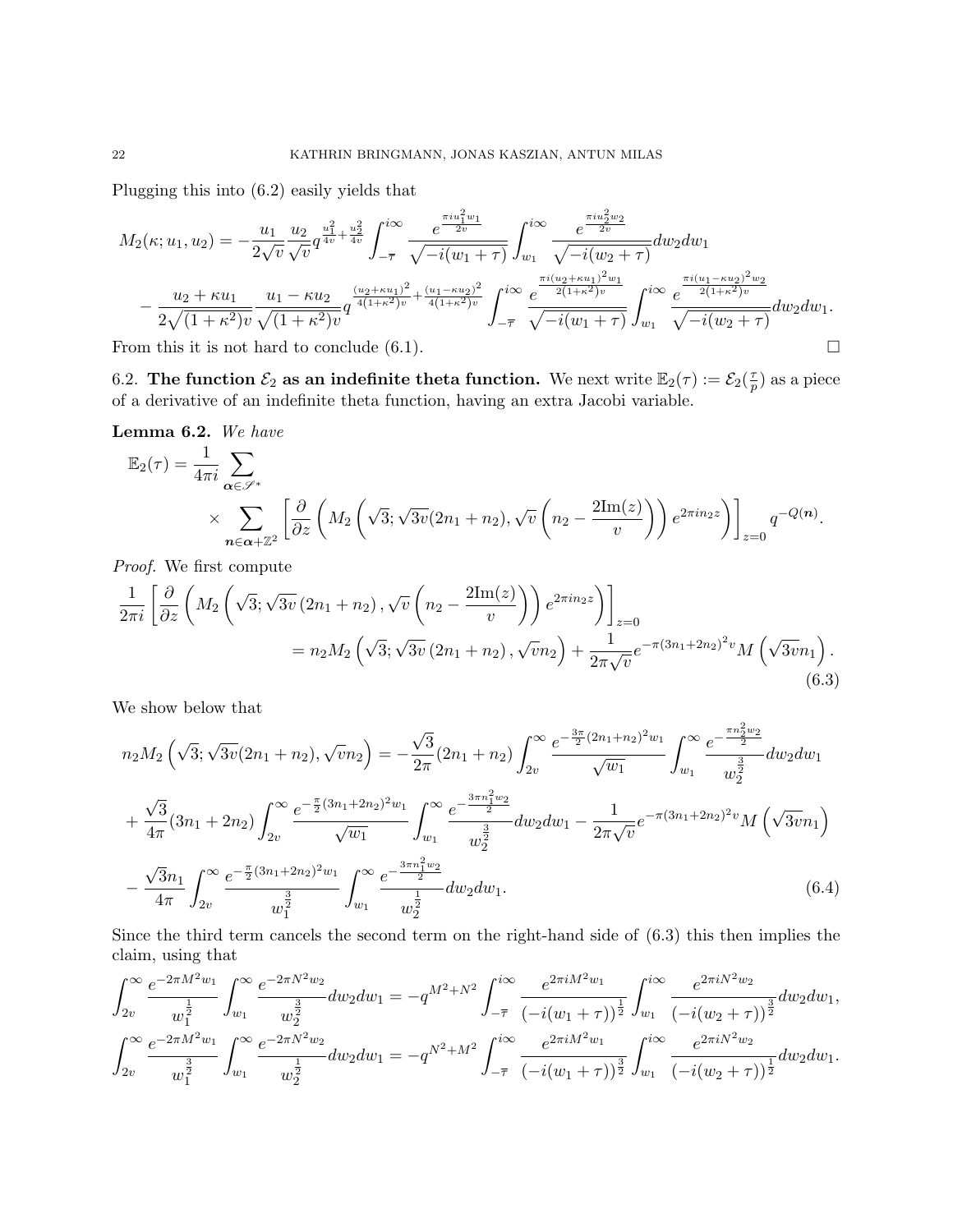To prove (6.4), we again, for simplicity, restrict to  $n_1 \neq 0$ .

Plugging in (6.2) yields

$$
M_2\left(\sqrt{3}; \sqrt{3v}(2n_1+n_2), \sqrt{v}n_2\right) = -\int_1^\infty \left(\sqrt{3v}(2n_1+n_2)e^{-3\pi v(2n_1+n_2)^2w_1} M\left(\sqrt{v}w_1n_2\right) + \sqrt{v}(3n_1+2n_2)e^{-\pi v(3n_1+2n_2)^2w_1} M\left(\sqrt{3v}w_1n_1\right)\right) \frac{dw_1}{\sqrt{w_1}}.
$$
\n
$$
(6.5)
$$

Using  $(2.3)$  and  $(2.2)$  the first term in  $(6.5)$  multiplied by  $n_2$  gives

$$
-\frac{\sqrt{3v}}{2\sqrt{\pi}}|n_2|(2n_1+n_2)\int_1^\infty e^{-3\pi v(2n_1+n_2)^2w_1}\Gamma\left(-\frac{1}{2},\pi v n_2^2w_1\right)\frac{dw_1}{\sqrt{w_1}} +\frac{\sqrt{3}}{\pi}(2n_1+n_2)\int_1^\infty e^{-4\pi vQ(n_1,n_2)w_1}\frac{dw_1}{w_1}.
$$
 (6.6)

For the second term in (6.5), we split

$$
n_2 = \frac{1}{2}(3n_1 + 2n_2) - \frac{3}{2}n_1.
$$
\n(6.7)

The  $n_1$ -term contributes to  $n_2M_2$  as

$$
\frac{3}{4}\sqrt{\frac{v}{\pi}}|n_1|(3n_1+2n_2)\int_1^\infty e^{-\pi v(3n_1+2n_2)^2w_1}\Gamma\left(-\frac{1}{2},3\pi v n_1^2w_1\right)\frac{dw_1}{\sqrt{w_1}} - \frac{\sqrt{3}}{2\pi}(3n_1+2n_2)\int_1^\infty e^{-4\pi vQ(n_1,n_2)w_1}\frac{dw_1}{w_1}.
$$
 (6.8)

We next use that for  $N \in \mathbb{N}_0$ ,  $M \in \mathbb{N}$ 

$$
\int_{1}^{\infty} e^{-4\pi N^{2}vw_{1}} \Gamma\left(-\frac{1}{2}, 4\pi v M^{2}w_{1}\right) \frac{dw_{1}}{\sqrt{w_{1}}} = \frac{1}{2\sqrt{\pi v}|M|} \int_{2v}^{\infty} \frac{e^{-2\pi N^{2}w_{1}}}{\sqrt{w_{1}}} \int_{w_{1}}^{\infty} \frac{e^{-2\pi M^{2}w_{2}}}{w_{2}^{\frac{3}{2}}} dw_{2}dw_{1}.
$$

We use this to rewrite the first terms in (6.6) and (6.8). The first term in (6.6) is the first term on the right-hand side of (6.4). Similarly, since  $n_1 \neq 0$ , the first term in (6.8) equals the second term in  $(6.4)$ . Now we combine the second terms in  $(6.6)$  and  $(6.8)$ , to get

$$
\frac{\sqrt{3}n_1}{2\pi} \int_1^\infty e^{-4\pi v Q(n)w_1} \frac{dw_1}{w_1}.
$$
\n(6.9)

Next we compute the contribution from the first term in (6.7),

$$
-\frac{\sqrt{v}}{2} (3n_1 + 2n_2)^2 \int_1^{\infty} e^{-\pi v (3n_1 + 2n_2)^2 w_1} M(\sqrt{3v w_1} n_1) \frac{dw_1}{\sqrt{w_1}} = \frac{1}{2\pi \sqrt{v}} \int_1^{\infty} \frac{\partial}{\partial w_1} \left( e^{-\pi v (3n_1 + 2n_2)^2 w_1} \right) \frac{M(\sqrt{3v w_1} n_1)}{\sqrt{w_1}} dw_1.
$$

Using integration by parts, this becomes

$$
-\frac{1}{2\pi\sqrt{v}}e^{-\pi v(3n_1+2n_2)^2}M\left(\sqrt{3v}n_1\right)-\frac{\sqrt{3}n_1}{2\pi}\int_1^\infty e^{-4\pi vQ(n_1,n_2)w_1}\frac{dw_1}{w_1}
$$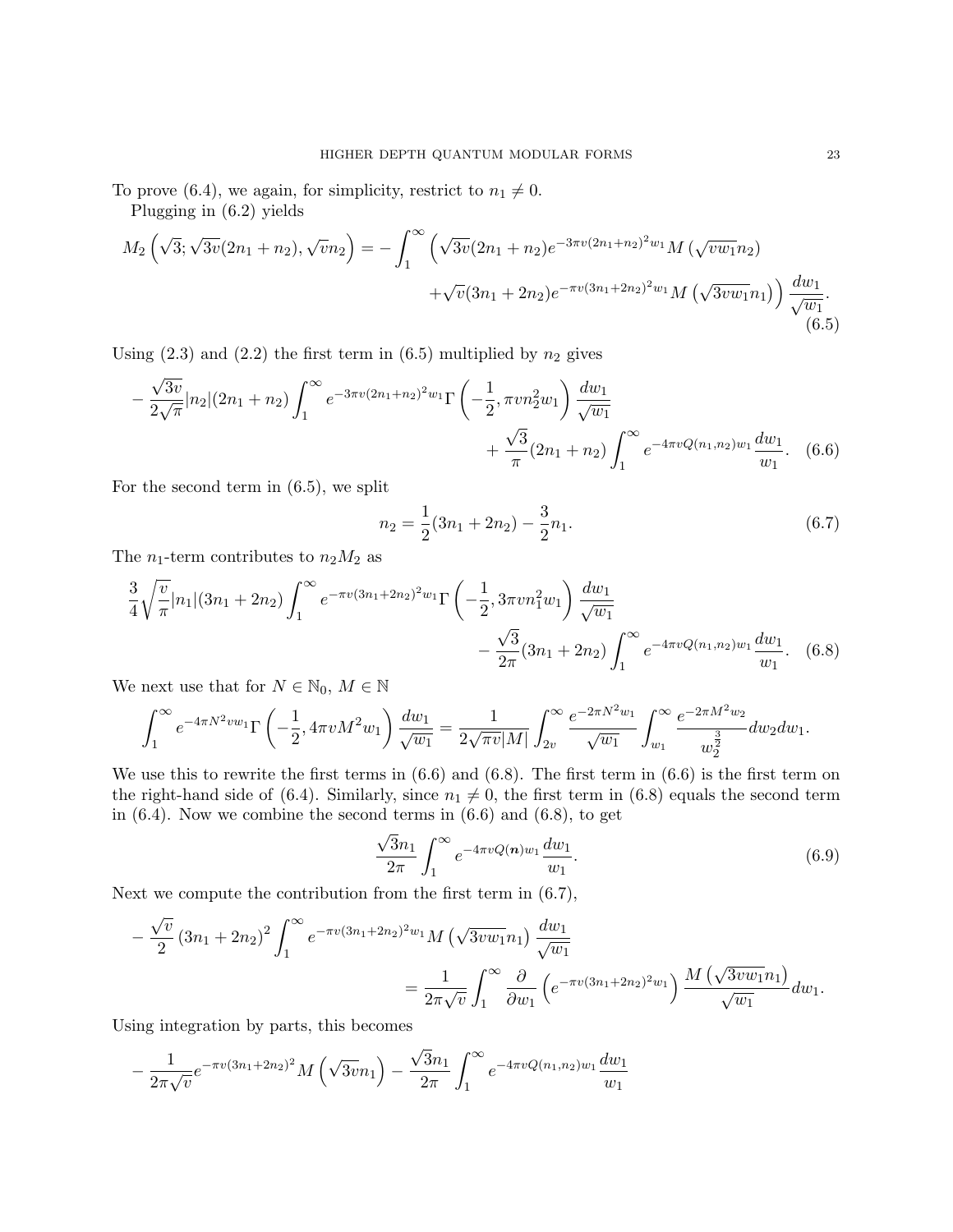$$
+\frac{1}{4\pi\sqrt{v}}\int_{1}^{\infty}e^{-\pi v(3n_{1}+2n_{2})^{2}w_{1}}\frac{M\left(\sqrt{3vw_{1}}n_{1}\right)}{w_{1}^{\frac{3}{2}}}dw_{1}.
$$
 (6.10)

The second term now cancels (6.9) and the first term equals the third term in (6.4).

To rewrite the final term in (6.10), we use that for  $M, N \in \mathbb{Z}$  with  $N \neq 0$ 

$$
\int_1^\infty e^{-4\pi v M^2 w_1} \frac{M\left(2\sqrt{v w_1} N\right)}{w_1^{\frac{3}{2}}} dw_1 = -2\sqrt{v} N \int_{2v}^\infty \frac{e^{-2\pi M^2 w_1}}{w_1^{\frac{3}{2}}} \int_{w_1}^\infty \frac{e^{-2\pi N^2 w_2}}{w_2^{\frac{1}{2}}} dw_2 dw_1.
$$

Thus the last term in (6.10) gives the final term in (6.4).

# 7. Asymptotic behavior of multiple Eichler integrals and proof of Theorem 1.1

In this section, we asymptotically relate  $F_j$  and  $\mathbb{E}_j$ .

# 7.1. Asymptotic behavior of  $\mathbb{E}_1$ . Write

$$
F_1\left(e^{2\pi i \frac{h}{k}-t}\right) \sim \sum_{m\geq 0} a_{h,k}(m)t^m \quad (t \to 0^+).
$$

The goal of this subsection is to prove the following.

**Theorem 7.1.** We have, for  $h, k \in \mathbb{Z}$  with  $k > 0$  and  $gcd(h, k) = 1$ ,

$$
\mathbb{E}_1\left(\frac{h}{k} + \frac{it}{2\pi}\right) \sim \sum_{m \ge 0} a_{-h,k}(m)(-t)^m \quad (t \to 0^+).
$$

*Proof.* We use Lemma 6.1 and the fact that  $M_2$  is an even function, to rewrite

$$
\mathbb{E}_{1}(\tau) = \frac{1}{2} \sum_{\alpha \in \mathscr{S}} \varepsilon(\alpha) \sum_{n \in \alpha + \mathbb{N}_{0}^{2}} M_{2} \left( \sqrt{3}; \sqrt{v} \left( 2\sqrt{3}n_{1} + \sqrt{3}n_{2}, n_{2} \right) \right) q^{-Q(n)} + \frac{1}{2} \sum_{\alpha \in \tilde{\mathscr{S}}} \tilde{\varepsilon}(\alpha) \sum_{n \in \alpha + \mathbb{N}_{0}^{2}} M_{2} \left( \sqrt{3}; \sqrt{v} \left( -2\sqrt{3}n_{1} + \sqrt{3}n_{2}, n_{2} \right) \right) q^{-Q(-n_{1}, n_{2})},
$$

where

$$
\widetilde{\mathscr{S}} := \{ (1 - \alpha_1, \alpha_2) : \boldsymbol{\alpha} \in \mathscr{S} \}, \quad \widetilde{\varepsilon}(\boldsymbol{\alpha}) := \varepsilon (1 - \alpha_1, \alpha_2).
$$

To apply the Euler-Maclaurin summation formula directly, we turn every sgn into sgn<sup>∗</sup> , where  $sgn^*(x) := sgn(x)$  for  $x \neq 0$  and  $sgn^*(0) := 1$ . To be more precise, we set

$$
M_2^* \left(\sqrt{3}; \sqrt{3}(2x_1 + x_2), x_2\right) := \text{sgn}^*(x_1) \text{ sgn}^*(x_2) + E_2 \left(\sqrt{3}; \sqrt{3}(2x_1 + x_2), x_2\right) - \text{sgn}^*(x_2) E \left(\sqrt{3}(2x_1 + x_2)\right) - \text{sgn}^*(x_1) E(3x_1 + 2x_2). \tag{7.1}
$$

Using that

$$
M_2\left(\sqrt{3}; \sqrt{3}x_2, x_2\right) - \lim_{x_1 \to 0^+} M_2^*\left(\sqrt{3}; \sqrt{3} \left(\pm 2x_1 + x_2\right), x_2\right) = \pm M(2x_2),\tag{7.2}
$$

we then split

$$
\mathbb{E}_1(\tau) = \mathcal{E}_1^*(\tau) + H_1(\tau)
$$

 $\Box$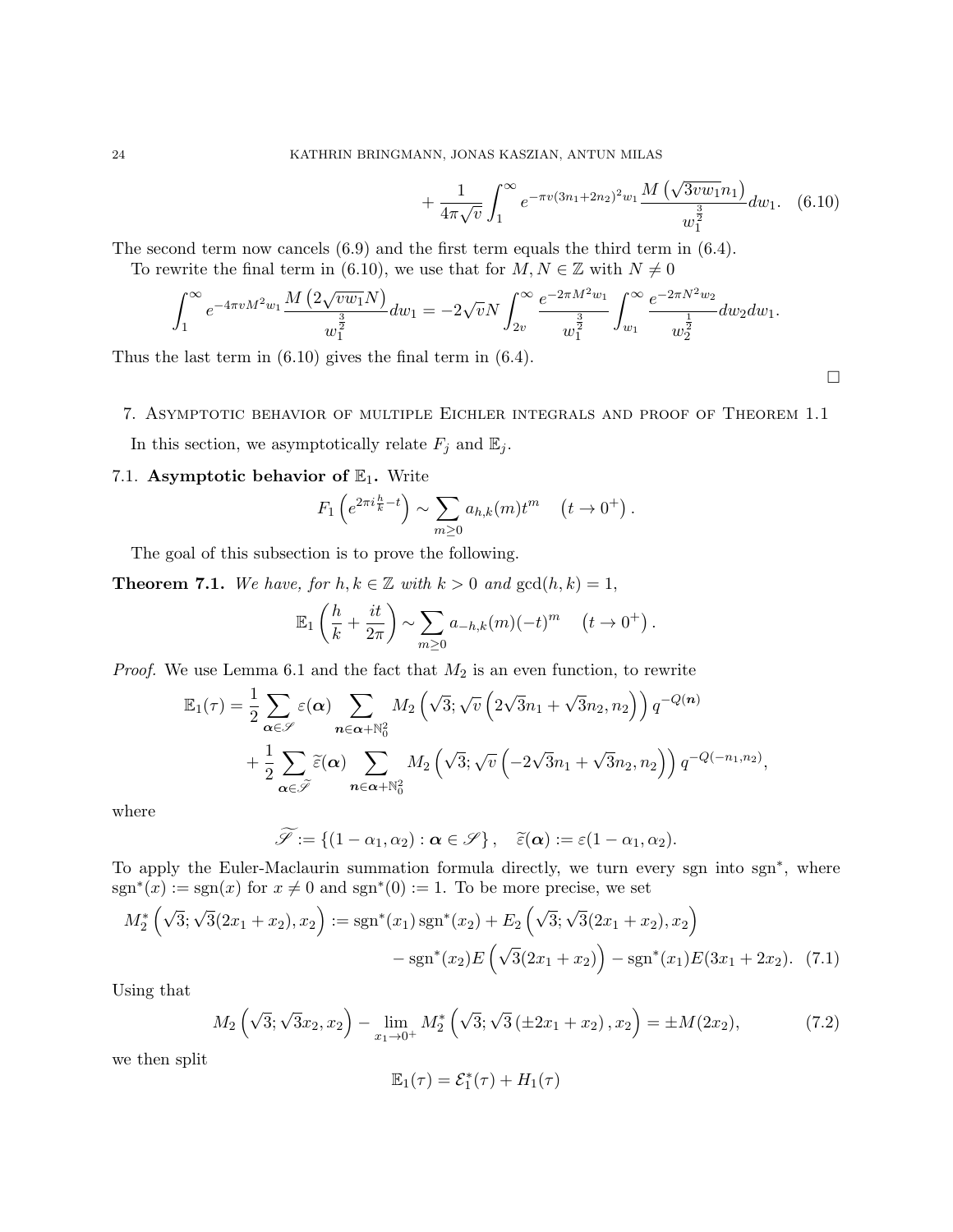with

$$
\mathcal{E}_1^*(\tau) := \frac{1}{2} \sum_{\alpha \in \mathscr{S}} \varepsilon(\alpha) \sum_{n \in \alpha + \mathbb{N}_0^2} M_2^* \left( \sqrt{3}; \sqrt{v} \left( 2\sqrt{3}n_1 + \sqrt{3}n_2, n_2 \right) \right) q^{-Q(n)} \n+ \frac{1}{2} \sum_{\alpha \in \tilde{\mathscr{S}}} \tilde{\varepsilon}(\alpha) \sum_{n \in \alpha + \mathbb{N}_0^2} M_2^* \left( \sqrt{3}; \sqrt{v} \left( -2\sqrt{3}n_1 + \sqrt{3}n_2, n_2 \right) \right) q^{-Q(-n_1, n_2)}, \nH_1(\tau) := -\frac{1}{2} \sum_{m \in \frac{1}{p} + \mathbb{N}_0} M \left( 2\sqrt{v}m \right) q^{-m^2} + \frac{1}{2} \sum_{m \in 1 - \frac{1}{p} + \mathbb{N}_0} M \left( 2\sqrt{v}m \right) q^{-m^2}.
$$

Note that for  $n_1 = 0$  we take the limit  $n_1 \to 0$  in the  $M_2^*$ -functions.

We proceed as in Subsection 4.1 to determine the asymptotic behavior of  $\mathcal{E}_1^*$  and  $H_1$ . Firstly we rewrite

$$
\mathcal{E}_{1}^{*}\left(\frac{h}{k} + \frac{it}{2\pi}\right) = \sum_{\alpha \in \mathscr{S}} \varepsilon(\alpha) \sum_{0 \leq \ell \leq \frac{kp}{\delta} - 1} e^{-2\pi i \frac{h}{k}Q(\ell + \alpha)} \sum_{n \in \frac{\delta}{kp}(\ell + \alpha) + \mathbb{N}_{0}^{2}} \mathcal{F}_{3}\left(\frac{kp}{\delta}\sqrt{t}n\right) + \sum_{\alpha \in \tilde{\mathscr{S}}} \tilde{\varepsilon}(\alpha) \sum_{0 \leq \ell \leq \frac{kp}{\delta} - 1} e^{-2\pi i \frac{h}{k}Q(-(\ell_{1} + \alpha_{1}), \ell_{2} + \alpha_{2})} \sum_{n \in \frac{\delta}{kp}(\ell + \alpha) + \mathbb{N}_{0}^{2}} \tilde{\mathcal{F}}_{3}\left(\frac{kp}{\delta}\sqrt{t}n\right),
$$

where

$$
\mathcal{F}_3(\boldsymbol{x}) := \frac{1}{2} M_2^* \left( \sqrt{3}; \frac{1}{\sqrt{2\pi}} \left( \sqrt{3} \left( 2x_1 + x_2 \right), x_2 \right) \right) e^{Q(\boldsymbol{x})}, \qquad \widetilde{\mathcal{F}}_3(\boldsymbol{x}) := \mathcal{F}_3(-x_1, x_2).
$$

The contribution from the  $\mathcal{F}_3$  term to the first term in (2.8) is

$$
\frac{\delta^2}{k^2 p^2 t} \mathcal{I}_{\mathcal{F}_3} \sum_{\pmb{\alpha} \in \mathscr{S}} \varepsilon(\pmb{\alpha}) \sum_{0 \leq \pmb{\ell} \leq \frac{kp}{\delta} - 1} e^{-2\pi i \frac{h}{k} Q(\pmb{\ell} + \pmb{\alpha})} = 0,
$$

conjugating (4.2). In the same way the main term coming from  $\widetilde{\mathcal{F}_3}$  is shown to vanish.

The contribution to the second term of Euler-Maclaurin is

$$
-2\sum_{\alpha \in \mathscr{S}^*} \varepsilon(\alpha) \sum_{0 \leq \ell \leq \frac{kp}{\delta}-1} e^{-2\pi i \frac{h}{k} Q(\ell+\alpha)} \sum_{n_2 \geq 0} \frac{B_{2n_2+2} \left( \frac{\delta(\ell_2+\alpha_2)}{kp} \right)}{(2n_2+2)!} \times \int_0^\infty \left( \mathcal{F}_3^{(0,2n_2+1)}(x_1,0) + \tilde{\mathcal{F}}_3^{(0,2n_2+1)}(x_1,0) \right) dx_1 \left( \frac{k^2 p^2 t}{\delta^2} \right)^{n_2}.
$$

We now claim that

$$
\int_0^\infty \left( \mathcal{F}_3^{(0,2n_2+1)}(x_1,0) + \widetilde{\mathcal{F}}_3^{(0,2n_2+1)}(x_1,0) \right) dx_1 = (-1)^{n_2} \int_0^\infty \mathcal{F}_1^{(0,2n_2+1)}(x_1,0) dx_1. \tag{7.3}
$$

Firstly the right-hand side of (7.3) equals

$$
\left[\frac{\partial^{2n_2+1}}{\partial x_2^{2n_2+1}} \int_0^\infty \mathcal{F}_1(x_1, x_2) dx_1\right]_{x_2=0} = \left[\frac{\partial^{2n_2+1}}{\partial x_2^{2n_2+1}} \left(e^{-\frac{x_2^2}{4}} \int_0^\infty e^{-3\left(x_1 + \frac{x_2}{2}\right)^2} dx_1\right)\right]_{x_2=0}.\tag{7.4}
$$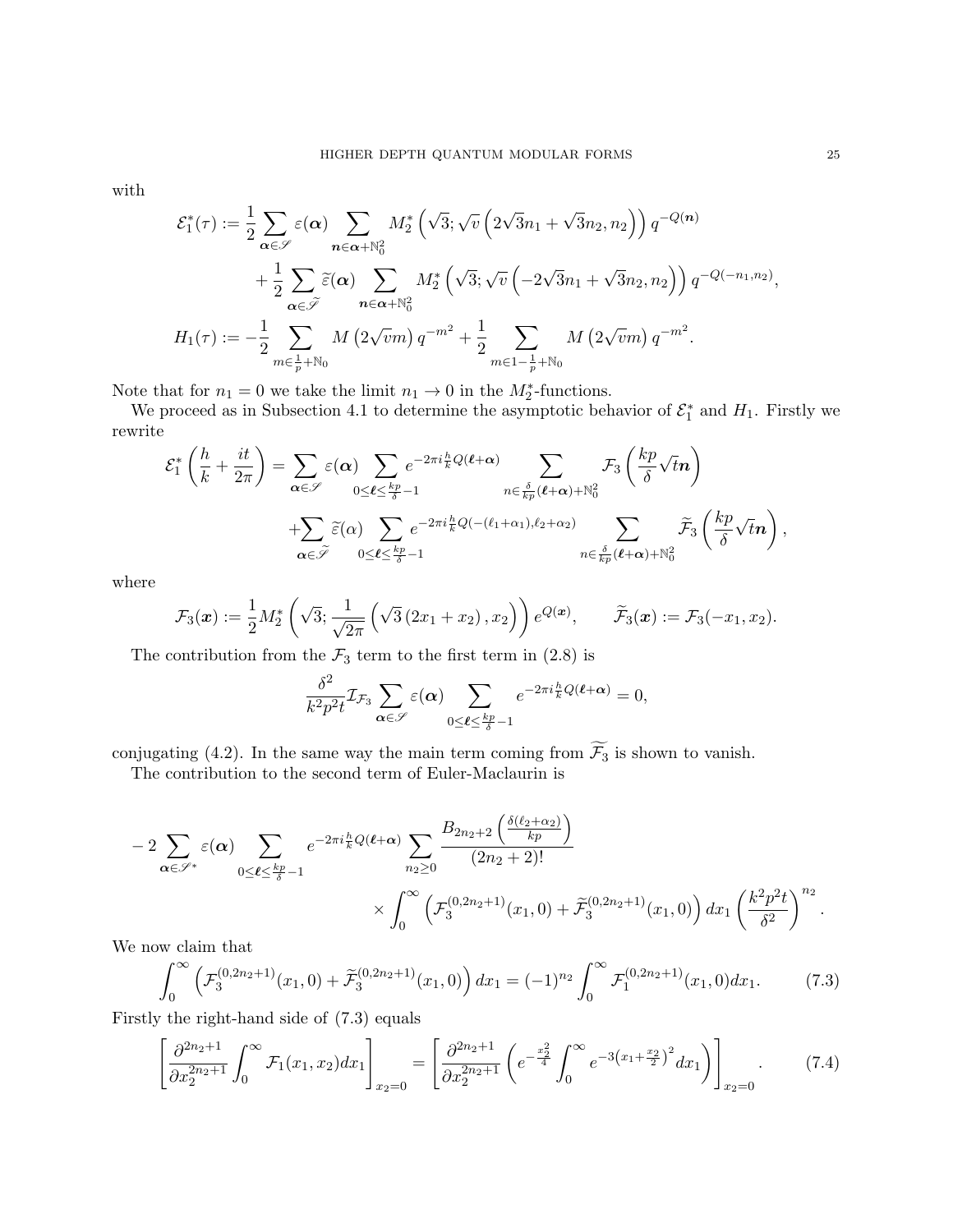Now the integral in (7.4) evaluates as

$$
\sqrt{\frac{\pi}{3}} \int_{\frac{\sqrt{3}x_2}{2\sqrt{\pi}}}^{\infty} e^{-\pi x_1^2} dx_1 = \frac{\sqrt{\pi}}{2\sqrt{3}} \left( 1 - E\left(\frac{\sqrt{3}x_2}{2\sqrt{\pi}}\right) \right).
$$

Thus (7.4) becomes

$$
\frac{\sqrt{\pi}}{2\sqrt{3}} \left[ \frac{\partial^{2n_2+1}}{\partial x_2^{2n_2+1}} \left( e^{-\frac{x_2^2}{4}} \left( 1 - E\left(\frac{\sqrt{3}x_2}{2\sqrt{\pi}}\right) \right) \right) \right]_{x_2=0} = -\frac{\sqrt{\pi}}{2\sqrt{3}} \left[ \frac{\partial^{2n_2+1}}{\partial x_2^{2n_2+1}} \left( e^{-\frac{x_2^2}{4}} E\left(\frac{\sqrt{3}x_2}{2\sqrt{\pi}}\right) \right) \right]_{x_2=0}.
$$
\n(7.5)

To compute the left-hand side of (7.3), we decompose, according to (7.1),

$$
M_2^*\left(\sqrt{3},\sqrt{3}(2x_1+x_2),x_2\right)=\operatorname{sgn}^*(x_1)\operatorname{sgn}^*(x_2)+h_1(\boldsymbol{x})-\operatorname{sgn}^*(x_2)h_2(\boldsymbol{x})-\operatorname{sgn}^*(x_1)h_3(\boldsymbol{x}),
$$

where

$$
h_1(\boldsymbol{x}) := E_2\left(\sqrt{3}; \sqrt{3}(2x_1 + x_2), x_2\right), \quad h_2(\boldsymbol{x}) := E\left(\sqrt{3}(2x_1 + x_2)\right), \quad h_3(\boldsymbol{x}) := E\left(3x_1 + 2x_2\right).
$$

Setting

$$
a_0(\boldsymbol{x}) := e^{Q(\boldsymbol{x})}, \qquad a_j(\boldsymbol{x}) := h_j\left(\frac{1}{\sqrt{2\pi}}(\boldsymbol{x})\right) e^{Q(\boldsymbol{x})},
$$

we then obtain

$$
\mathcal{F}_3^{(0,2n_2+1)}(x_1,0) + \widetilde{\mathcal{F}}_3^{(0,2n_2+1)}(x_1,0)
$$
\n
$$
= \frac{1}{2} \left( a_0^{(0,2n_2+1)}(x_1,0) + a_1^{(0,2n_2+1)}(x_1,0) - a_2^{(0,2n_2+1)}(x_1,0) - a_3^{(0,2n_2+1)}(x_1,0) \right)
$$
\n
$$
+ \frac{1}{2} \left( -a_0^{(0,2n_2+1)}(-x_1,0) + a_1^{(0,2n_2+1)}(-x_1,0) - a_2^{(0,2n_2+1)}(-x_1,0) + a_3^{(0,2n_2+1)}(-x_1,0) \right)
$$
\n
$$
= a_0^{(0,2n_2+1)}(x_1,0) - a_2^{(0,2n_2+1)}(x_1,0),
$$

using that  $a_0$  and  $a_1$  are even and  $a_2$  and  $a_3$  are odd. Plugging in the definition of  $a_0$  and  $a_2$ , we need to consider

$$
-\left[\frac{\partial^{2n_2+1}}{\partial x_2^{2n_2+1}} \left(e^{x_2^2} \int_0^\infty e^{3x_1^2+3x_1x_2} M\left(\sqrt{\frac{3}{2\pi}}(2x_1+x_2)\right) dx_1\right)\right]_{x_2=0}.\tag{7.6}
$$

Changing variables  $w := \sqrt{\frac{3}{2a}}$  $\frac{3}{2\pi}(2x_1+x_2)$ , the function in (7.6) before differentiation is

$$
-\sqrt{\frac{\pi}{6}}e^{\frac{x_2^2}{4}}\int_{\sqrt{\frac{3}{2\pi}}x_2}^{\infty}M(w)e^{\frac{\pi w^2}{2}}dw = -\sqrt{\frac{\pi}{6}}e^{\frac{x_2^2}{4}}\left(\int_0^{\infty}M(w)e^{\frac{\pi w^2}{2}}dw - \int_0^{\sqrt{\frac{3}{2\pi}}x_2}M(w)e^{\frac{\pi w^2}{2}}dw\right).
$$

The first integral vanishes upon differentiating an odd number of times and then setting  $x_2 = 0$ . In the second integral we decompose  $M(w) = E(w) - 1$ . The contribution of the E-function vanishes, since  $E$  is an odd function. We are left with

$$
-\sqrt{\frac{\pi}{6}}\left[\frac{\partial^{2n_2+1}}{\partial x_2^{2n_2+1}}\left(e^{\frac{x_2^2}{4}}\int_0^{\sqrt{\frac{3}{2\pi}}x_2}e^{\frac{\pi w^2}{2}}dw\right)\right]_{x_2=0}=-\sqrt{\frac{\pi}{6}}i^{-2n_2-1}\left[\frac{\partial^{2n_2+1}}{\partial x_2^{2n_2+1}}\left(e^{-\frac{x_2^2}{4}}\int_0^{\sqrt{\frac{3}{2\pi}}x_2i}e^{\frac{\pi w^2}{2}}dw\right)\right]_{x_2=0}.
$$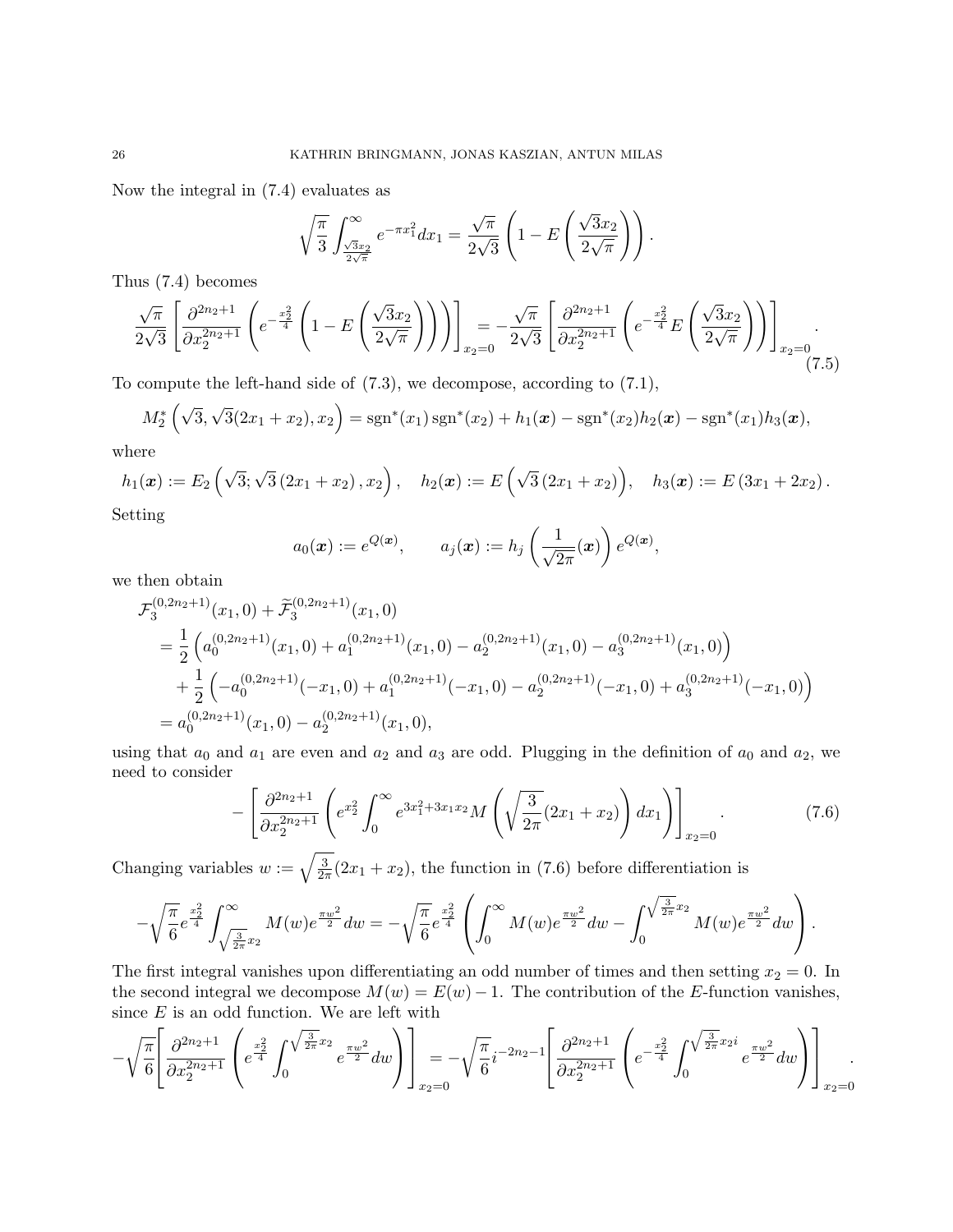The integral equals

$$
i\sqrt{2}\int_0^{\frac{\sqrt{3}x_2}{2\sqrt{\pi}}}e^{-\pi w^2}dw=\frac{i}{\sqrt{2}}E\left(\frac{\sqrt{3}x_2}{2\sqrt{\pi}}\right).
$$

Thus we obtain

$$
\frac{\sqrt{\pi}}{2\sqrt{3}}(-1)^{n_2+1}\left[\frac{\partial^{2n_2+1}}{\partial x_2^{2n_2+1}}\left(e^{-\frac{x_2^2}{4}}E\left(\frac{\sqrt{3}x_2}{2\sqrt{\pi}}\right)\right)\right]_{x_2=0},
$$

as claimed, by comparing with (7.5).

In the same way one can show that the third term in Euler-Maclaurin equals

$$
-2\sum_{{\boldsymbol{\alpha}}\in\mathscr{S}^*}\varepsilon({\boldsymbol{\alpha}})\sum_{0\leq \boldsymbol{\ell}\leq \frac{kp}{\delta}-1}e^{-2\pi i\frac{h}{k}Q(\boldsymbol{\ell}+{\boldsymbol{\alpha}})}\sum_{n_1\geq 0}\frac{B_{2n_1+2}\left(\frac{\delta(\ell_1+\alpha_1)}{kp}\right)}{(2n_1+2)!}\int_0^\infty\mathcal F_1^{(2n_1+1,0)}(0,x_2)dx_2\left(-\frac{k^2p^2t}{\delta^2}\right)^{n_1}.
$$

The contribution to the final term is, pairing as in Section 4

$$
2\sum_{\alpha\in\mathscr{S}^*}\varepsilon(\alpha)\sum_{0\leq\ell\leq\frac{kp}{\delta}-1}e^{-2\pi i\frac{h}{k}Q(\ell+\alpha)}\sum_{\substack{n_1,n_2\geq 0\\n_1\equiv n_2\pmod{2}}}\frac{B_{n_1+1}\left(\frac{\delta(\ell_1+\alpha_1)}{kp}\right)B_{n_2+1}\left(\frac{\delta(\ell_2+\alpha_2)}{kp}\right)}{(n_1+1)!}\times\left(\mathcal{F}_3^{(n)}(0)-(-1)^{n_1}\tilde{\mathcal{F}}_3^{(n)}(0)\right)\left(\frac{kp\sqrt{t}}{\delta}\right)^{n_1+n_2}.
$$

We next show that

$$
\mathcal{F}_3^{(n_1,n_2)}(\mathbf{0}) - (-1)^{n_1} \widetilde{\mathcal{F}}_3^{(n_1,n_2)}(\mathbf{0}) = i^{n_1+n_2} \mathcal{F}_1^{(n_1,n_2)}(\mathbf{0}).
$$

For this, we compute

$$
\mathcal{F}_3^{(n_1,n_2)}(\mathbf{0}) - (-1)^{n_1} \widetilde{\mathcal{F}}_3^{(n_1,n_2)}(\mathbf{0}) = a_0^{(n_1,n_2)}(\mathbf{0}) - a_3^{(n_1,n_2)}(\mathbf{0}).
$$

Since  $a_3(-x_1, -x_2) = -a_3(\boldsymbol{x})$ , we obtain

$$
a_3^{(n_1,n_2)}(\mathbf{0}) = (-1)^{n_1+n_2+1} a_3^{(n_1,n_2)}(\mathbf{0}).
$$

Because in the sums of interest  $n_1 \equiv n_2 \pmod{2}$ , the contribution of  $a_3$  vanishes. As claimed, we are left with

$$
a_0^{(n_1,n_2)}(\mathbf{0}) = i^{n_1+n_2} \left[ \frac{\partial^{n_1}}{\partial x_1^{n_1}} \frac{\partial^{n_2}}{\partial x_2^{n_2}} e^{-Q(\boldsymbol{x})} \right]_{\boldsymbol{x}=0} = i^{n_1+n_2} \mathcal{F}_1^{(\boldsymbol{n})}(\boldsymbol{0}).
$$

Finally, the contribution from  $H_1$  gives, observing that the Euler-Maclaurin main term vanishes,

$$
\sum_{0 \le r \le \frac{kp}{\delta}-1} e^{-2\pi i \frac{h}{k} \left(r+\frac{1}{p}\right)^2} \sum_{m \ge 0} \frac{B_{2m+1} \left(\frac{\delta\left(r+\frac{1}{p}\right)}{kp}\right)}{(2m+1)!} \mathcal{F}_4^{(2m)}(0) \left(\frac{k^2 p^2}{\delta^2} t\right)^m
$$

with  $\mathcal{F}_4(x) := M(\sqrt{\frac{2}{\pi}})$  $\frac{2}{\pi}x)e^{x^2}$ . The claim then follows, observing that

$$
\mathcal{F}_4^{(2m)}(0) = (-1)^{m+1} \left[ \frac{\partial^{2m}}{\partial x^{2m}} e^{-x^2} \right]_{x=0} = (-1)^{m+1} \mathcal{F}_2^{(2m)}(0).
$$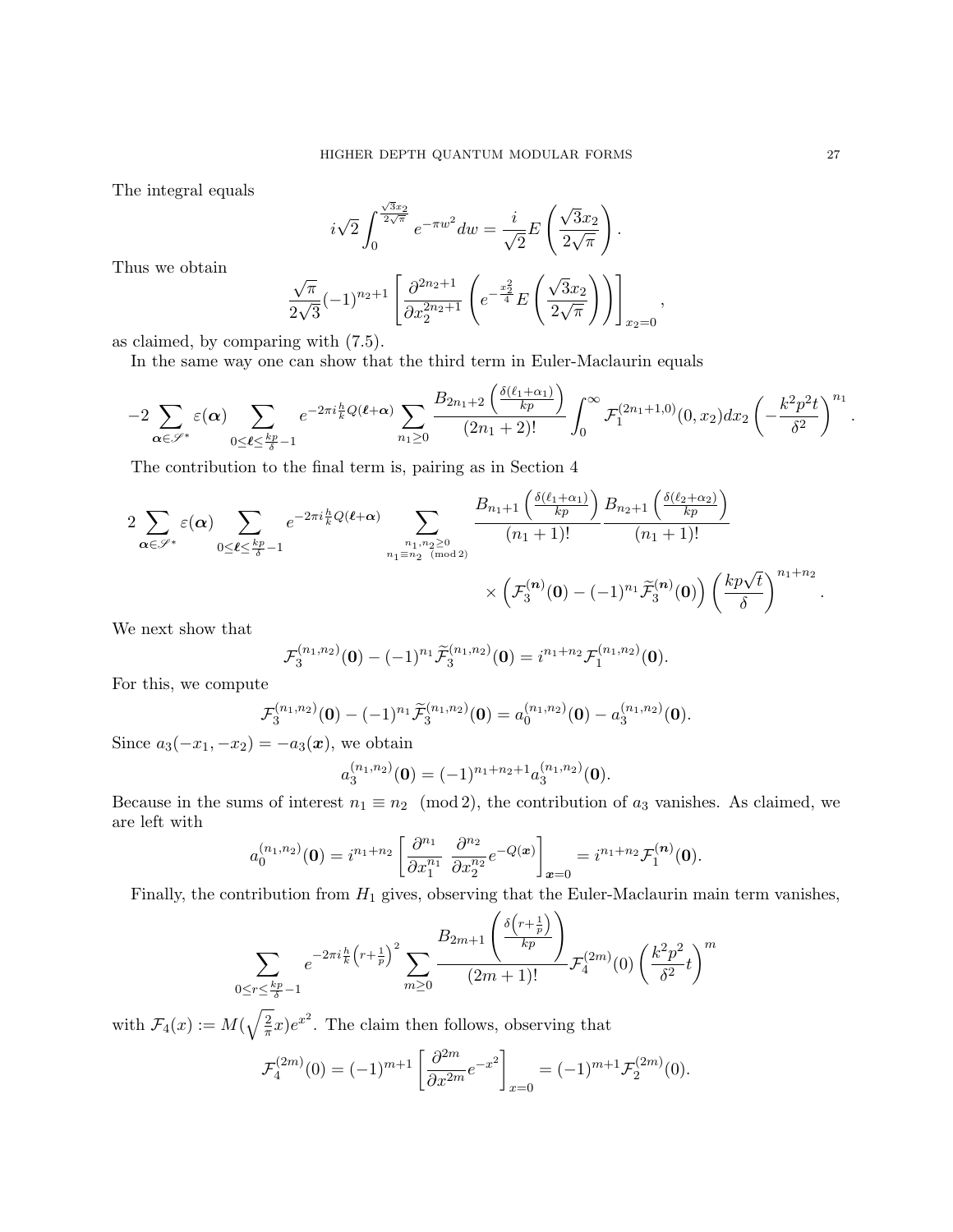7.2. Asymptotics of  $\mathcal{E}_2$ . We write

$$
F_2\left(e^{2\pi i \frac{h}{k}-t}\right) \sim \sum_{m\geq 0} b_{h,k}(m)t^m \qquad \left(t\to 0^+\right),\,
$$

**Theorem 7.2.** We have, for  $h, k \in \mathbb{Z}$  with  $k > 0$  and  $gcd(h, k) = 1$ ,

$$
\mathbb{E}_2\left(\frac{h}{k} + \frac{it}{2\pi}\right) \sim \sum_{m\geq 0} b_{-h,k}(m)(-t)^m \qquad (t \to 0^+).
$$

Proof. We write, using Lemma 6.2 and (6.3)

$$
\mathbb{E}_2(\tau)=\mathcal{E}_{2,1}(\tau)+\mathcal{E}_{2,2}(\tau),
$$

where

$$
\mathcal{E}_{2,1}(\tau) := \frac{1}{2} \sum_{\alpha \in \mathscr{S}} \eta(\alpha) \sum_{n \in \alpha + \mathbb{N}_0^2} n_2 M_2 \left(\sqrt{3}; \sqrt{3v}(2n_1 + n_2), \sqrt{v}n_2\right) q^{-Q(n)} \n+ \frac{1}{2} \sum_{\alpha \in \tilde{\mathscr{S}}} \tilde{\eta}(\alpha) \sum_{n \in \alpha + \mathbb{N}_0^2} n_2 M_2 \left(\sqrt{3}; \sqrt{3v}(-2n_1 + n_2), \sqrt{v}n_2\right) q^{-Q(-n_1, n_2)}, \n\mathcal{E}_{2,2}(\tau) := \frac{1}{4\pi \sqrt{v}} \sum_{\alpha \in \mathscr{S}} \eta(\alpha) \sum_{n \in \alpha + \mathbb{N}_0^2} e^{-\pi (3n_1 + 2n_2)^2 v} M\left(\sqrt{3v}n_1\right) q^{-Q(n)} \n+ \frac{1}{4\pi \sqrt{v}} \sum_{\alpha \in \tilde{\mathscr{S}}} \tilde{\eta}(\alpha) \sum_{n \in \alpha + \mathbb{N}_0^2} e^{-\pi (-3n_1 + 2n_2)^2 v} M\left(\sqrt{3v}n_1\right) q^{-Q(-n_1, n_2)},
$$

where  $\tilde{\eta}(\alpha) := \eta(1 - \alpha_1, \alpha_2)$ . We then again use (7.2), to split

$$
\mathcal{E}_{2,1}(\tau) = \mathcal{E}_2^*(\tau) + H_2(\tau),
$$

where

$$
\mathcal{E}_2^*(\tau) := \frac{1}{2} \sum_{\alpha \in \mathscr{S}} \eta(\alpha) \sum_{n \in \alpha + \mathbb{N}_0^2} n_2 M_2^* \left(\sqrt{3}; \sqrt{3v}(2n_1 + n_2), \sqrt{v}n_2\right) q^{-Q(n)} \n+ \frac{1}{2} \sum_{\alpha \in \widetilde{\mathscr{S}}} \widetilde{\eta}(\alpha) \sum_{n \in \alpha + \mathbb{N}_0^2} n_2 M_2^* \left(\sqrt{3}; \sqrt{3v}(-2n_1 + n_2), \sqrt{v}n_2\right) q^{-Q(-n_1, n_2)}, \nH_2(\tau) := \frac{1}{2} \sum_{\beta \in \left\{\frac{1}{p}, 1 - \frac{1}{p}\right\}} \sum_{m \in \beta + \mathbb{N}_0} m M\left(2\sqrt{v}m\right) q^{-m^2}.
$$

Using that  $\lim_{x\to 0^+} M^*(\pm x) = \mp 1$ , where we let  $M^*(x) := E(x) - sgn^*(x)$ , we split  $\mathcal{E}_{2,2}(\tau) = \mathcal{E}_{2,2}^*(\tau) + H_3(\tau),$ 

where

$$
\mathcal{E}_{2,2}^*(\tau) := \frac{1}{4\pi\sqrt{v}} \sum_{\alpha \in \mathscr{S}} \eta(\alpha) \sum_{n \in \alpha + \mathbb{N}_0^2} e^{-\pi(3n_1 + 2n_2)^2 v} M^* \left(\sqrt{3v}n_1\right) q^{-Q(n)}
$$

 $\Box$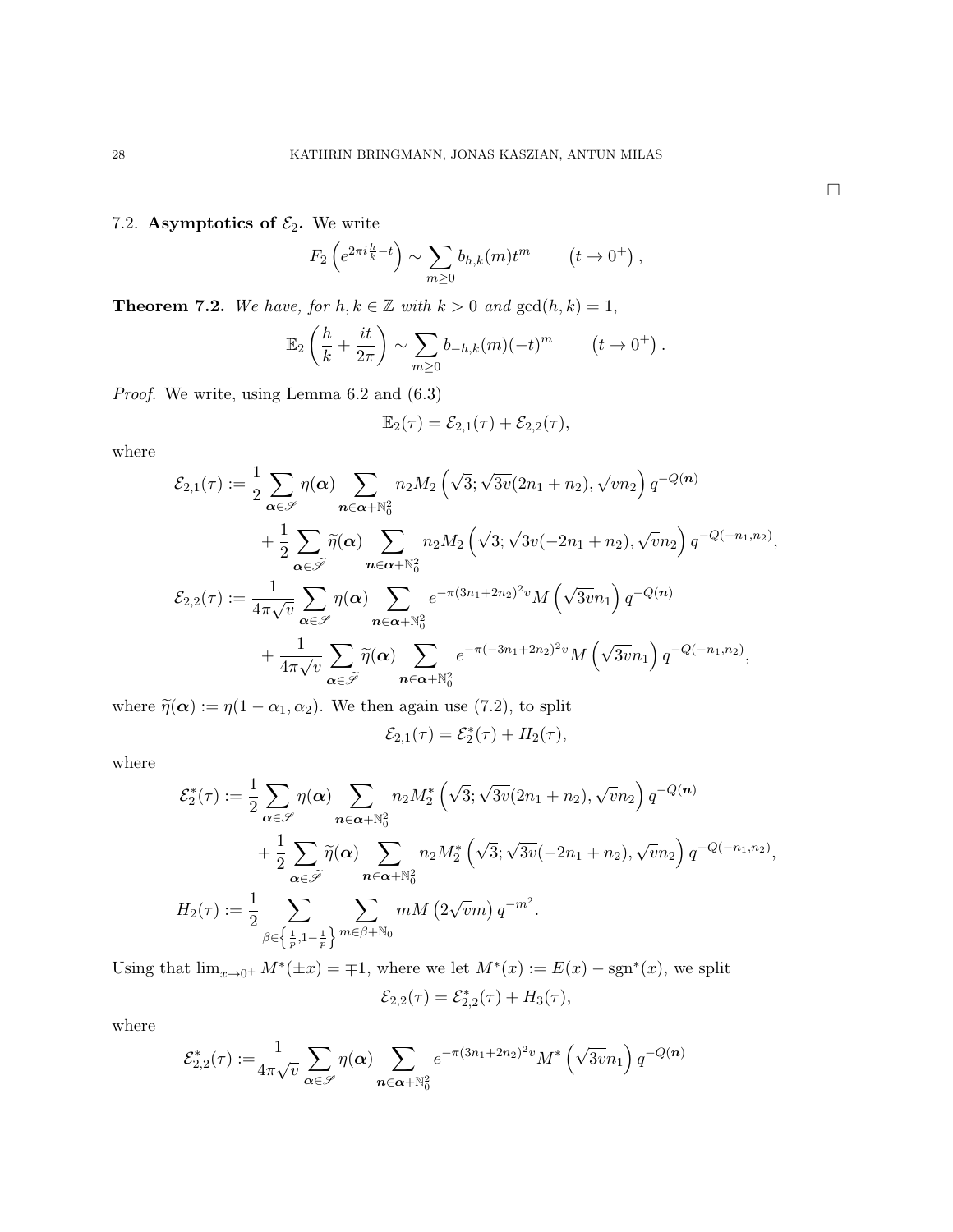$$
+\frac{1}{4\pi\sqrt{v}}\sum_{\alpha\in\widetilde{\mathscr{I}}}\widetilde{\eta}(\alpha)\sum_{n\in\alpha+\mathbb{N}_0^2}e^{-\pi(-3n_1+2n_2)^2v}M^*\left(-\sqrt{3v}n_1\right)q^{-Q(-n_1,n_2)},
$$
  

$$
H_3(\tau):=\frac{1}{4\pi\sqrt{v}}\sum_{\beta\in\left\{\frac{1}{p},1-\frac{1}{p}\right\}}\sum_{m\in\beta+\mathbb{N}_0}e^{-4\pi m^2v}q^{-m^2}.
$$

We first investigate asymptotic properties of  $\mathcal{E}_2^*$ . Writing  $\mathcal{G}_3(\boldsymbol{x}) := x_2 \mathcal{F}_3(\boldsymbol{x})$  and  $\widetilde{\mathcal{G}}_3(\boldsymbol{x}):=\mathcal{G}_3(-x_1,x_2),$  we have

$$
\mathcal{E}_{2}^{*}\left(\frac{h}{k} + \frac{it}{2\pi}\right) = \frac{1}{\sqrt{t}} \sum_{\alpha \in \mathscr{S}} \eta(\alpha) \sum_{0 \leq \ell \leq \frac{kp}{\delta} - 1} e^{-2\pi i \frac{h}{k}Q(\ell + \alpha)} \sum_{\mathbf{n} \in \frac{\delta}{kp}(\ell + \alpha) + \mathbb{N}_{0}^{2}} \mathcal{G}_{3}\left(\frac{kp}{\delta}\sqrt{t}\mathbf{n}\right) + \frac{1}{\sqrt{t}} \sum_{\alpha \in \tilde{\mathscr{S}}} \tilde{\eta}(\alpha) \sum_{0 \leq \ell \leq \frac{kp}{\delta} - 1} e^{-2\pi i \frac{h}{k}Q(-\ell_{1} - \alpha_{1}, \ell_{2} + \alpha_{2})} \sum_{\mathbf{n} \in \frac{\delta}{kp}(\ell + \alpha) + \mathbb{N}_{0}^{2}} \tilde{\mathcal{G}}_{3}\left(\frac{kp}{\delta}\sqrt{t}\mathbf{n}\right).
$$

The contribution from  $\mathcal{G}_3$  to the Euler-Maclaurin main term is, as in Subsection 4.2,

$$
\frac{\delta^2}{k^2 p^2 t^{\frac{3}{2}}}\mathcal{I}_{\mathcal{G}_3}\sum_{\pmb{\alpha}\in\mathscr{S}}\eta(\pmb{\alpha})\sum_{0\leq \pmb{\ell}\leq \frac{kp}{\delta}-1}e^{-2\pi i\frac{h}{k}Q(\pmb{\ell}+\pmb{\alpha})}=0.
$$

In the same way we see that the contribution from  $\widetilde{G}_3$  to the main term vanishes.

The contribution to the second term in Euler-Maclaurin is, as in Subsection 4.2,

$$
-2\sum_{\alpha \in \mathscr{S}^*} \sum_{0 \leq \ell \leq \frac{kp}{\delta}-1} e^{-2\pi i \frac{h}{k} Q(\ell+\alpha)} \sum_{n_2 \geq 1} \frac{B_{2n_2+1} \left( \frac{\delta(\ell_2+\alpha_2)}{kp} \right)}{(2n_2+1)!} \times \int_0^\infty \left( \mathcal{G}_3^{(0,2n_2)}(x_1,0) + \widetilde{\mathcal{G}}_3^{(0,2n_2)}(x_1,0) \right) dx_1 \left( \frac{kp}{\delta} \right)^{2n_2-1} t^{n_2-1}.
$$

We claim that

$$
\int_0^\infty \left( \mathcal{G}_3^{(0,2n_2)}(x_1,0) + \widetilde{\mathcal{G}}_3^{(0,2n_2)}(x_1,0) \right) dx_1 = (-1)^{n_2+1} \int_0^\infty \mathcal{G}_1^{(0,2n_2)}(x_1,0) dx_1. \tag{7.7}
$$

Since we need to differentiate the  $x_2$ -factor exactly once, we have

$$
\mathcal{G}_3^{(0,2n_2)}(x_1,0) + \widetilde{\mathcal{G}}_3^{(0,2n_2)}(x_1,0) = 2n_2 \left( \mathcal{F}_3^{(0,2n_2-1)}(x_1,0) + \widetilde{\mathcal{F}}_3^{(0,2n_1-1)}(x_1,0) \right),
$$
  

$$
\mathcal{G}_1^{(0,2n_2)}(x_1,0) = 2n_2 \mathcal{F}_1^{(0,2n_2-1)}(x_1,0).
$$

The claim (7.7) then follows from (7.3). This gives the correspondence to (4.4).

The third term in Euler-Maclaurin is, in the same way,

$$
-2\sum_{\alpha \in \mathscr{S}^*} \sum_{0 \leq \ell \leq \frac{kp}{\delta}-1} e^{-2\pi i \frac{h}{k} Q(\ell+\alpha)} \sum_{n_1 \geq 0} \frac{B_{2n_1+1}\left(\frac{\delta(\ell_1+\alpha_1)}{kp}\right)}{(2n_1+1)!} \times \int_0^\infty \left( \mathcal{G}_3^{(2n_1,0)}(0,x_2) - \tilde{\mathcal{G}}_3^{(2n_1,0)}(0,x_2) \right) dx_2 \left( \frac{kp}{\delta} \right)^{2n_1-1} t^{n_1-1}.
$$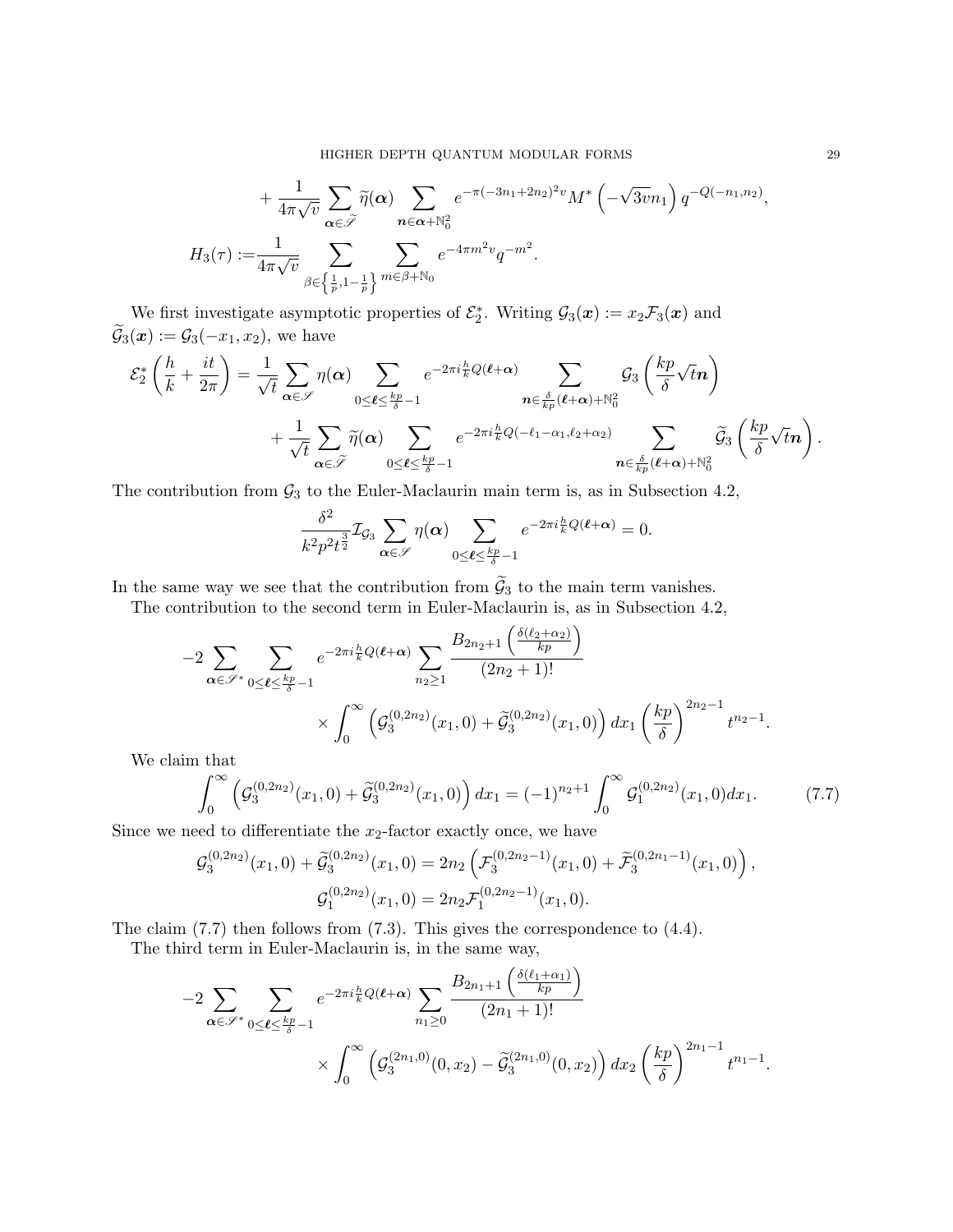To relate this to (4.5) (skipping the  $n_1 = 0$  term in both cases), we compute that

$$
\mathcal{G}_3^{(2n_1,0)}(0,x_2)-\widetilde{\mathcal{G}}_3^{(2n_1,0)}(0,x_2)=x_2\left(a_0^{(2n_1,0)}(0,x_2)-a_3^{(2n_1,0)}(0,x_2)\right).
$$

Note that

$$
a_0(\boldsymbol{x}) - a_3(\boldsymbol{x}) = -e^{Q(\boldsymbol{x})} M^* \left( \sqrt{\frac{1}{2\pi}} (3x_1 + 2x_2) \right).
$$
 (7.8)

.

We next show that

$$
\int_0^\infty x_2 \left( a_0^{(2n_1,0)}(0,x_2) - a_3^{(2n_1,0)}(0,x_2) \right) dx_2
$$
  
=  $(-1)^{n_1+1} \int_0^\infty x_2 \left[ \frac{\partial^{2n_1}}{\partial x_1^{2n_1}} \left( e^{-x_2^2 - 3x_1x_2 - 3x_1^2} \right) \right]_{x_1=0} dx_2 + \frac{1}{\sqrt{2}} \left[ \frac{\partial^{2n_1}}{\partial x_1^{2n_1}} e^{\frac{3x_1^2}{4}} \right]_{x_1=0},$  (7.9)

where the first terms on the right-hand side corresponds to (4.5). We write it as

$$
(-1)^{n_1+1} \left[ \frac{\partial^{2n_1}}{\partial x_1^{2n_1}} \left( e^{-\frac{3x_1^2}{4}} \int_0^\infty x_2 e^{-\left(x_2 + \frac{3x_1}{2}\right)^2} dx_2 \right) \right]_{x_1=0}
$$

Now we let

$$
f(x_1)e^{\frac{3x_1^2}{4}}(-1)^{n_1+1} := \int_{\frac{3x_1}{2}}^{\infty} \left(x_2 - \frac{3x_1}{2}\right)e^{-x_2^2}dx_2 = \frac{1}{2}e^{-\frac{9x_1^2}{4}} - \frac{3x_1}{2}\frac{\sqrt{\pi}}{2}\left(1 - E\left(\frac{3x_1}{2\sqrt{\pi}}\right)\right),
$$

using integration by parts. We then compute (using  $n_1 > 0$ )

$$
f^{(2n_1)}(0) = \frac{(-1)^{n_1+1}}{2} \left[ \frac{\partial^{2n_1}}{\partial x_1^{2n_1}} e^{-3x_1^2} \right]_{x_1=0} + \frac{(-1)^{n_1+1} 3\sqrt{\pi}}{4} \left[ \frac{\partial^{2n_1}}{\partial x_1^{2n_1}} \left( x_1 e^{-\frac{3x_1^2}{4}} E\left(\frac{3x_1}{2\sqrt{\pi}}\right) \right) \right]_{x_1=0}.
$$
\n(7.10)

For the left-hand side of (7.9) we use (7.8) and consider

$$
-\left[\frac{\partial^{2n_1}}{\partial x_1^{2n_1}}\left(\int_0^\infty x_2 M^*\left(\frac{2x_2+3x_1}{\sqrt{2\pi}}\right)e^{3x_1^2+3x_1x_2+x_2^2}dx_2\right)\right]_{x_1=0}.
$$

Making the change of variables  $u = \frac{2x_2 + 3x_1}{\sqrt{2\pi}}$ , the integral before differentiation (including the minus sign) becomes

$$
-\sqrt{\frac{\pi}{2}}e^{\frac{3x_1^2}{4}}\frac{1}{2}\int_{\frac{3x_1}{\sqrt{2\pi}}}^{\infty}\left(\sqrt{2\pi}u-3x_1\right)M^*(u)e^{\frac{\pi u^2}{2}}du.
$$
\n(7.11)

Using integration by parts, the contribution from  $\sqrt{2\pi}u$  equals

$$
\frac{1}{2}e^{3x_1^2}\left(E\left(\frac{3x_1}{\sqrt{2\pi}}\right)-1\right)+\frac{1}{\sqrt{2}}e^{\frac{3x_1^2}{4}}\left(1-E\left(\frac{3x_1}{2\sqrt{\pi}}\right)\right).
$$

Thus differentiating  $2n_1$  times with respect to  $x_1$  and then setting  $x_1 = 0$  gives (using that  $z \mapsto E(z)$ ) is odd)

$$
-\frac{1}{2}\left[\frac{\partial^{2n_1}}{\partial x_1^{2n_1}}e^{3x_1^2}\right]_{x_1=0} + \frac{1}{\sqrt{2}}\left[\frac{\partial^{2n_1}}{\partial x_1^{2n_1}}e^{\frac{3x_1^2}{4}}\right]_{x_1=0} = -\frac{1}{2}(-1)^{n_1}\left[\frac{\partial^{2n_1}}{\partial x_1^{2n_1}}e^{-3x_1^2}\right]_{x_1=0} + \frac{1}{\sqrt{2}}\left[\frac{\partial^{2n_1}}{\partial x_1^{2n_1}}e^{\frac{3x_1^2}{4}}\right]_{x_1=0}.
$$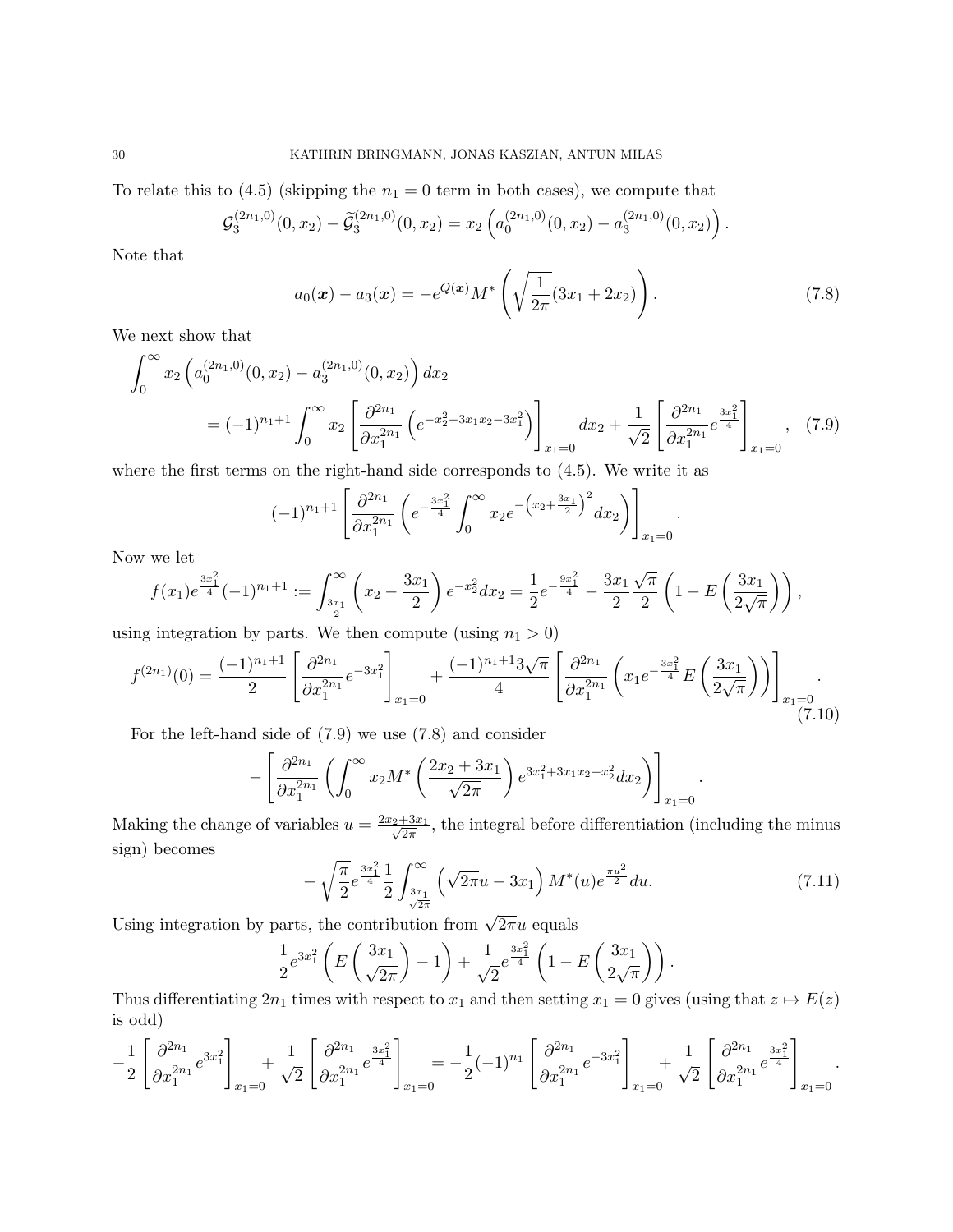The first term matches the first term in (7.10), the second term is the second term on the right-hand side of (7.9). For the second term in (7.11), we split

$$
\frac{3}{2}\sqrt{\frac{\pi}{2}}e^{\frac{3x_1^2}{4}}x_1\left(\int_0^\infty M^*(u)e^{\frac{\pi u^2}{2}}du - \int_0^{\frac{3x_1}{\sqrt{2\pi}}}E(u)e^{\frac{\pi u^2}{2}}du + \int_0^{\frac{3x_1}{\sqrt{2\pi}}}e^{\frac{\pi u^2}{2}}du\right).
$$

Since we take an even number of derivatives only the last term survives, yielding the contribution

$$
\frac{3}{2}\sqrt{\frac{\pi}{2}}\left[\frac{\partial^{2n_1}}{\partial x_1^{2n_1}}\left(x_1e^{\frac{3x_1^2}{4}}\int_0^{\frac{3x_1}{\sqrt{2\pi}}}e^{\frac{\pi u^2}{2}}du\right)\right]_{x_1=0} = -(-1)^{n_1}\frac{3\sqrt{\pi}}{4}\left[\frac{\partial^{2n_1}}{\partial x_1^{2n_1}}\left(x_1e^{-\frac{3x_1^2}{4}}E\left(\frac{3x_1}{2\sqrt{\pi}}\right)\right)\right]_{x_1=0}.
$$

This is the second term in (7.10), which implies (7.9).

The left-over term from (7.9) overall contributes as

$$
-\sqrt{2}\sum_{\alpha\in\mathscr{S}^*}\sum_{0\leq\ell\leq\frac{kp}{\delta}-1}e^{-2\pi i\frac{h}{k}Q(\ell+\alpha)}\sum_{n_1\geq 1}\frac{B_{2n_1+1}\left(\frac{\delta(\ell_1+\alpha_1)}{kp}\right)}{(2n_1+1)!}\left[\frac{\partial^{2n_1}}{\partial x_1^{2n_1}}e^{\frac{3x_1^2}{4}}\right]_{x_1=0}\left(\frac{kp}{\delta}\right)^{2n_1-1}t^{n_1-1}.
$$

The final term in Euler-Maclaurin is

$$
2\sum_{\alpha \in \mathscr{S}^*} \sum_{0 \leq \ell \leq \frac{kp}{\delta}-1} e^{-2\pi i \frac{h}{k} Q(\ell+\alpha)} \sum_{\substack{n_1, n_2 \geq 0 \\ n_1 \neq n_2 \pmod{2}}} \frac{B_{n_1+1}\left(\frac{\delta(\ell_1+\alpha_1)}{kp}\right)}{(n_1+1)!} \frac{B_{n_2+1}\left(\frac{\delta(\ell_2+\alpha_2)}{kp}\right)}{(n_2+1)!} \times \left(g_3^{(n_1,n_2)}(0) + (-1)^{n_1+1} \widetilde{g}_3^{(n_1,n_2)}(0)\right) \left(\frac{kp}{\delta}\right)^{n_1+n_2} t^{\frac{n_1+n_2-1}{2}}.
$$

Then

$$
\mathcal{G}_3^{(n_1,n_2)}(\mathbf{0}) + (-1)^{n_1+1} \widetilde{\mathcal{G}}_3^{(n_1,n_2)}(\mathbf{0}) = i^{n_1+n_2-1} \mathcal{G}_1^{(n_1,n_2)}(\mathbf{0})
$$

gives the relation to (4.7).

We next consider  $H_2$ . We have, with  $\mathcal{G}_4(x) := x \mathcal{F}_4(x)$ ,

$$
H_2\left(\frac{h}{k}+\frac{it}{2\pi}\right)=\frac{1}{2\sqrt{t}}\sum_{\beta\in\left\{\frac{1}{p},1-\frac{1}{p}\right\}}\sum_{0\leq r\leq\frac{kp}{\delta}-1}e^{-2\pi i\frac{h}{k}(r+\beta)^2}\sum_{m\in\frac{(r+\beta)\delta}{kp}+{\mathbb N}_0}\mathcal G_4\left(\frac{kp}{\delta}\sqrt{t}m\right).
$$

The Euler-Maclaurin main term is

$$
\frac{1}{2\sqrt{t}}\frac{\delta}{kp\sqrt{t}}\mathcal{I}_{\mathcal{G}_4}\sum_{\beta\in\left\{\frac{1}{p},1-\frac{1}{p}\right\}}\sum_{0\leq r\leq\frac{kp}{\delta}-1}e^{-2\pi i\frac{h}{k}(r+\beta)^2}=\frac{\delta}{kpt}\mathcal{I}_{\mathcal{G}_4}\sum_{r\pmod{\frac{kp}{\delta}}}\left(e^{-2\pi i\frac{h}{k}\left(r+\frac{1}{p}\right)^2}\right).
$$

The second term becomes

$$
-\sum_{0\leq r\leq \frac{kp}{\delta}-1}e^{-2\pi i\frac{h}{k}\left(r+\frac{1}{p}\right)^2}\sum_{m\geq 0}\frac{B_{2m+2}\left(\frac{\delta\left(r+\frac{1}{p}\right)}{kp}\right)}{(2m+2)!}\mathcal{G}_4^{(2m+1)}(0)\left(\frac{kp}{\delta}\right)^{2m+1}t^m.
$$

Then

$$
\mathcal{G}_4^{(2m+1)}(0) = (2m+1)\mathcal{F}_4^{(2m)}(0) = (2m+1)(-1)^{m+1}\mathcal{F}_2^{(2m)}(0) = (-1)^{m+1}\mathcal{G}_2^{(2m+1)}(0).
$$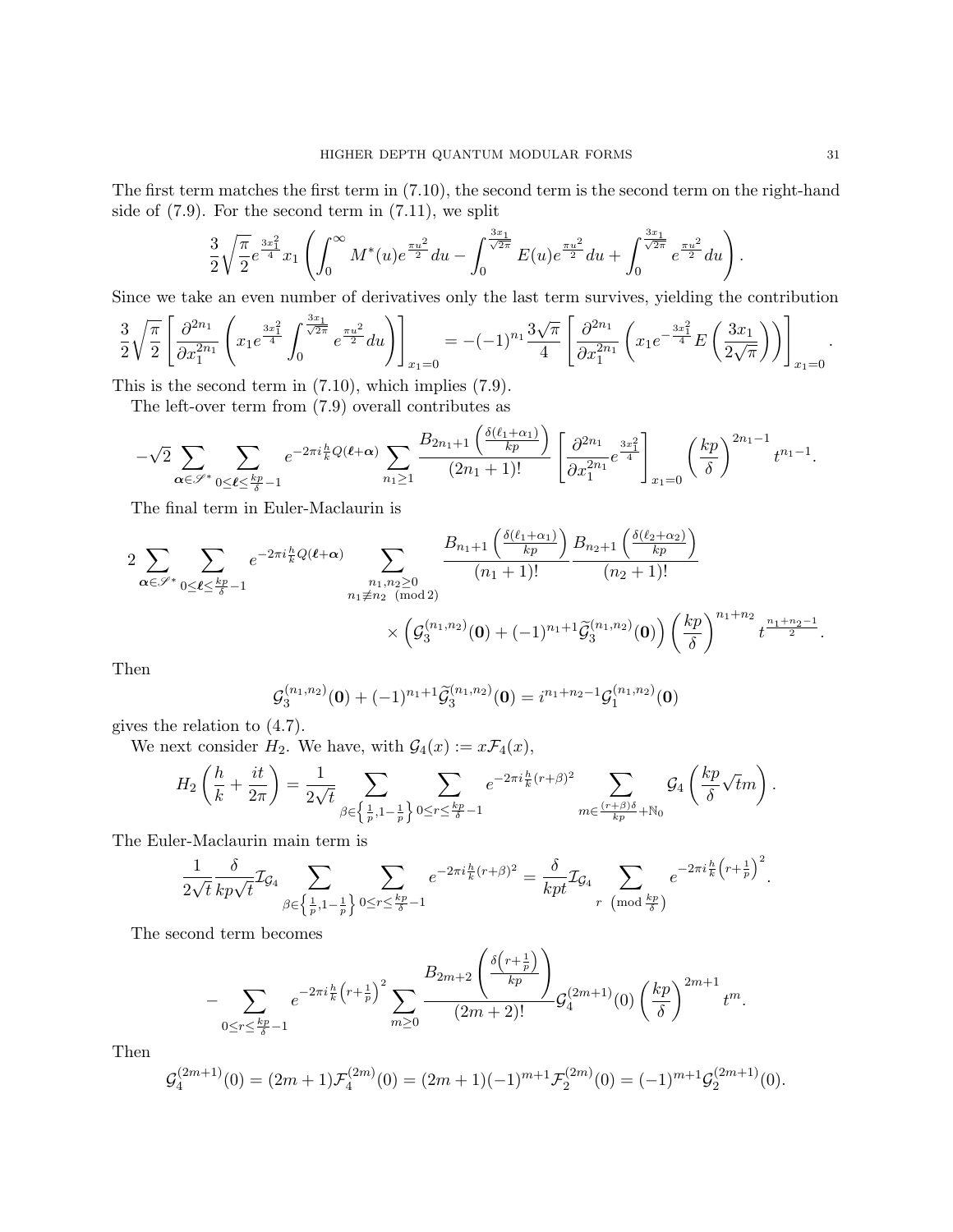gives the relation to (4.9).

Finally, we consider  $\mathcal{E}_{2,2}$ . We first study  $\mathcal{E}_{2,2}^*$  and write

$$
\mathcal{E}_{2,2}^{*}\left(\frac{h}{k} + \frac{it}{2\pi}\right) = \frac{1}{\sqrt{\pi t}} \sum_{\alpha \in \mathscr{S}} \eta(\alpha) \sum_{0 \leq \ell \leq \frac{kp}{\delta} - 1} e^{-2\pi i \frac{h}{k}Q(\ell + \alpha)} \sum_{n \in \frac{\delta}{kp}(\ell + \alpha) + \mathbb{N}_0^2} \mathcal{G}_5\left(\frac{kp}{\delta}\sqrt{t}n\right) + \frac{1}{\sqrt{\pi t}} \sum_{\alpha \in \tilde{\mathscr{S}}} \tilde{\eta}(\alpha) \sum_{0 \leq \ell \leq \frac{kp}{\delta} - 1} e^{-2\pi i \frac{h}{k}Q(-\ell_1 - \alpha_1, \ell_2 + \alpha_2)} \sum_{n \in \frac{\delta}{kp}(\ell + \alpha) + \mathbb{N}_0^2} \tilde{\mathcal{G}}_5\left(\frac{kp}{\delta}\sqrt{t}n\right),
$$

where

$$
\mathcal{G}_5(\boldsymbol{x}):=\frac{1}{2\sqrt{2}}e^{-\frac{3x_1^2}{2}-3x_1x_2-x_2^2}M^*\left(\sqrt{\frac{3}{2\pi}}x_1\right),\quad \widetilde{\mathcal{G}}_5(\boldsymbol{x}):=\mathcal{G}_5(-x_1,x_2).
$$

As before the main term in Euler-Maclaurin vanishes. The second term equals

$$
-\frac{2}{\sqrt{\pi t}} \sum_{\alpha \in \mathscr{S}^*} \sum_{0 \leq \ell \leq \frac{kp}{\delta}-1} e^{-2\pi i \frac{h}{k} Q(\ell+\alpha)} \sum_{n_2 \geq 0} \frac{B_{2n_2+1} \left(\frac{\delta(\ell_2+\alpha_2)}{kp}\right)}{(2n_2+1)!} \times \int_0^\infty \left(\mathcal{G}_5^{(0,2n_2)}(x_1,0) + \widetilde{\mathcal{G}}_5^{(0,2n_2)}(x_1,0)\right) dx_1 \left(\frac{kp}{\delta}\right)^{2n_2-1} t^{n_2-\frac{1}{2}}.
$$

It is however not hard to see that

$$
\mathcal{G}_5^{(0,2n_2)}(x_1,0) + \widetilde{\mathcal{G}}_5^{(0,2n_2)}(x_1,0) = 0.
$$

The third term in Euler-Maclaurin is

$$
-\frac{2}{\sqrt{\pi t}} \sum_{\alpha \in \mathscr{S}^*} \sum_{0 \leq \ell \leq \frac{kp}{\delta}-1} e^{-2\pi i \frac{h}{k} Q(\ell+\alpha)} \sum_{n_1 \geq 0} \frac{B_{2n_1+1} \left(\frac{\delta(\ell_1+\alpha_1)}{kp}\right)}{(2n_1+1)!} \times \int_0^\infty \left(\mathcal{G}_5^{(2n_1,0)}(0,x_2) - \widetilde{\mathcal{G}}_5^{(2n_1,0)}(0,x_2)\right) dx_2 \left(\frac{kp}{\delta}\right)^{2n_1-1} t^{n_1-\frac{1}{2}}.
$$

Now

$$
\mathcal{G}_{5}^{(2n_1,0)}(0,x_2)-\widetilde{\mathcal{G}}_{5}^{(2n_1,0)}(0,x_2)=2\mathcal{G}_{5,1}^{(2n_1,0)}(0,x_2),
$$

where  $\mathcal{G}_{5,1}(x) := -\frac{1}{2\sqrt{3}}$  $\frac{1}{2\sqrt{2}}e^{-\frac{3x_1^2}{2}-3x_1x_2-x_2^2}$ . We thus need to compute

$$
2\int_0^\infty \mathcal{G}_{5,1}^{(2n_1,0)}(0,x_2) dx_2 = -\frac{1}{\sqrt{2}} \left[ \frac{\partial^{2n_1}}{\partial x_1^{2n_1}} e^{\frac{3x_1^2}{4}} \int_0^\infty e^{-\left(x_2 + \frac{3}{2}x_1\right)^2} dx_2 \right]_{x_1=0}
$$
  
=  $-\frac{\sqrt{\pi}}{2\sqrt{2}} \left[ \frac{\partial^{2n_1}}{\partial x_1^{2n_1}} \left( e^{\frac{3x_1^2}{4}} \left( 1 - E\left(\frac{3x_1}{2\sqrt{\pi}}\right) \right) \right) \right]_{x_1=0} = -\frac{\sqrt{\pi}}{2\sqrt{2}} \left[ \frac{\partial^{2n_1}}{\partial x_1^{2n_1}} e^{\frac{3x_1^2}{4}} \right]_{x_1=0}.$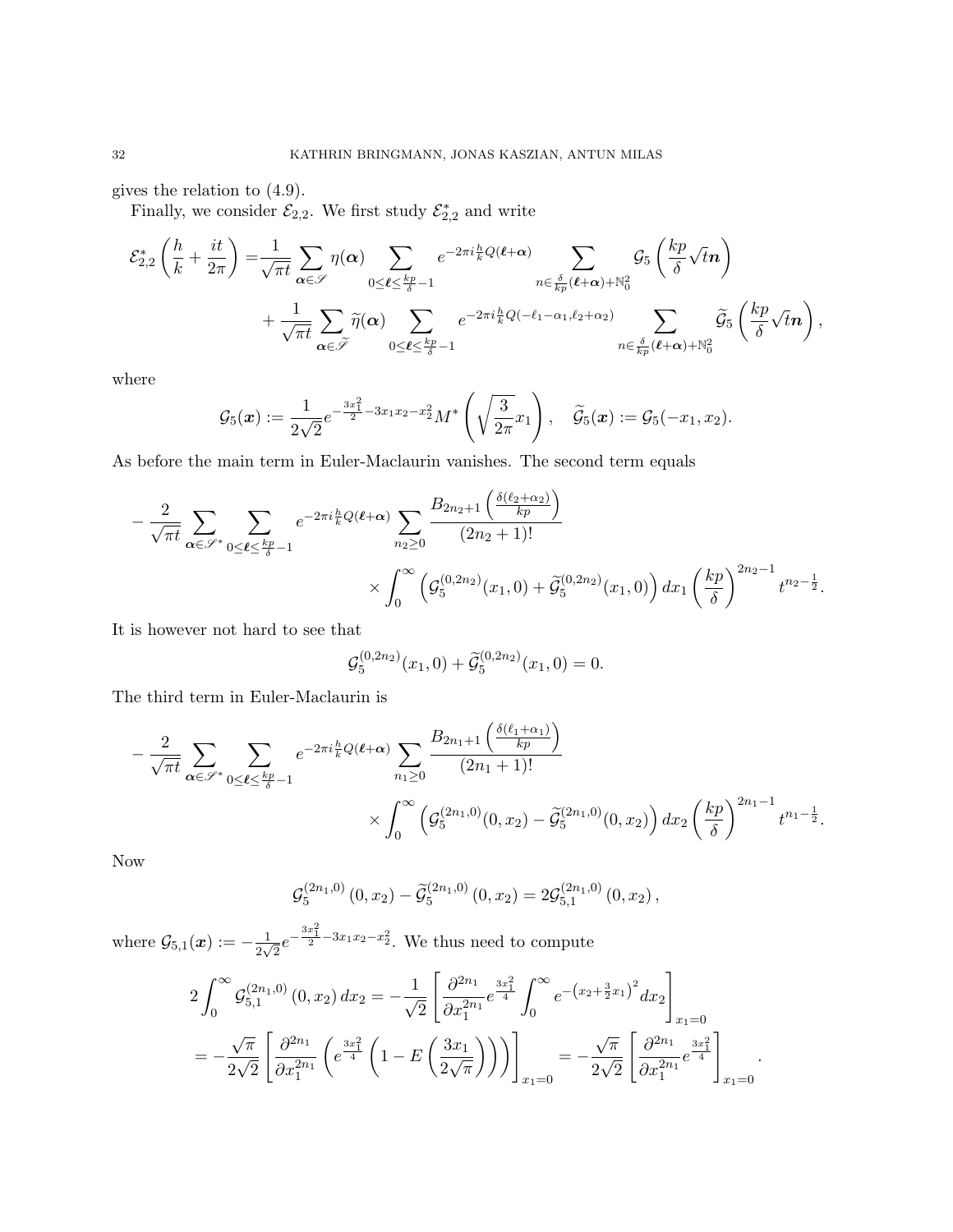This term then contributes as

$$
\frac{1}{\sqrt{2}} \sum_{\alpha \in \mathscr{S}^*} \sum_{0 \le \ell \le \frac{kp}{\delta} - 1} e^{-2\pi i \frac{h}{k} Q(\ell + \alpha)} \sum_{n_1 \ge 0} \frac{B_{2n_1 + 1} \left( \frac{\delta(\ell_1 + \alpha_1)}{kp} \right)}{(2n_1 + 1)!} \left[ \frac{\partial^{2n_1}}{\partial x_1^{2n_1}} e^{\frac{3x_1^2}{4}} \right]_{x_1 = 0} \left( \frac{kp}{\delta} \right)^{2n_1 - 1} t^{n_1 - 1}.
$$
\n(7.12)

The final term in the Euler-Maclaurin summation formula is

$$
\frac{2}{\sqrt{\pi t}}\sum_{\alpha\in\mathscr{S}^*}\eta(\alpha)\sum_{0\leq\ell\leq\frac{kp}{\delta}-1}e^{-2\pi i\frac{h}{k}Q(\ell+\alpha)}\sum_{\substack{n_1,n_2\geq 0\\n_1\neq n_2\pmod{2}}}\frac{B_{n+1}\left(\frac{\delta(\ell_1+\alpha_1)}{kp}\right)B_{n+2}\left(\frac{\delta(\ell_2+\alpha_2)}{kp}\right)}{(n_1+1)!}\times\left(g_{5}^{(n_1,n_2)}(0)+(-1)^{n_1+1}\widetilde{g}_{5}^{(n_1,n_2)}(0)\right)\left(\frac{kp}{\delta}\sqrt{t}\right)^{n_1+n_2}.
$$

It is easy to see that under the condition  $n_1 \not\equiv n_2 \pmod{2}$  we have

$$
\mathcal{G}_5^{(n_1,n_2)}(\mathbf{0}) + (-1)^{n_1+1} \widetilde{\mathcal{G}}_5^{(n_1,n_2)}(\mathbf{0}) = 0.
$$

Next, we consider

$$
H_3\left(\frac{h}{k} + \frac{it}{2\pi}\right) = \frac{1}{2\sqrt{2\pi t}} \sum_{\beta \in \left\{\frac{1}{p}, 1 - \frac{1}{p}\right\}} \sum_{0 \le r \le \frac{kp}{\delta} - 1} e^{-2\pi i \frac{h}{k}(r+\beta)^2} \sum_{m \in \frac{\delta(r+\beta)}{kp} + \mathbb{N}_0} \mathcal{F}_2\left(\frac{kp}{\delta}\sqrt{t}m\right).
$$

The Euler-Maclaurin main term is

$$
\frac{\delta}{2kpt\sqrt{2\pi}}\mathcal{I}_{\mathcal{F}_2}\sum_{\beta\in\left\{\frac{1}{p},1-\frac{1}{p}\right\}^r}\sum_{\left(\bmod{\frac{kp}{\delta}}\right)}e^{-2\pi i\frac{h}{k}(r+\beta)^2}=\frac{\delta}{kpt\sqrt{2\pi}}\mathcal{I}_{\mathcal{F}_2}\sum_{\substack{r\pmod{\frac{kp}{\delta}}\\r\pmod{\frac{kp}{\delta}}}}e^{-2\pi i\frac{h}{k}\left(r+\frac{1}{p}\right)^2}.
$$

The final term is

$$
\frac{1}{\sqrt{2\pi t}}\sum_{0\leq r\leq \frac{kp}{\delta}-1}e^{-2\pi i\frac{h}{k}\left(r+\frac{1}{p}\right)^2}\sum_{m\geq 0}\frac{B_{2m+2}\left(\frac{\delta\left(r+\frac{1}{p}\right)}{kp}\right)}{(2m+2)!}\mathcal{F}_2^{(2m+1)}(0)=0
$$

since  $\mathcal{F}_2$  is an even function.

Collecting all growing terms gives

$$
\frac{\delta}{kpt} \sum_{r \pmod{\frac{kp}{\delta}}} e^{-2\pi i \frac{h}{k} \left(r + \frac{1}{p}\right)^2} \left(\mathcal{I}_{\mathcal{G}_3(0,\cdot) - \widetilde{\mathcal{G}}_3(0,\cdot)} + \mathcal{I}_{\mathcal{G}_4} + \frac{1}{\sqrt{\pi}} \mathcal{I}_{\mathcal{G}_5(0,\cdot) - \widetilde{\mathcal{G}}_5(0,\cdot)} + \frac{\mathcal{I}_{\mathcal{F}_2}}{\sqrt{2\pi}}\right).
$$
(7.13)

We compute  $\mathcal{I}_{\mathcal{F}_2} =$  $\sqrt{\pi}$  $\frac{\sqrt{\pi}}{2}$  and, using integration by parts,

$$
\mathcal{I}_{\mathcal{G}_4} = \int_0^\infty x e^{x^2} M^* \left( \sqrt{\frac{2}{\pi}} x \right) dx = -\frac{M^*(0)}{2} - \sqrt{\frac{2}{\pi}} \int_0^\infty e^{-x^2} dx = \frac{1}{2} - \frac{1}{\sqrt{2}}
$$

by conjugating (4.8). Moreover, (7.9) gives

$$
\mathcal{I}_{\mathcal{G}_3(0,\cdot)-\widetilde{\mathcal{G}}_3(0,\cdot)}-\int_0^\infty x_2 e^{-x_2^2}dx_2+\frac{1}{\sqrt{2}}=\frac{1}{2}\left[e^{-x_2^2}\right]_0^\infty+\frac{1}{\sqrt{2}}=-\frac{1}{2}+\frac{1}{\sqrt{2}},
$$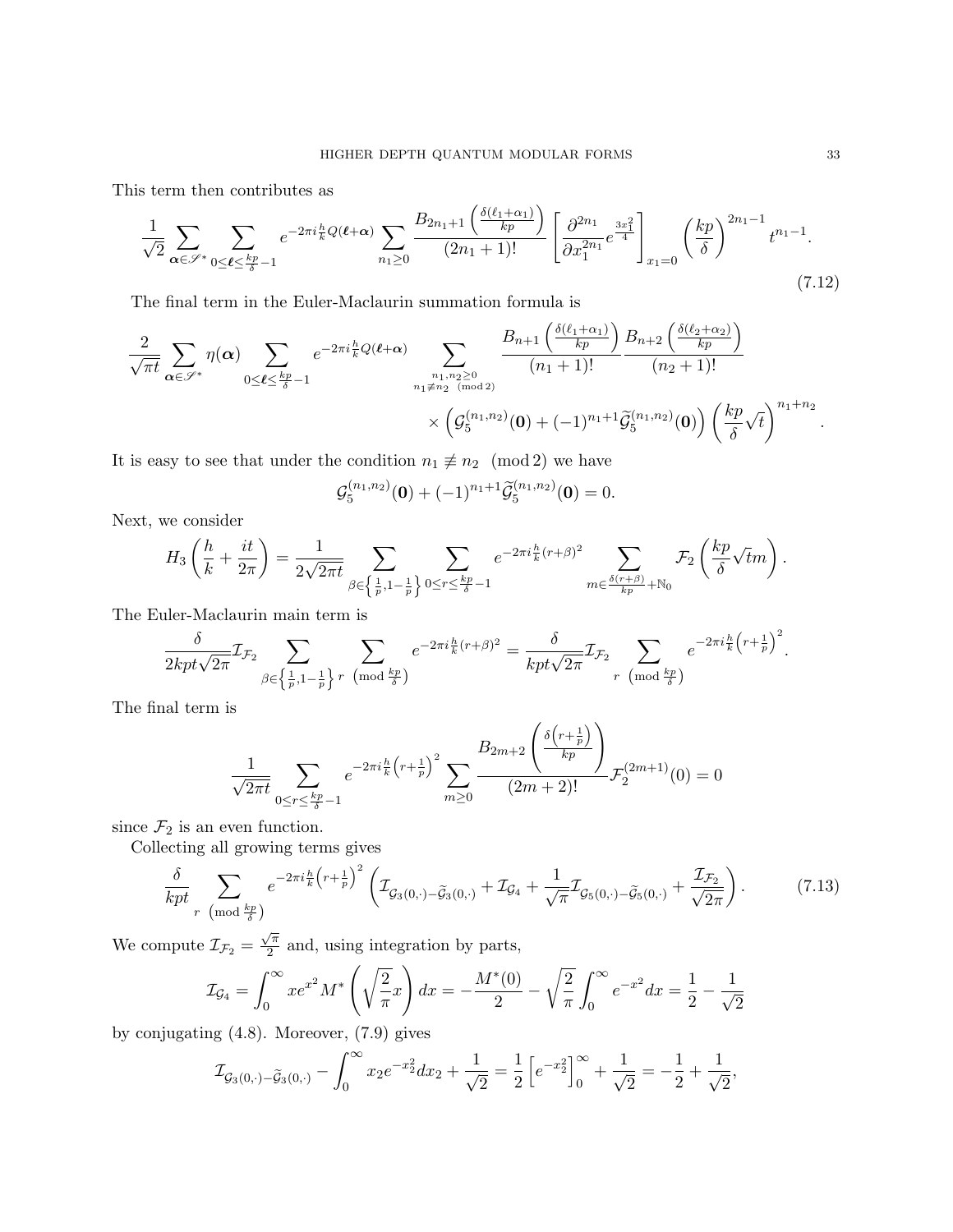$$
\mathcal{I}_{\mathcal{G}_5(0,\cdot)-\widetilde{\mathcal{G}}_5(0,\cdot)}=-\frac{\sqrt{\pi}}{2\sqrt{2}}.
$$

Thus the term inside the paranthesis in (7.13) vanishes.

We are left to show that the contributions from (7.8) and (7.12) vanish. For this it suffices to show that, for all  $n \in \mathbb{N}$ ,

$$
\sum_{\alpha \in \mathscr{S}^*} \sum_{0 \le \ell \le \frac{kp}{\delta} - 1} e^{-2\pi i \frac{h}{k} Q(\ell + \alpha)} B_{2n+1} \left( \frac{\delta(\ell_1 + \alpha_1)}{kp} \right) = 0.
$$

As in (4.9) we get that this sum is zero for  $\frac{p}{\delta} \notin \{1,2\}$ . Next we consider  $\frac{p}{\delta} = 1$ . We first combine the first and third element in  $\mathscr{S}^*$ . Using (4.10) and

$$
B_{2m+1}(1-x) = -B_{2m+1}(x) \tag{7.14}
$$

gives that these cancel. Thus we need to show that

$$
\sum_{0 \le \ell < k} B_{2n+1} \left( \frac{\ell_1}{k} \right) e^{-2\pi i \frac{h}{k} Q \left( \ell_1, \ell_2 + 1 - \frac{1}{p} \right)} = 0. \tag{7.15}
$$

We use  $(4.11)$  and distinguish again whether k is even or odd. If k is odd we do the same change of variables and use  $(7.14)$  to obtain that  $(7.15)$  equals

$$
B_{2n+1}(0) \sum_{\ell_2 \pmod{k}} e^{-2\pi i \frac{h}{k} (\ell_2 + 1 - \frac{1}{p})^2} = 0
$$

since for  $m \geq 3$  odd,  $B_m(0) = 0$ .

If  $k$  is even, then we obtain

$$
B_{2n+1}(0) \sum_{\ell_2 \pmod{k}} e^{-2\pi i \frac{h}{k} \left(\ell_2 + 1 - \frac{1}{p}\right)^2} + B_{2n+1} \left(\frac{1}{2}\right) \sum_{\ell_2 \pmod{k}} e^{-2\pi i \frac{h}{k} \left(\ell_2 + 1 - \frac{1}{p}\right)^2} = 0
$$

since for m odd  $B_m(\frac{1}{2})$  $(\frac{1}{2}) = 0.$ 

We next turn to the case  $\frac{p}{\delta} = 2$ . Then only the second element survives and we want

$$
\sum_{0 \le \ell \le 2k-1} B_{2n+1}(0) e^{-2\pi i \frac{h}{k} \left(\ell_1, \ell_2 + 1 - \frac{1}{p}\right)} = 0. \tag{7.16}
$$

We obtain for the left-hand side of (7.16)

$$
\left(B_{2n+1}(0) + B_{2n+1}\left(\frac{1}{2}\right)\right) \sum_{\ell_2 \pmod{k}} e^{-2\pi i \frac{h}{k} \left(\ell_2 + 1 - \frac{1}{p}\right)^2} = 0.
$$

This finally proves the theorem.

 $\Box$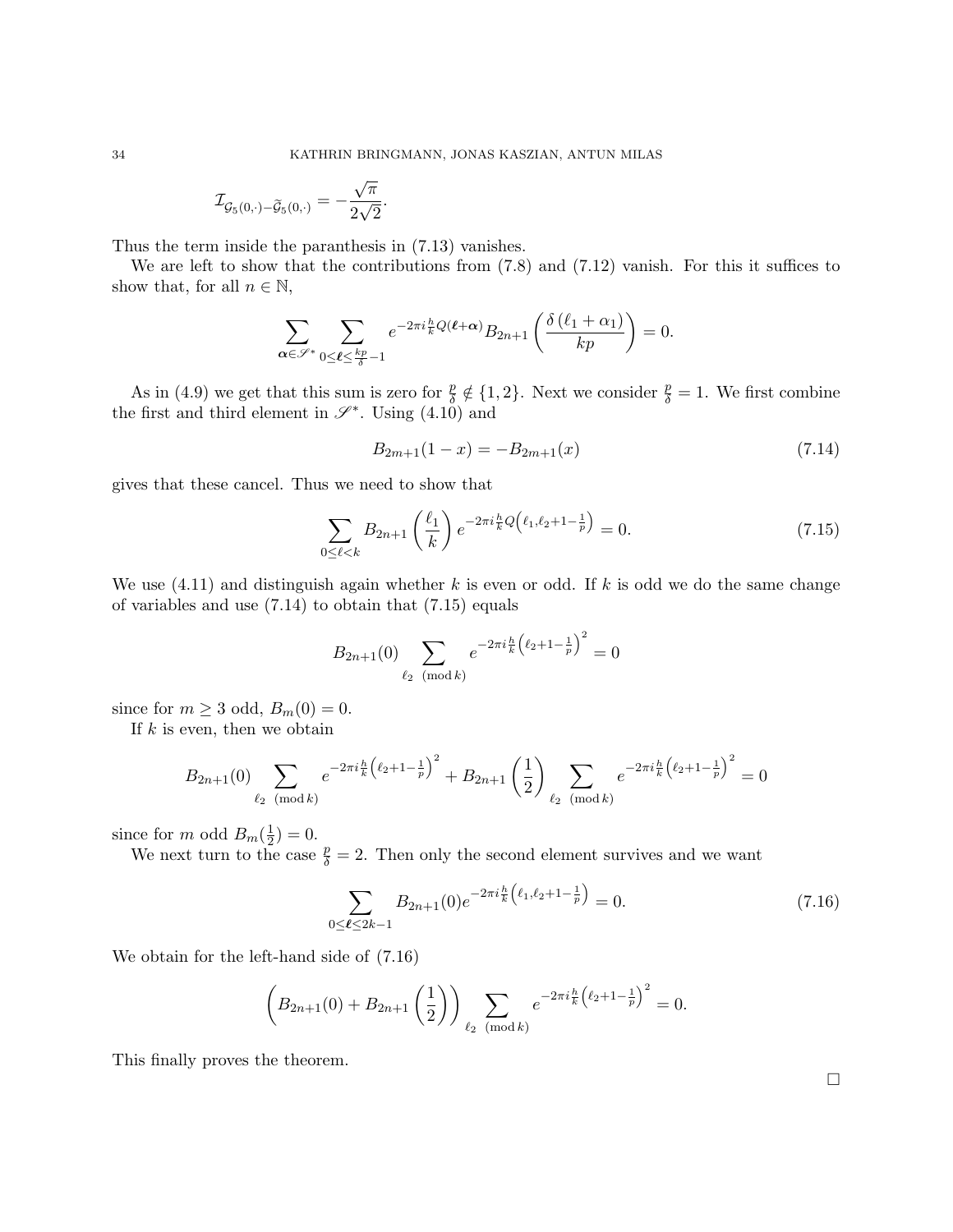## 7.3. Proof of Theorem 1.1. We are now ready to prove a refined version of Theorem 1.1.

**Theorem 7.3.** (1) The function  $\widehat{F}_1$  :  $\mathbb{Q} \to \mathbb{C}$  defined by  $\widehat{F}_1(\frac{h}{k})$  $\left(\frac{h}{k}\right)_c := F_1(e^{2\pi i \frac{ph}{k}})$  is a depth two quantum modular form of weight one for  $\Gamma_p$  with multiplier  $\left(\frac{-3}{d}\right)$  $\frac{-3}{d}$ ).

(2) The function  $\widehat{F}_2 : \mathbb{Q} \to \mathbb{C}$  defined by  $\widehat{F}_2(\frac{h}{k})$  $\frac{h}{k}$ ) :=  $F_2(e^{2\pi i \frac{ph}{k}})$  is a depth two quantum modular form of weight two for  $\Gamma_p$  with multiplier  $\left(\frac{3}{d}\right)$  $\frac{3}{d}$ .

Proof. (1) We have, by Theorem 7.1,

$$
\widehat{F}_1\left(\frac{h}{k}\right) = \lim_{t \to 0^+} F_1\left(e^{2\pi i \frac{ph}{k} - t}\right) = a_{hp_1, \frac{k}{p_2}}(0) = \lim_{t \to 0^+} \mathbb{E}_1\left(-\frac{h}{k} + \frac{it}{2\pi}\right),
$$

where  $p_1 := p/\gcd(k, p)$ ,  $p_2 := \gcd(k, p)$ . Proposition 5.2 then gives the claim.

(2) Theorem 7.2 gives

$$
\widehat{F}_2\left(\frac{h}{k}\right) = \lim_{t \to 0^+} F_2\left(e^{2\pi i \frac{ph}{k} - t}\right) = b_{hp_1, \frac{k}{p_2}}(0) = \lim_{t \to 0^+} \mathbb{E}_2\left(-\frac{h}{k} + \frac{it}{2\pi}\right).
$$

Proposition 5.3 then gives the claim.

*Remark.* For odd d, we have that  $\left(\frac{3}{d}\right) = \left(\frac{-3}{d}\right) = 1$  if and only if  $d \equiv 1 \pmod{12}$  so that both  $F_1$  and  $F_2$  can be viewed as quantum modular forms with the trivial character under a suitable subgroup of  $\Gamma_p$  (e.g. the principal congruence subgroup  $\Gamma(12p)$ ).

## 8. Completed indefinite theta functions

In this section, we embed the double Eichler integrals in a modular context by viewing them as "purely non-holomorphic" parts of indefinite theta series.

8.1. Weight one. The functions  $E_2$  and  $M_2$  were introduced in [1], where they played a crucial role in understanding modular indefinite theta functions of signature  $(j, 2)$   $(j \in \mathbb{N}_0)$ . We consider the quadratic form  $Q_1(n) := \frac{1}{2} n^T A_1 n$  and the bilinear form  $B_1(n,m) := n^T A_1 m$  given by  $A_1 :=$  $\begin{pmatrix} 6&3&6&3\\ 3&2&3&2\\ 6&3&0&0\\ 3&2&0&0 \end{pmatrix}$ , and define  $A_0 := (\frac{6}{3}\frac{3}{2}), P_0(n) := M_2$  $\sqrt{3}$ ;  $\sqrt{3}(2n_1+n_2), n_2$  and, for  $n \in \mathbb{R}^4$ , set  $P(n) := M_2 \left(\sqrt{3}; \sqrt{3}(2n_3 + n_4), n_4\right) + \left(\text{sgn}(2n_3 + n_4) + \text{sgn}(n_1)\right) \left(\text{sgn}(3n_3 + 2n_4) + \text{sgn}(n_2)\right)$ + (sgn  $(n_4)$  + sgn  $(n_2)$ )  $M_1(\sqrt{3}(2n_3 + n_4))$  + (sgn  $(n_3)$  + sgn  $(n_1)$ )  $M_1(3n_3 + 2n_4)$ .

Note that, for  $\alpha \in \mathscr{S}^*$ ,

$$
2\mathcal{E}_{1,\alpha}(\tau) = \Theta_{-A_0,P_0,\alpha}(\tau).
$$

We view this function as "purely non-holomorphic" part of the indefinite theta function

$$
\Theta_{A_1, P, \mathbf{a}}(\tau) = \sum_{\mathbf{n} \in \mathbf{a} + \mathbb{Z}^4} P\left(\sqrt{v}\mathbf{n}\right) q^{Q_1(\mathbf{n})},\tag{8.1}
$$

where  $a \in \frac{1}{n}$  $\frac{1}{p}A_1^{-1}\mathbb{Z}^4$  with  $(a_3, a_4) = (\alpha_1, \alpha_2)$ . One can either employ Section 4.3 of [1] or proceed directly (as we do here) to prove the following proposition.

**Proposition 8.1.** Assume that  $a \in \frac{1}{n}$  $\frac{1}{p}A_1^{-1}\mathbb{Z}^4$  with  $a_1, a_2 \notin \mathbb{Z}$ .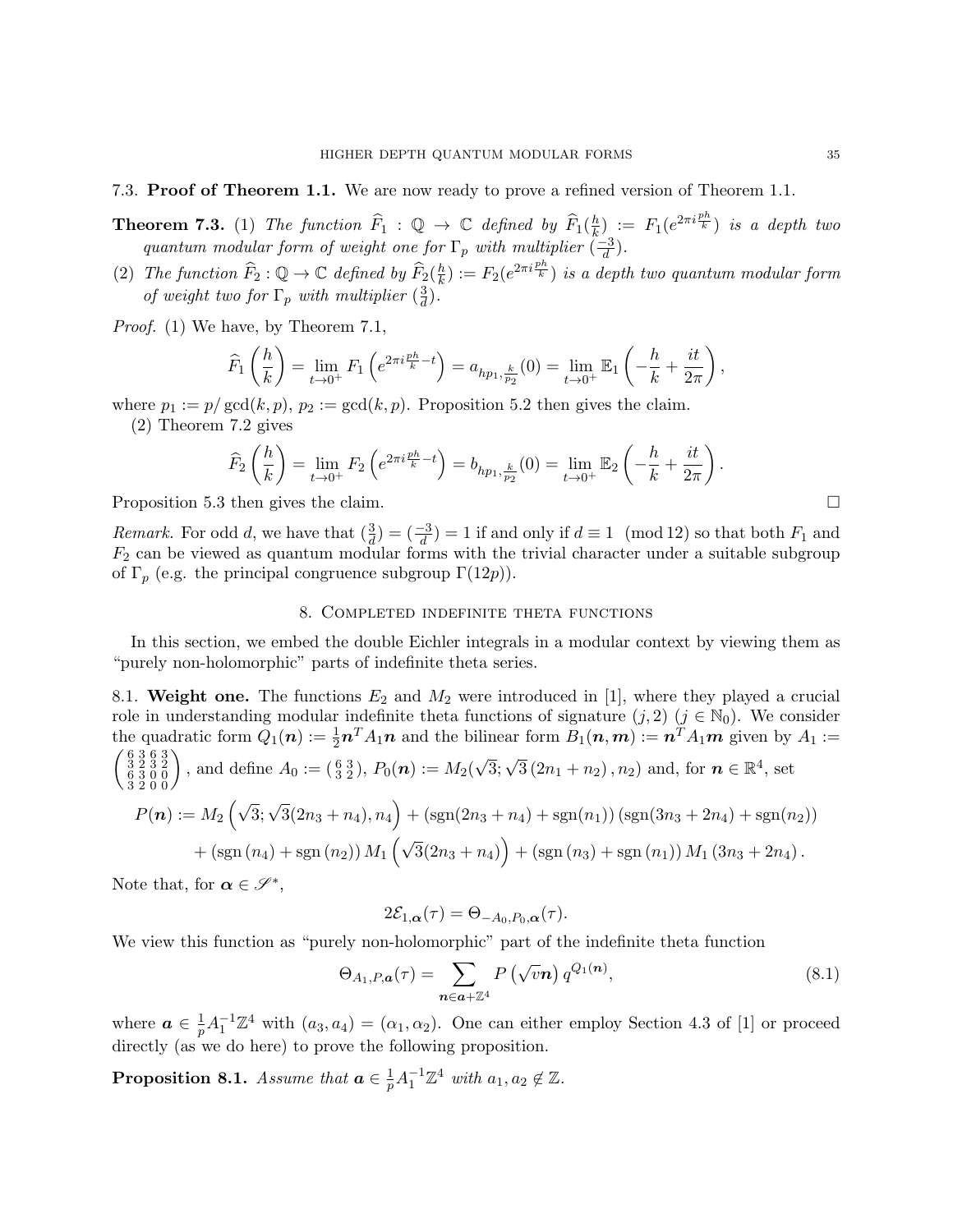(1) We have

$$
\Theta_{A_1,P^-,a}(\tau) = 2\mathcal{E}_{1,(a_3,a_4)}(\tau)\Theta_{A_0,1,(a_1-a_3,a_2-a_4)}(\tau),
$$

where

$$
P^-(n) := M_2\left(\sqrt{3}; \sqrt{3}\left(2n_3+n_4\right), n_4\right).
$$

- (2) The functions  $\Theta_{A_1,P,\mathbf{a}}$  and  $\Theta_{-A_0,P_0,(a_3,a_4)}$  converge absolutely and locally uniformly.
- (3) The function  $\tau \mapsto \Theta_{A_1,P,a}(p\tau)$  transforms like a modular form of weight two for some subgroup of  $SL_2(\mathbb{Z})$  and some character.

*Remark.* When considering indefinite theta functions of signature  $(j, 2)$ , one usually obtains four  $M_2$ -terms as the purely "non-holomorphic" part. The arguments of these four  $M_2$ -functions are dictated by the holomorphic part. The fact that  $(1,0,0,0)^T$  and  $(0,1,0,0)^T$  (which correspond to  $n_1$  and  $n_2$  occuring in P) have norm zero with respect to  $A_1^{-1}$  causes the "missing"  $M_2$ -terms to vanish. Therefore we refer to this situation as a *double null limit* (see [1]).

*Proof of Proposition 8.1.* (1) Shifting  $(n_1, n_2, n_3, n_4) \mapsto (n_1 - n_3, n_2 - n_4, n_3, n_4)$  on the left hand side of the identity gives the claim.

(2) For  $\Theta_{-A_0,P_0,(a_3,a_4)}$  we employ the asymptotic given in (2.7), to obtain

$$
\left| M_2 \left( \sqrt{3}; \sqrt{3v} \left( 2n_1 + n_2 \right), \sqrt{v} n_2 \right) q^{-\frac{1}{2} n^T A_0 n} \right| \le \frac{e^{-\pi \left( 3(2n_1 + n_2)^2 + n_2^2 \right) v}}{\pi^2 n_1 n_2} e^{\pi n^T A_0 n v}
$$
  

$$
\le c_1 e^{-2\pi n^T A_0 n v} e^{\pi n^T A_0 n v} = c_1 e^{-\pi n^T A_0 n v}
$$

for some  $c_1 \in \mathbb{R}^+$  and  $(n_1, n_2) \in (a_3, a_4) + \mathbb{Z}^2$  with  $n_1, n_2 \neq 0$ . By plugging in the definition, one can show that for some  $c_2 \in \mathbb{R}^+$  and  $n = (0, n_2) \in (a_3, a_4) + \mathbb{Z}^2$ 

$$
\left| M_2\left(\sqrt{3}; \sqrt{3v}n_2, \sqrt{v}n_2\right) q^{-\frac{1}{2}n^T A_0 n} \right| \le c_2 e^{-\pi n^T A_0 n v}
$$

(and similarly for the case  $n_2 = 0$ ). Using that  $A_0$  is positive definite, we obtain, for some  $c_3 \in \mathbb{R}^+$ 

$$
\sum_{n\in(a_3,a_4)+\mathbb{Z}^2} \left| M_2\left(\sqrt{3}; \sqrt{3v} \left(2n_1+n_2\right), \sqrt{v}n_2\right) q^{-\frac{1}{2}n^T A_0 n} \right| \le c_3 \sum_{n\in(a_3,a_4)+\mathbb{Z}^2} e^{-\pi n^T A_0 n v} < \infty,
$$

implying the absolute and locally uniform convergence of  $\Theta_{-A_0,P_0,(a_3,a_4)}$ . Combining this with (1) and the convergence of the positive definite theta series  $\Theta_{A_1,1,(a_1-a_3,a_2-a_4)}$ , we obtain absolute and locally uniform convergence of the  $M_2$ -part of  $\Theta_{A_1,P,\boldsymbol{a}}$ .

For the part containing only sign-terms

$$
\sum_{n \in \mathbf{a} + \mathbb{Z}^4} \left( \text{sgn}(2n_3 + n_4) + \text{sgn}(n_1) \right) \left( \text{sgn}(3n_3 + 2n_4) + \text{sgn}(n_2) \right) q^{Q_1(\mathbf{n})},\tag{8.2}
$$

we consider the determinant of  $\Delta_{A_1}$  (**n**, **b**<sub>1</sub>, **b**<sub>2</sub>, **b**<sub>3</sub>, **b**<sub>4</sub>), where  $(\Delta_M(v_1, \ldots, v_5))_{j,\ell} := \mathbf{v}_j^T M \mathbf{v}_\ell$  and

$$
(\boldsymbol{b}_1, \boldsymbol{b}_2, \boldsymbol{b}_3, \boldsymbol{b}_4) := \frac{1}{3} \begin{pmatrix} 0 & 0 & 1 & 0 \\ 0 & 0 & 0 & 3 \\ 2 & -3 & -1 & 0 \\ -3 & 6 & 0 & -3 \end{pmatrix}.
$$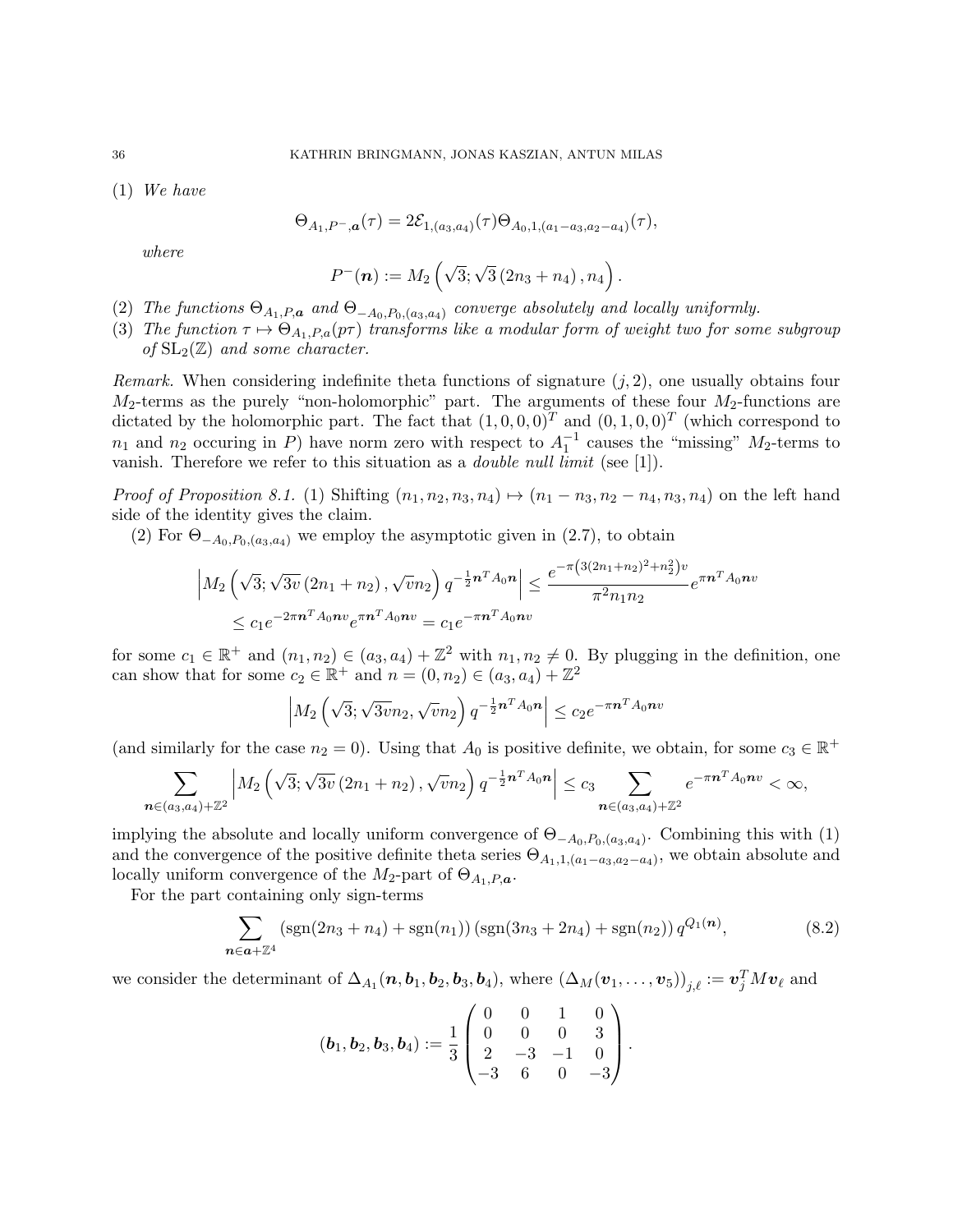We compute the determinant  $\det(\Delta_{A_1}(\boldsymbol{n},\boldsymbol{b}_1,\boldsymbol{b}_2,\boldsymbol{b}_3,\boldsymbol{b}_4))$  via Laplace expansion to obtain

$$
e^{-\pi vQ_1(\boldsymbol{n})} \leq e^{-\pi \left(\frac{15}{16}B_1(\boldsymbol{b}_1,\boldsymbol{n})^2 + \frac{2}{9}B_1(\boldsymbol{b}_2,\boldsymbol{n})^2 + B_1(\boldsymbol{b}_1,\boldsymbol{n})B_1(\boldsymbol{b}_3,\boldsymbol{n}) + 2B_1(\boldsymbol{b}_2,\boldsymbol{n})B_1(\boldsymbol{b}_4,\boldsymbol{n})\right)v}
$$
  
\$\leq e^{-c\_4\left(B\_1(\boldsymbol{b}\_1,\boldsymbol{n})^2 + B\_1(\boldsymbol{b}\_2,\boldsymbol{n})^2 + |B\_1(\boldsymbol{b}\_3,\boldsymbol{n})| + |B\_1(\boldsymbol{b}\_4,\boldsymbol{n})|\right)v}\$

with some  $c_4 \in \mathbb{R}^+$  for all  $n \in \mathbf{a} + \mathbb{Z}^4$  which satisfy the condition

$$
(sgn(2n_3 + n_4) + sgn(n_1)) (sgn(3n_3 + 2n_4) + sgn(n_2)) \neq 0.
$$

Thus (8.2) is dominated by

$$
\sum_{n \in a + \mathbb{Z}^4} \left| \left( \operatorname{sgn}(2n_3 + n_4) + \operatorname{sgn}(n_1) \right) \left( \operatorname{sgn}(3n_3 + 2n_4) + \operatorname{sgn}(n_2) \right) e^{-\pi Q_1(n)v} \right|
$$
  
 
$$
\leq 4 \sum_{n \in a + \mathbb{Z}^4} e^{-c_4 \left( B_1(b_1, n)^2 + B_1(b_2, n)^2 + |B_1(b_3, n)| + |B_1(b_4, n)| \right)v} < \infty.
$$

To deal with the contribution of the third and fourth summand of  $P$  one combines the approaches of the two previous terms.

(3) We use Lemma 2.1 to rewrite P as a limit of  $E_2$ -functions, namely

$$
P(\boldsymbol{n})=\lim_{\varepsilon\to 0}\widehat{P}_{\varepsilon}(\boldsymbol{n}),
$$

where

$$
\widehat{P}_{\varepsilon}(\boldsymbol{n}) := \left( E_2 \left( \frac{\varepsilon}{3}; \sqrt{3} (2n_3 + n_4), -\varepsilon \left( n_1 + n_3 + \frac{n_4}{\sqrt{3}} \right) + \frac{3n_2}{\varepsilon (2\sqrt{3} - 3)} \right) + E_2 \left( \frac{\varepsilon}{2}; (3n_3 + 2n_4), \frac{3n_1}{\varepsilon (2\sqrt{3} - 3)} - \varepsilon \left( n_2 + \sqrt{3}n_3 + n_4 \right) \right) + E_2 \left( \sqrt{3}; \sqrt{3} (2n_3 + n_4), n_4 \right) + E_2 \left( -\sqrt{3}; \frac{n_2}{2\varepsilon} - \frac{\varepsilon}{2} (n_2 + 2n_4), \frac{\sqrt{3}}{2\varepsilon} (2n_1 + n_2) - \frac{\sqrt{3}}{2\varepsilon} \varepsilon (2n_1 + n_2 + 4n_3 + 2n_4) \right) \right).
$$

One can then verify that each occuring term  $E_2(\kappa; b^T n, c^T n)$  satisfies the Vignéras differential equation given in Theorem 2.2 with  $\lambda = 0$  and  $A = A_1$ . A straightforward calculation shows that the Vignéras differential equation is satisfied for  $\hat{P}_{\varepsilon}$  with respect to  $A_1$  if and only if it is satisfied for  $\hat{P}_{\varepsilon,p}(n) := \hat{P}_{\varepsilon}(\sqrt{p}n)$  with respect to  $pA_1$ . Furthermore, we have

$$
\Theta_{A_1,P,\boldsymbol{a}}(p\tau) = \Theta_{pA_1,P_p,\boldsymbol{a}}(\tau) = \lim_{\varepsilon \to 0} \Theta_{pA_1,\widehat{P}_{\varepsilon,p},\boldsymbol{a}}(\tau)
$$

where  $P_p(n) := P(\sqrt{p}n)$ . We can apply Theorem 2.2 to obtain weight 2 modularity of  $\Theta_{pA_1,\widehat{P}_{\varepsilon,p},\boldsymbol{a}}$ since  $\boldsymbol{a} \in (pA_1)^{-1}\mathbb{Z}^4$ . Now, taking the limit  $\varepsilon \to 0$  proves the claim.  $\Box$ 

8.2. Completion: weight two. Similarly as in the previous Section 8.1, the function  $\mathbb{E}_2$  may be related to a modular object of weight three. This connection becomes evident when writing  $\mathbb{E}_2$  as a Jacobi derivative as in Lemma 6.2. We leave the details to the reader.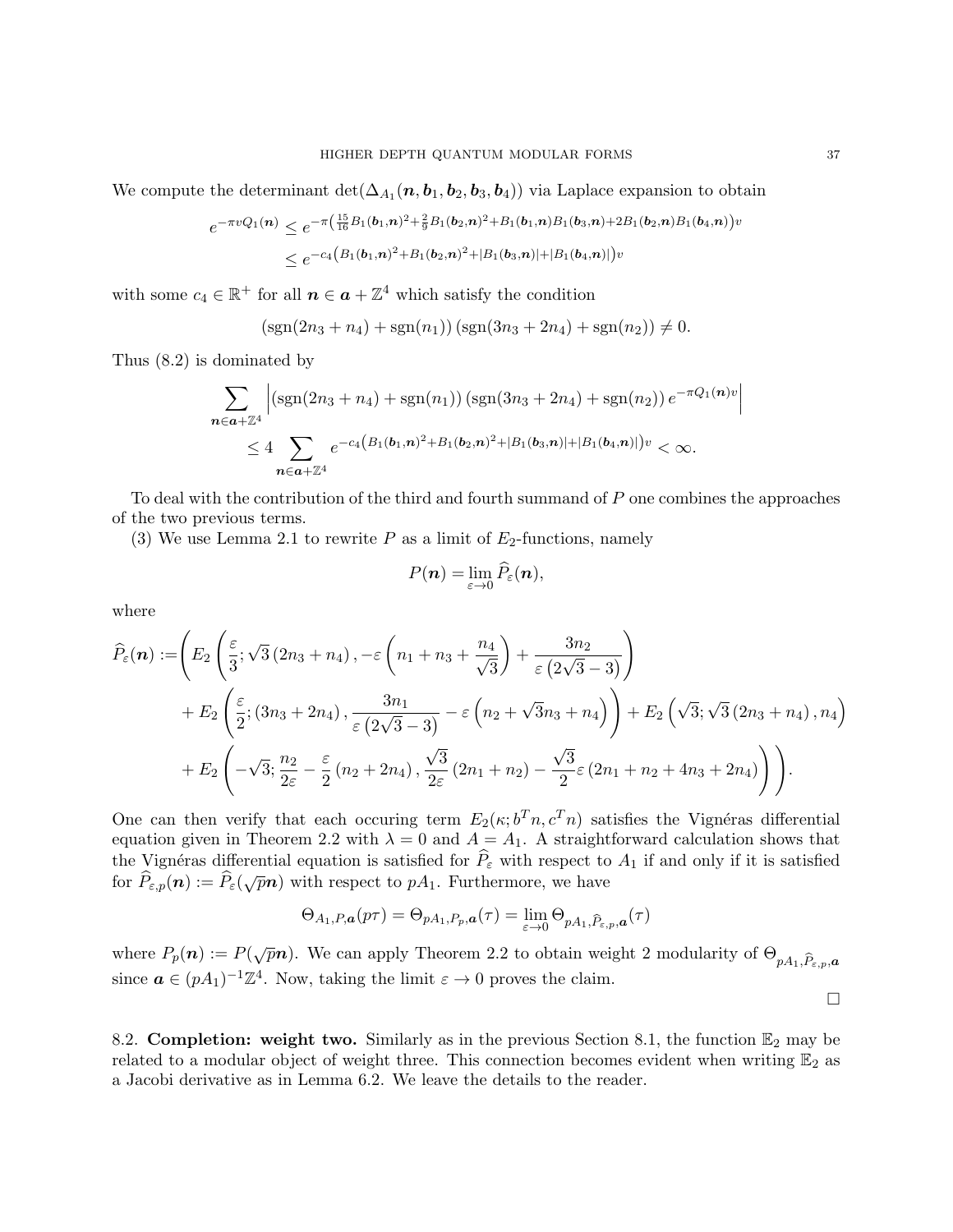8.3. Lowering. The indefinite theta series considered in Subsection 8.1 are higher depth harmonic Maass forms following Zagier-Zwegers. Roughly speaking, by this we mean that applying the Maass *lowering operator*  $L := -2iv^2 \frac{\partial}{\partial \overline{\tau}}$  makes the function simpler. In particular, for the iterated Eichler integral, we have

$$
L(I_{f_1,f_2}(\tau)) = 2^{k_1} v^{k_1} f_1(-\overline{\tau}) I_{f_2}(\tau).
$$

Now  $v^{k_1}f_1(-\overline{\tau})$  is  $v^{k_1}$  times a conjugated modular form of weight  $k_1$  (so transforming of weight  $-k_1$ ) and  $I_{f_2}$ , defined in (2.11), is the non-holomorphic part of an harmonic Maass form of weight  $2 - k_2$ .

## 9. Conclusion and further questions

We conclude here with several comments and research directions

- (1) We plan to more systematically study higher depth quantum modular forms and to describe explicitly the quantum S-modular matrix of  $F(q)$ . This requires a modification of several arguments used here for  $F_2(q)$  (note that we restricted ourselves to  $\Gamma_p$  out of necessity). This result would allow us to make a more precise connection between  $W(p)_{A_2}$  and its irreducible modules. For one, we should be able to associate an S-matrix to the set of atypical irreducible  $W(p)_{A_2}$ -characters, in parallel to [8].
- (2) Iterated (or multiple) Eichler integrals studied in Section 5 are of independent interest. As in other theories dealing with iterated integrals (e.g. non-commutative modular symbols, Chen's integrals and multiple zeta-values) shuffle relations are expected to play an important role. Another goal worth pursuing is to connect iterated Eichler integrals of half-integral weights to Manin's work [19].
- (3) We plan to investigate the asymptotic of  $F(q)$  in terms of finite q-series evaluated at root of unity. This requires certain hypergeometric type formulas for double rank two false theta functions.
- (4) In recent work [6] we found a new expression for the error of modularity appearing in Propositions 5.2 and 5.3, at least if  $M\tau = -\frac{1}{\tau}$  $\frac{1}{\tau}$ . Our formulae involve what we end up calling, "double Mordell" integrals. In the rank one case this connection is well-understood [28, Theorem 1.16].
- (5) Very recently, W. Yuasa [24] gave an explicit formula for the tail of  $(2, 2p)$ -torus links associated to the sequence of colored Jones polynomials:  $J_{n\omega_j}(K,q)$ ,  $n \in \mathbb{N}$ , where  $\omega_j$ ,  $j = 1, 2$  are the fundamental weights. We were able to identify the same tail as a summand of  $F(q)$ , up to the factor  $1 - q$  (viz. extract the "diagonal"  $m_1 = m_2$  in formula (1.7)). This raises the following question: Is it true that  $F(q)$  is the tail of  $J_{n\rho}(K, q)$ ,  $(n \in \mathbb{N})$  (here  $\rho = \omega_1 + \omega_2$ , up to a rational function of q? For related computations of tails colored with  $\mathfrak{sl}_3$  representations see [13].

#### **REFERENCES**

- [1] S. Alexandrov, S. Banerjee, J. Manschot, and B. Pioline, Indefinite theta series and generalized error functions, http://arxiv.org/abs/1606.05495.
- [2] D. Adamović, A realization of certain modules for the  $N=$  4 superconformal algebra and the affine Lie algebra  $A_2^{(1)}$ , Transformation groups 21.2 (2016), 299-327.
- [3] D. Adamović and A. Milas, C<sub>2</sub>-Cofinite W-Algebras and Their Logarithmic Representations, Conformal Field Theories and Tensor Categories (2014): 249.